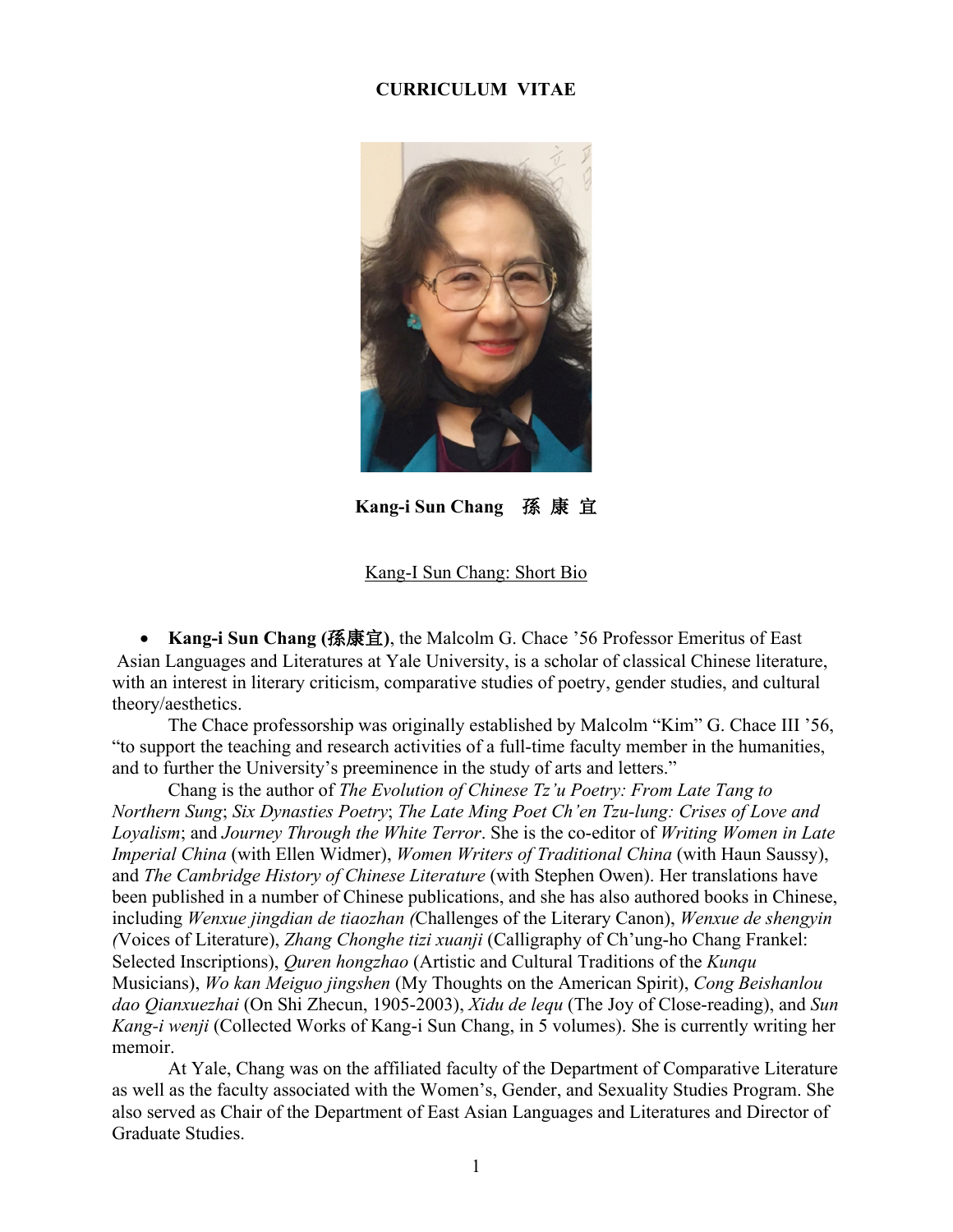Her numerous honors include two A. Whitney Griswold Awards and a Faculty Fellowship from the Whitney Humanities Center, a Morse Fellowship from Yale, an ACLS Fellowship in Chinese Studies, and a Whiting Fellowship in the Humanities. In February 2012, she was awarded the DeVane Medal for excellence in undergraduate teaching and scholarship by the Yale Chapter of Phi Beta Kappa. In April 2015 she was elected to the American Academy of Arts and Sciences. In July 2016 she was elected to Academia Sinica as Academician.

Chang has been an invited speaker at many universities and conferences throughout the United States, as well as in Canada, Sweden, the Czech Republic, Korea, Hong Kong, Taiwan, and China.

**Mailing address:** 244 Rimmon Road, Woodbridge, CT 06525-1847 **Tel: (203) 389-6059 FAX: (203) 389-6970 E-MAIL: [kang-i.chang@yale.edu](mailto:kang-i.chang@yale.edu)**

# **EMPLOYMENT EXPERIENCE:**

• **July 1, 2021-**: **Malcolm G. Chace '56 Professor Emeritus of East Asian Languages and Literatures, Yale University.**

**October 2009**–**June 30, 2021: Malcolm G. Chace '56 Professor of East Asian Languages and Literatures, Yale University.**

(**Chairperson of the Department**, 1991–1997, January–June 2015; **Director of Graduate Studies**, 1984–1991; July 1998–December 2000; January– December 2003; 2008–2009; January–June, 2012; 2013–2014; 2019-2020).

**(On the affiliated Faculty of the Department of Comparative Literature,** 2001–2010, 2012–2021**).**

**(On the Faculty associated with the Women's, Gender, and Sexuality Studies Program,**  1990–2021**)**

- **1990–2009:** Professor of Chinese Literature, Department of East Asian Languages and Literatures, Yale University.
- **January 1987–June 1990**: Associate Professor of Chinese Literature (with tenure), Yale University.
- **July 1982–December 1986**: Assistant Professor of Chinese Literature, Yale University.
- **June 1980–July 1981:** Curator, Gest Oriental Library and East Asian Collections, Princeton University.
- **September 1979–June 1980**: Visiting Assistant Professor of Chinese Literature, Tufts University.

# **EDUCATION:**

• 1978: Ph.D., Princeton University — Major: Classical Chinese Literature (Advisors: Yukung Kao, Andrew H. Plaks, and F. W. Mote); Minor: Comparative Literature (Advisors: Earl Miner and Ralph Freedman)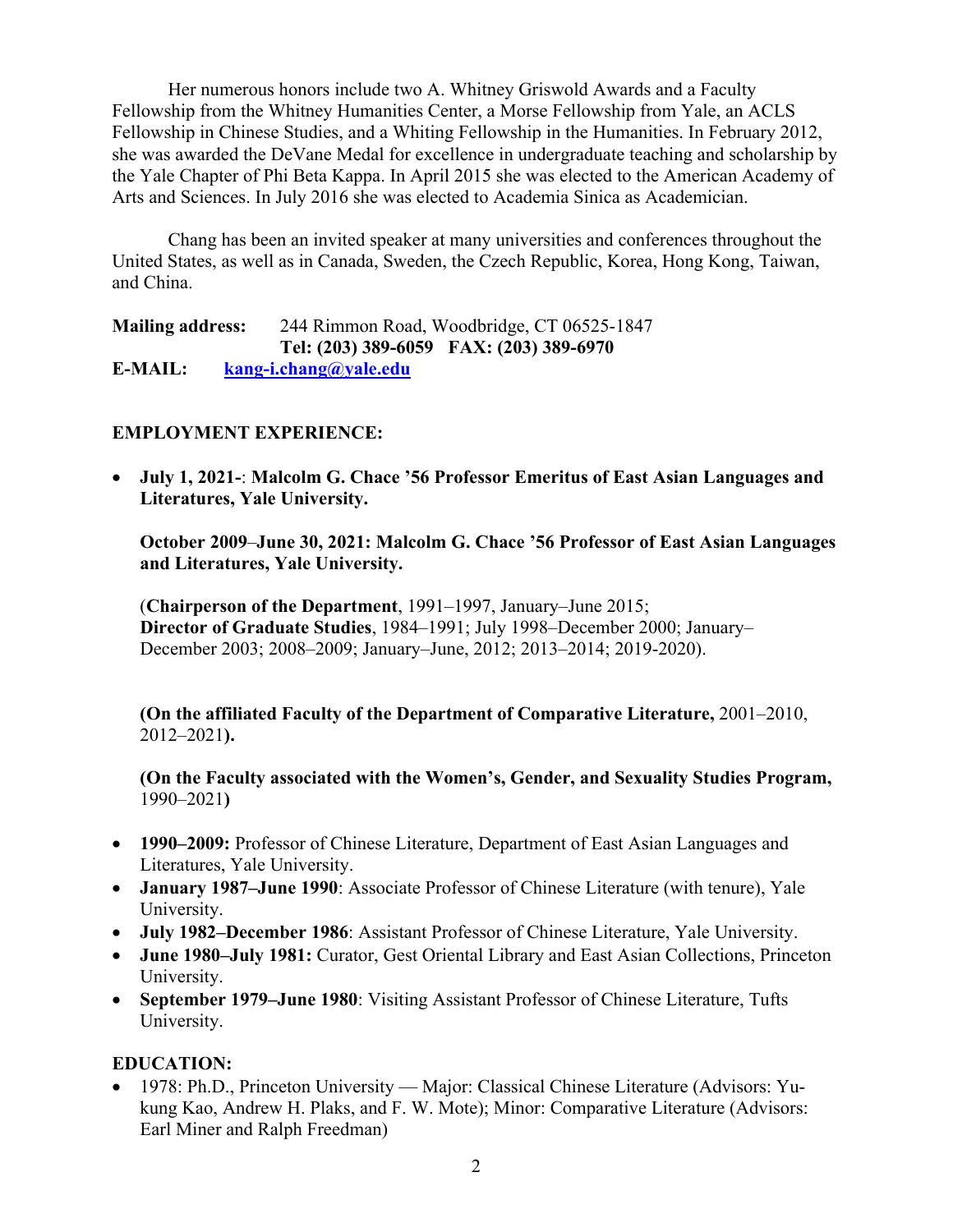- 1976: M.A., Princeton University Major: Classical Chinese Literature; Minor: Comparative Literature.
- 1972: M.A., South Dakota State University Major: English Literature.
- 1971: M.L.S., Rutgers, the State University of New Jersey Major: Library Science.
- 1966–1968: Graduate Institute of Foreign Languages, National Taiwan University. Major: American Literature. (Completed all the course requirements for the M.A. except for the thesis.)
- 1966: B.A., Tunghai University, Taiwan Major: English Literature; Minor: Chinese Literature.

# **AWARDS, HONORS, RECOGNITION, FELLOWSHIPS, AND GRANTS:**

- 1. March 2017: Distinguished Honorary Chair Professorship, Tunghai University (with no obligations attached).
- 2. October 2016: Elected Outstanding Tunghai Alum.
- 3. July 2016: Elected to Academia Sinica as Academician.
- 4. April 2015: Elected to the American Academy of Arts and Sciences.
- 5. February 2012: DeVane Medal for excellence in undergraduate teaching and scholarship (awarded by the Yale Chapter of Phi Beta Kappa).
- 6. October 26, 2009: Named the inaugural Malcolm G. Chace '56 professor of East Asian Languages and Literatures, Yale University.
- 7. 2006–2007: Conference grant, CCK Foundation International Center for Sinology, U.S.A. (CCK-IUC), (for the international conference "Taiwan and Its Contexts," co-organized with David Wang and Ping-hui Liao).
- 8. 2002–2004: Faculty Fellow, Whitney Humanities Center, Yale University.
- 9. 2002–2003: Conference grant, the Chiang Ching-Kuo Foundation (for the 2003 Conference "Chinese Poetic Thoughts and Hermeneutics," co-organized with Cheng Pei-kai and Chunchieh Huang).
- 10. 1998–2005; 2007–2009: Received annual salary supplement from Yale Provost intended to provide special recognition to Yale faculty who have demonstrated outstanding scholarly achievement or made exemplary contributions to the University.
- 11. November 1997: Recipient of "Important Scholarship Publication Subsidy" (administered by News Bureau, Executive Yuan, Taiwan), for a book in Chinese, *Feminist Readings: Classical and Modern Perspectives* (1998).
- 12. August 1995: Selected as one of the five judges for the International College Debates in Beijing, China.
- 13. 1993–94: A. Whitney Griswold Award. Whitney Humanities Center, Yale University.
- 14. 1992–93: Conference grant, National Endowment for the Humanities (for the 1993 conference "Women and Literature in Ming-Qing China," co-organized with Ellen Widmer of Wesleyan University).
- 15. 1992–93: Conference grant, the Chiang Ching-kuo Foundation for International Scholarly Exchange (for the 1993 conference co-organized with Ellen Widmer).
- 16. 1992–93: Conference grant, the Wu Foundation (for the 1993 conference co-organized with Ellen Widmer).
- 17. October 1992: Elected Most Distinguished Alum, Kaohsiung Oil Refinery Primary School, Taiwan.
- 18. February 1991: Research Award, the Wu Foundation.
- 19. 1991: Honorary Degree of Master of Arts, *privatim*, Yale University, January 31, 1991.
- 20. January–June 1989: ACLS Fellowship in Chinese Studies.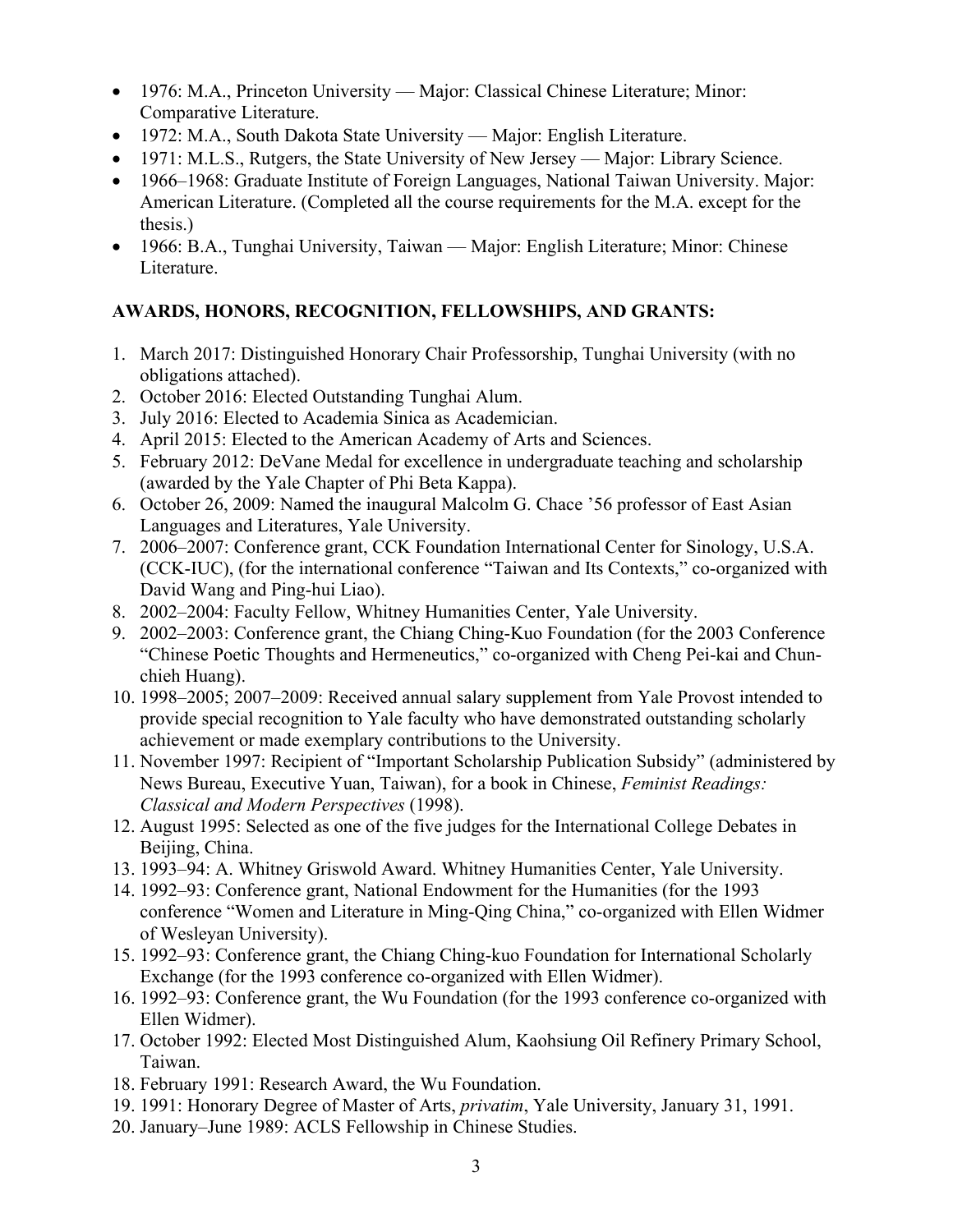- 21. 1985–1986: Morse Fellowship, Yale University.
- 22. 1985–1986: A. Whitney Griswold Award. Whitney Humanities Center, Yale University.
- 23. 1983–1984: A. Whitney Griswold Research Grant. Whitney Humanities Center, Yale University.
- 24. 1983: Selected by the Committee for Scholarly Communication with the People's Republic of China in Washington, D.C. as one of five literature scholars to attend the 1983 Comparative Literature Symposium in Beijing, China (declined because of conflict of schedule).
- 25. 1977–1978: Whiting Fellowship in the Humanities.
- 26. 1976–1977: NDFL Title VI Fellowship.
- 27. 1974–1976: Princeton University Fellowship.
- 28. 1966–1968: Sun Yat-sen Fellowship in the Humanities.
- 29. June 1966: President's medalist, Tunghai University, Taiwan.
- 30. June 1966: Elected Member of Phi Tau Phi Scholastic Honor Society of America.
- 31. 1963–1966: Ch'en Kuo-fu Fellowship.

### **PUBLICATIONS:**

### **(I) In English**

#### **Books:**

- 1. *Journey Through the White Terror*.\* Translated from the Chinese, with Matthew Towns. 2nd edition, Taipei: National Taiwan University Press, **2013.** (**Czech edition, translated by Frantisek Reismuller, 2021)**.
- 2. Co-editor, with Stephen Owen, *The Cambridge History of Chinese Literature*,\* vols. 1 & 2. Editor of *Vol. 2: 1375 to the Present.* Cambridge: Cambridge University Press, **2010.**
- 3. Co-editor (with Meng Hua), *Tradition and Modernity: Comparative Perspectives*, Yale-Peking University Conference Proceedings (Beijing: Peking University Press**), 2007.**
- 4. Co-editor, with Haun Saussy, *Women Writers of Traditional China: An Anthology of Poetry and Criticism*. Stanford: Stanford Univ. Press, **1999.**
- **5.** Co-editor, with Ellen Widmer, *Writing Women in Late Imperial China*. Stanford: Stanford Univ. Press, **1997.**
- **6.** *The Late-Ming Poet Ch'en Tzu-lung: Crises of Love and Loyalism*.\* New Haven: Yale University Press, **1991.**
- 7. *Six Dynasties Poetry*.\* Princeton: Princeton University Press, **1986.** (**Korean edition,** translated by Jeongsoo Shin. Seoul: Ihoe Publisher, **2004**).
- 8. *The Evolution of Chinese Tzu Poetry: From Late T'ang to Northern Sung*.\* Princeton: Princeton University Press, **1980.**

(\* For Chinese editions, please see (II) Publications in Chinese.)

## **Articles :**

- 1. Review on *Just a Song: Chinese Lyrics from the Eleventh and Early Twelve Centuries* by Stephen Owen, *Harvard Journal of Asiatic Studies*, 8.2 (December 2020).
- 2. "Chinese Authorship," *Cambridge Handbook of Literary Authorship*, edited by Ingo Berensmeyer et. al. (Cambridge: Cambridge University Press), 2019, pp. 201-217.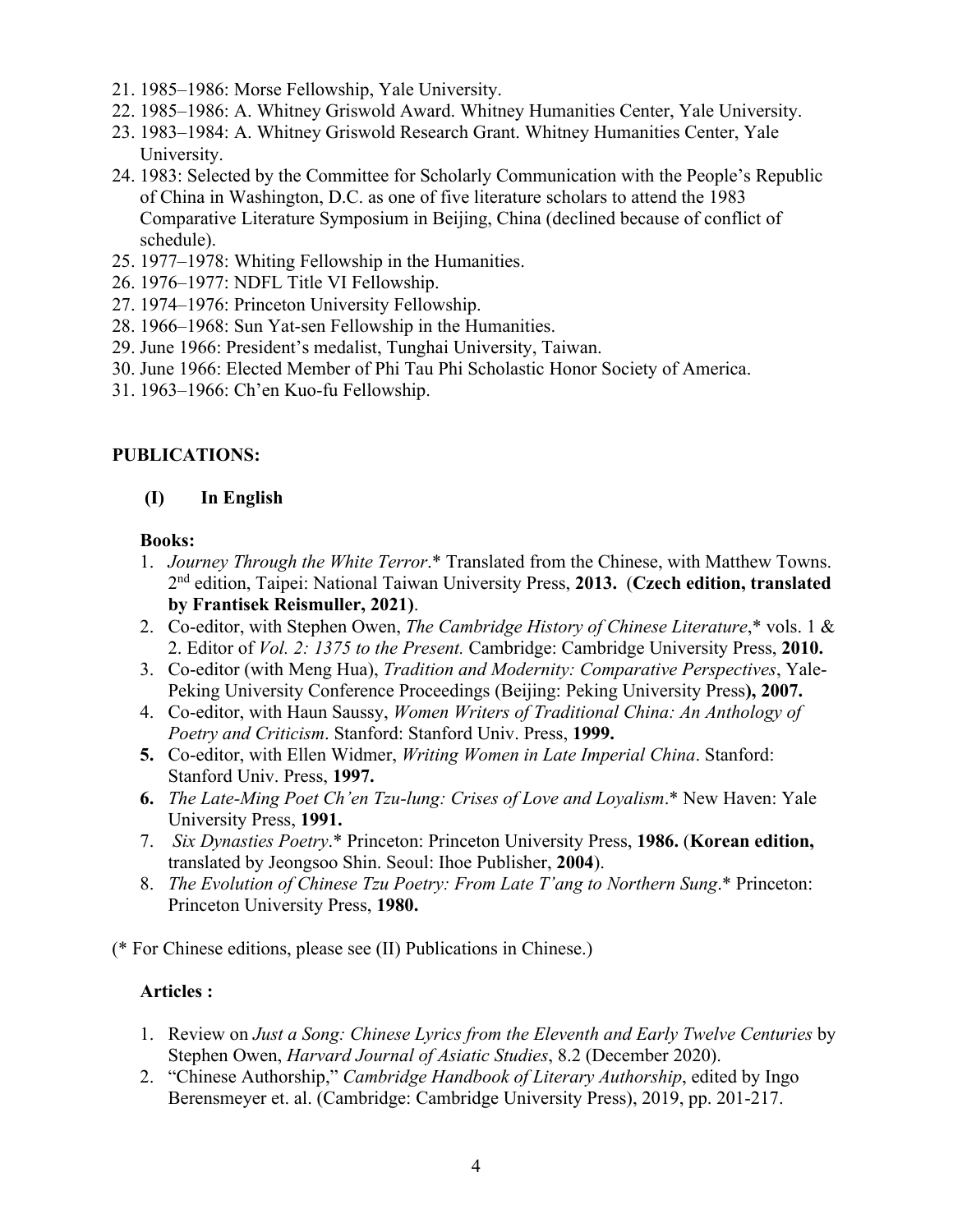- 3. "T'ao Ch'ien: Defining the Lyric Voice," in Classical and Medieval Literary Criticism on Tao Yuanming, edited by Lawrence J. Trudeau (Columbia, S.C.: Layman Poupard Publishing, for Gale/Cengage Learning, 2018).
- 4. "Shi Zhecun's Wartime Poems: Kunming, 1937-1940," *Frontiers of Literary Studies,* Special Issue, 12.3 (Oct. 2018): 449-484.
- 5. "Yang Shen as a Literary Critic," in *The Poet as Scholar*: *Essays and Translations in Honor of Jonathan Chaves,* edited by David K. Schneider. In *Sino-Platonic Papers*, No. 272 (October, 2017): 133-149.
- 6. "Poetry as Memoir: Shi Zhecun's *Miscellaneous Poems of a Floating Life*," *Journal of Chinese Literature and Culture*, Duke University Press, Vol. 3, Issue 2 (2017):289-311.
- 7. "1947, February 28, on Memory and Trauma," *Harvard New Literary History of Modern China*, edited by David Der-wei Wang (Cambridge, MA: Harvard University Press, 2017), pp. 528-533.
- 8. Review on *Women and National Trauma in Late Imperial Chinese Literature* by Wai-yee Li, *Harvard Journal of Asiatic Studies* 75.1 (2015): 222-228.
- 9. Review on *The Burden of Female Talent: The Poet Li Qingzhao and Her History in China* by Ronald Egan, in *Journal of Asian Studies*, 73.4 (2014): 1105-1106.
- 10. "Is There Hope for the Humanities?" *Yale Daily News*, January 16, 2014, p. 2.
- 11. Review *on Sound and Sight: Poetry and Courtier Culture in the Yongming Era (483- 493)* by Meow Hui Goh, in *Journal of the Economic and Social History of the Orient* (*JESHO*), 56.2 (2013): 312-314.
- 12. Contribution to the section, "Su Shi 1037-1101: Chinese Poet and Essayist," in *Classical and Medieval Literary Criticism*, vol. 139, edited by Lawrence J. Trudeau (Columbia, S.C. : Layman Poupard Publishing, 2012), pp. 76-89.
- 13. "The Literary Voice of Widow Poets in the Ming and Qing," in *Ming Qing Studies*, vol. 1 (2012): 15-33.
- 14. "Chang Ch'ung-ho and Overseas *Kunqu*," in *Journal of the Studies of Ancient Texts*, Special issue for the Peking-Yale University Conference: Perspectives on Classical Chinese Texts and Culture (Beijing: Peking University Press), no. 11 (December 2011): 90-109.
- 15. "Literature of the Early Ming to Mid-Ming (1375-1572)," in *The Cambridge History of Chinese Literature*, edited by Kang-I Sun Chang and Stephen Owen. In *Volume 2, 1375 to the Present,* edited by Kang-i Sun Chang. Cambridge: Cambridge University Press, 2010, 1-63.
- 16. "My Yale Students' Turn: Sunzi, Laozi, and Zhangzi as Solutions to Today's Financial Crisis," in *The Harmony of Civilizations and Properity for All--Looking Beyond the Crisis to a Harmonious Future (*Beijing: Peking University Press, 2010), 143-150.
- 17. "The Circularity of Literary Knowledge Between Ming China and Other Countries in East Asia: The Case of Qu You's *Jiandeng xinhua*," NACS Conference Volume: On Chinese Culture and Globalization, edited by Lena Rydholm. Stockholm: University of Stockholm Press, 2009, pp. 159-170.
- 18. "Jin Tianhe and the Suzhou Tradition of Witnessing," *Path Toward Modernity: A Conference Volume in Commemoration of Jaroslav Prusek (1906-2006)*, edited by Olga Lomova. Prague: Charles University, 2008, pp. 307-320.
- 19. "The Joy of Reading," *Elogio de la palabra* (*Praise the Word*), edited by Ies Albero. Spain, 2008, p. 252.
- 20. "Re-Creating the Canon: Wang Shizhen (1634-1711) and the 'New" Canon," in *Tsinghua Journal of Chinese Studies* (Taiwan), New Series, Vol. 37, no. 1 (June 2007): 305- 320.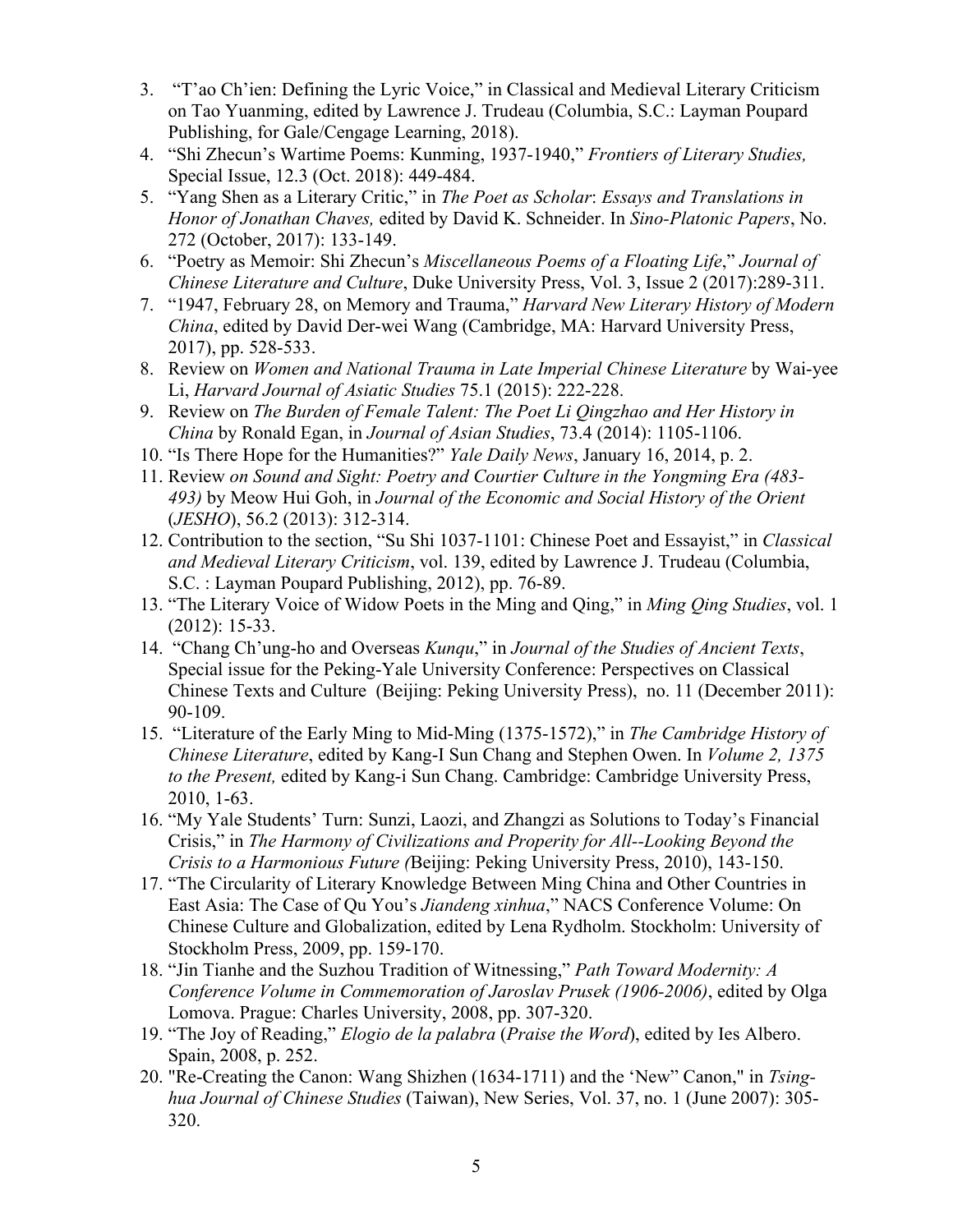- 21. "The Anxiety of Letters: Gong Zizhen and His Commentary on Love," in *Tradition and Modernity: Comparative Perspectives* (Beijing: Peking University Press, 2007), pp. 138- 155.
- 22. "A Case of Misreading: Qian Qianyi's Position in History," in Wilt Idema, Wai-yee Li, and Ellen Widmer, eds., *Trauma and Transcendence in Early Qing Literature*. Cambridge: Harvard University Asia Center, 2006, 199-218.
- 23. "Women's Poetic Witnessing," in *From the Late Ming to the Late Qing: Dynastic Decline and Cultural Innovation*, ed. David Wang and Wei Shang. Cambridge: Harvard Univ. Asia Center, 2006, 504-522.
- 24. Review on *The Red Brush. Writing Women of Imperial China*, by Wilt Idema and Beata Grent, (Cambridge, Mass.: Harvard Univ. Asia Center, 2004). In *CLEAR 27* (2005): 167-170.
- 25. Review on Harmony Garden: The Life, Literary Criticism, and Poetry of Yuan Mei (1716-1798) by J. D. Schmidt, in *Harvard Journal of Asiatic Studies*, 64.1 (June 2004): 158-167.
- 26. "Dick as I Know Him," excerpts (translated from Chinese by Matthew Towns), *Yale Bulletin*, 32.28 (April 30, 2004): 4.
- 27. "Reborn from the Ashes," *Singapore Anthology on Religious Harmony*, edited by Desmond Kon and Noelle Pereira (Singapore: School of Film and Media Studies, 2004), 147-153.
- 28. "The Unmasking of Tao Qian and the Indeterminacy of Interpretation," in *Chinese Aesthetics: The Ordering of Literature, the Arts, and the Universe in the Six Dynasties*, ed. Zong-qi Cai. Honolulu: Univ. of Hawaii Press, 2004, 169-190.
- 29. "From Difference to Complementarity: The Interaction of Western and Chinese Studies," *Tamkang Review*, Vol. 34, No. 1 (2003): 41-64.
- 30. "Ming-Qing Women Poets and Cultural Androgyny," in *Critical Studies* (Special Issue on Feminism/Femininity in Chinese Literature, edited by Peng-hsiang Chen and Whitney Crothers Dilley) [2002]:21-31.
- 31. "The Two-Way Process in the Age of Globalization," in *Ex/Change*, 4 (May 2002): 5-7.
- 32. "Liu Xie's Idea of Canonicity," in *A Chinese Literary Mind,* ed. Zong-qi Cai. Stanford: Stanford Univ. Press, 2001, 17-31.
- 33. "Gender and Canonicity: Ming-Qing Women Poets in the Eyes of the Male Literati," in *Hsiang Lectures on Chinese Poetry*, Vol. 1, ed. by Grace S. Fong. Montreal: Centre for East Asian Research, McGill University, 2001, 1-18.
- 34. "Questions of Gender and Canon in Ming-Qing Literature," in Chen-main Wang, ed., *New Directions in the Study of Ming-Qing Culture*. Taipei: Wenjin Publishing Company, 2000, 217-245.
- 35. "Zheng Ruying," " Wang Wei (ca. 1600-ca. 1647)," "Bian Sai," "Yang Wan," "Liu Shi," Ye Hongxiang," "Chen Zilong," in *Women Writers of Traditional China*, edited by Kangi Sun Chang and Haun Saussy (Stanford: Stanford University Press, 1999), 324-325; 320-329; 321-333 (with Charles Kwong); 333-336; 350-357; 448-453 (with Charles Kwong); 762-764.
- 36. "Ming-Qing Women Poets and Cultural Androgyny," *Tamkang Review* 30.2(Winter 1999):12-25.
- 37. "Ming-Qing Women Poets and the Notions of 'Talent' and 'Morality'," in *Culture and State in Chinese History: Conventions, Conflicts, and Accommodations*, ed. Bin Wong, Ted Huters, and Pauline Yu. Stanford: Stanford Univ. Press, 1998, 236-258.
- 38. "Ming and Qing Anthologies of Women's Poetry and Their Selection Strategies," in Ellen Widmer and Kang-i Sun Chang, eds., *Writing Women in Late Imperial China*. Stanford: Stanford Univ. Press, 1997, 147-170.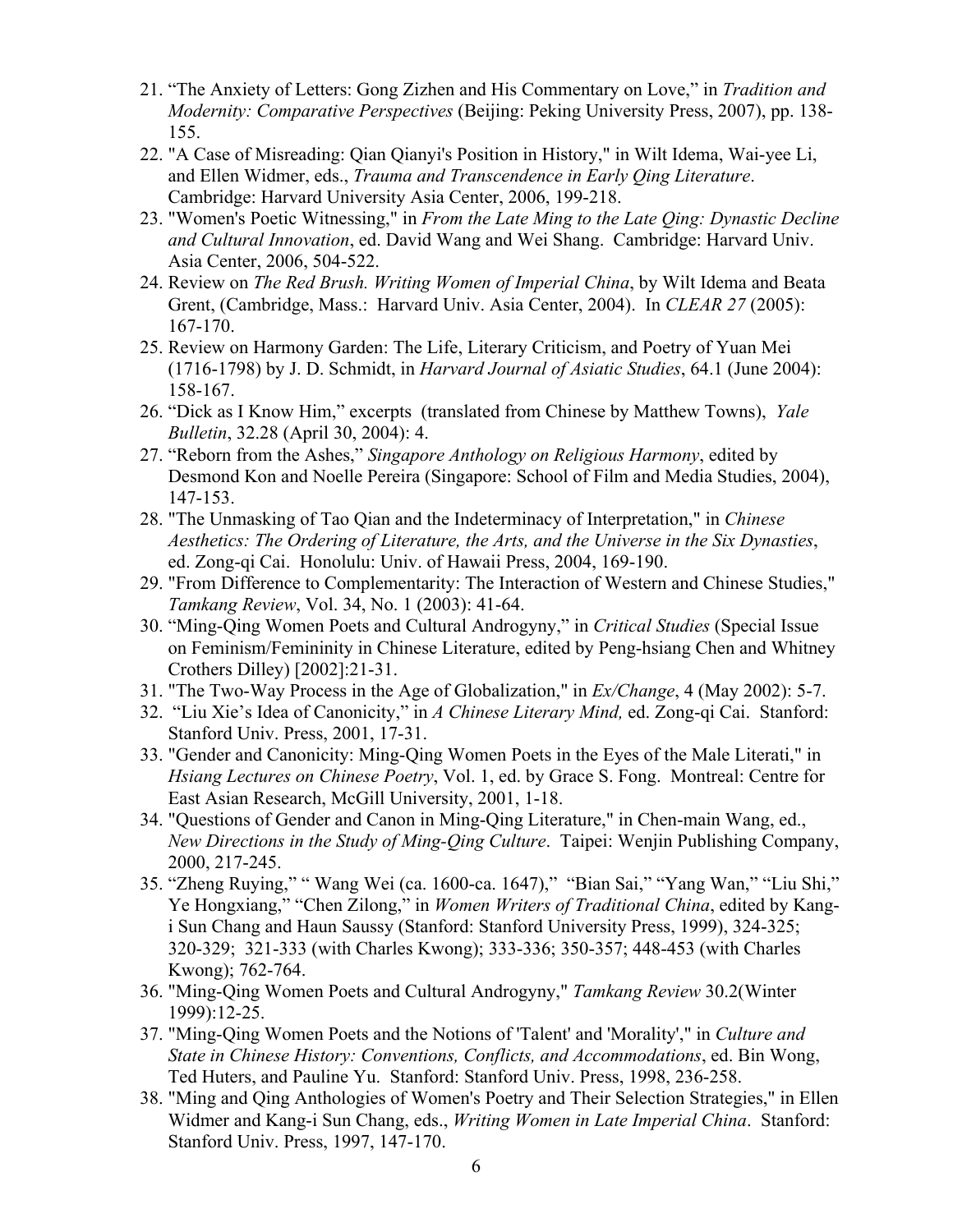- 39. "Liu Shih and Hsu Ts'an: Feminine or Feminist?" *Voices of the Song Lyric in China*, ed. Pauline Yu. Berkeley: Univ. of California Press, 1994, 169-187.
- 40. "The Device of the Mask in the Poetry of Wu Wei-yeh (1609-1671)," in *The Power of Culture: Studies in Chinese Cultural History*, ed. Willard J. Paterson et. al. Hong Kong: The Chinese University of Hong Kong Press, 1994, 247-274.
- 41. "Chinese Poetry, Classical," in *The New Princeton Encyclopedia of Poetry and Poetics*, ed. Alex Preminger and T. V. F. Brogan. Princeton: Princeton Univ. Press, 1993, 190- 198.
- 42. Co-author, "Allegory," "Love Poetry," "Lyric," "Rhyme," "Rhyme-Prose," in *The New Princeton Encyclopedia of Poetry and Poetics*, ed. Alex Preminger and T. V. F. Brogan. Princeton: Princeton Univ. Press, 1993.
- 43. "A Guide to Ming-Ch'ing Anthologies of Female Poetry and Their Selection Strategies," *The Gest Library Journal* 5.2(Winter, 1992):119-160.
- 44. "Rereading Pa-ta Shan-jen's Poetry: The Textual and the Visual, and the Determinacy of Interpretation," *The Proceedings of the Sixth Quadrennial International Comparative Literature Conference*, Taipei, Taiwan, August 1991 (also in *Tamkang Review*, vol. 22, 1992, pp. 195-212).
- 45. "Liu Shih and the Place of Women in 17th Century Chinese Poetry." *Faculty Seminar in East Asian Humanities, 1988-1990.* East Asian Studies, Rutgers Univ., 1991, 78-88.
- 46. "Canon Formation in Late Imperial Chinese Poetry: Problems of Gender and Genre," in *The Proceedings of the 33rd International Congress of Asian and North African Studies,* Univ. of Toronto, Canada, August 1990.
- 47. "The Idea of the Mask in Wu Wei-yeh (1609-1671)," *Harvard Journal of Asiatic Studies* 48.2(1988): 289-320.
- 48. "Symbolic and Allegorical Meanings in the *Yueh-fu pu-t'i* Poem-Series," *Harvard Journal of Asiatic Studies* 46.2(1986): 353-385."
- 49. Description of Landscape in Early Six Dynasties Poetry," in *The Vitality of the Lyrical Voice*, ed. Shuen-fu Lin and Stephen Owen. Princeton: Princeton Univ. Press, 1986, 287-295.
- 50. Co-translator (with Hans Frankel), "The Legacy of the Han, Wei, and Six Dynasties *Yueh-fu* Tradition and Its Further Development in T'ang Poetry," by Zhou Zhenfu. *The Vitality of the Lyric Voice*, ed. Shuen-fu Lin and Stephen Owen. Princeton: Princeton University Press, 1986, 287-295.
- 51. Review of Ronald Egan *The Literary Works of Ou-yang Hsiu, Harvard Journal of Asiatic Studies* 46.1(1986):273-283.
- 52. Contributed nine (9) entries to *Indiana Companion to Chinese Literature*, ed. William H. Nienhauser. Bloomington: Indiana University Press, 1986.
- 53. Translations of poems by Wang P'eng-yun, in *Waiting for the Unicorn: Poems and Lyrics of China's Last Dynasty (1644-1911),* ed. Irving Lo and William Schultz. Bloomington: Indiana University Press, 1986.
- 54. "Chinese Lyric Criticism in the Six Dynasties," in *Theories of the Arts in China*, ed. Susan Bush and Christian Murck. Princeton: Princeton University Press, 1983, 215-224.
- 55. "Songs in the Chin-p'ing-mei tz'u-hua," *Journal of Oriental Studies* 18.1-2(1980): 26-34.
- 56. Review of Wang Kuo-wei's *Jenchien tz'u-hua*, trans. Adele A. Rickett, in *Bulletin of Sung and Yuan Studies* (Spring, 1980): 122-123.
- 57. Review of *Studies in Chinese Literary Genres*, ed. Cyril Birch, in *Journal of Asian Studies*, 37.2 (1978): 346-348.
- **(II) In Chinese**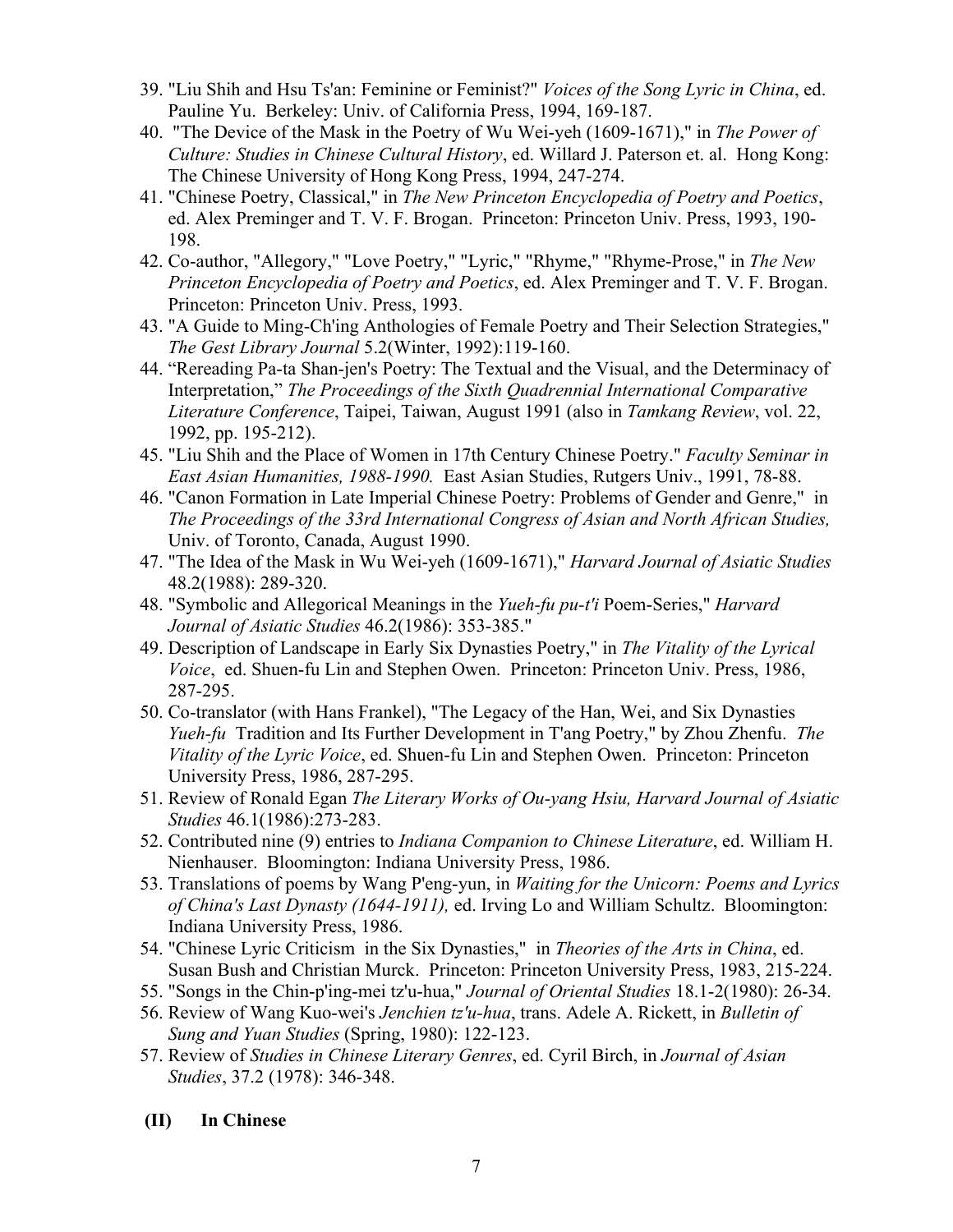## **Books:**

- *1. Sun Kang-i wenji* (*Collected Works of Kang-i Sun Chang*), in Five Volumes. Revised *jianti* (simplified character) edition. Guilin: Guangxi Normal University Press, forthcoming.
- *2. Biyi shuxin xuan* (Letters Written During the COVID-19 Pandemic: Correspondence between Two Scholars), compiled and edited with Baoyang Li. Taipei: Showwe Information Co., Ltd., forthcoming in 2021.
- *3. Xidu de lequ* (The Joy of Close-reading). Nanjing: Yilin Publishing House, 2019.
- *4.* Editor, *Sun Baoluo shufa: Fu shuxin riji* (Paul Yu-kuang Sun: Calligraphy, Letters, and Diaries), by Paul Yu-kuang Sun. Taipei: Showwe Information Co., Ltd, 2019.
- *5.* Editor, *Yili Maizi xiuding ben* (A Kernel of Wheat: A Revised Edition), by Paul Yukuang Sun. Taipei: Showwe Information Co., Ltd., 2019.
- *6. Sun Kang-i wenji* (*Collected Works of Kang-i Sun Chang*), in Five Volumes. Taipei: Showwe Information Co., Ltd., 2018.
- *7. Cong bujing chuanshang yilu zoulai* (*My Whale Ship: Select Essays of Kang-i Sun Chang*). Edited by Xu Wen. Nanjing: Jiangsu Wenyi publishing house, 2018.
- *8. Jianqiao Zhongguo wenxue shi (A complete translation of the Cambridge History of Chinese Literature, in two volumes).* Co-edited with Stephen Owen. Taipei: Linking Publishing House, 2016 (vol. 1); 2017 (vol. 2).
- *9. Cong Beishanlou dao Qianxuezhai* (On Shi Zhecun, 1905-2003). Shanghai: Shanghai Shudian Publishing House, 2014. Taiwan edition: Taipei, Showwe Information Co., Ltd., 2020.
- *10. Jianqiao Zhongguo wenxue shi* (A partial translation of the *Cambridge History of Chinese Literature*, in two volumes). Co-edited with Stephen Owen. Translated by Liu Qian, et al. Beijing: SDX Joint Publishing Co., 2013.
- *11. Sun Kangyi zixuan ji: Gudian wenxue de xiandai guan* (*Select Works of Kang-*i *Sun Chang*: *Modern Perspectives on Classical Chinese Literature*)*. In the World Sinology Series.* Shanghai: Yiwen Publishing House, 2013*.*
- *12. Qing yu zhong: Chen Zilong Liu Rushi shi ci yinyuan* (A revised translation of my book, *The Late Ming Poet Ch'en Tzu-lung*), Beijing: Peking University Press, 2012.
- *13. Taiwan ji qi mailuo* (*Taiwan in Its Contexts*). Co-edited with Ping-hui Liao and David Der-wei Wang. Taipei: National Taiwan University Press, 2012.
- *14. Zouchu baise kongbu* (A revised and enlarged edition of my book on the White Terror), Beijing: SDX Joint Publishing Co., 2012. [Nominated as one of the "ten best books in 2012." See Shanghai *Dongfang Daily*, February 3, 2013].
- *15. Quren hongzhao benshi(Artistic and Cultural Traditions of the Kunqu Musicians*: *A Source Book). Based on the 3-volume collection of calligraphy and paintings preserved by Ch'ung-ho Chang Frankel.* Taipei: Linking Publishing House, 2010; second edition, 2020.
- *16. Quren hongzhao* (*Artistic and Cultural Traditions of the Kunqu Musicians)*. Based on the 3-volume collection of calligraphy and paintings preserved by Ch'ung-ho Chang Frankel. Guilin: Guangxi Normal University Press, 2010; revised and enlarged edition, 2013.
- *17. Guse jinxiang* (Selected Calligraphy of Ch'ung-ho Chang Frankel*)*. Guilin: Guangxi Normal University Press, 2010; enlarged edition, 2013.
- *18. Calligraphy of Ch'ung-ho Chang Frankel*: *Selected Inscriptions* (*Zhang Chonghe tizi xuanji*). Hong Kong and Oxford: Oxford University Press, 2009.
- 19. *Qinli Yelu* (*Experiencing Yale*). Beijing: Fenghuang Publishing House, 2009.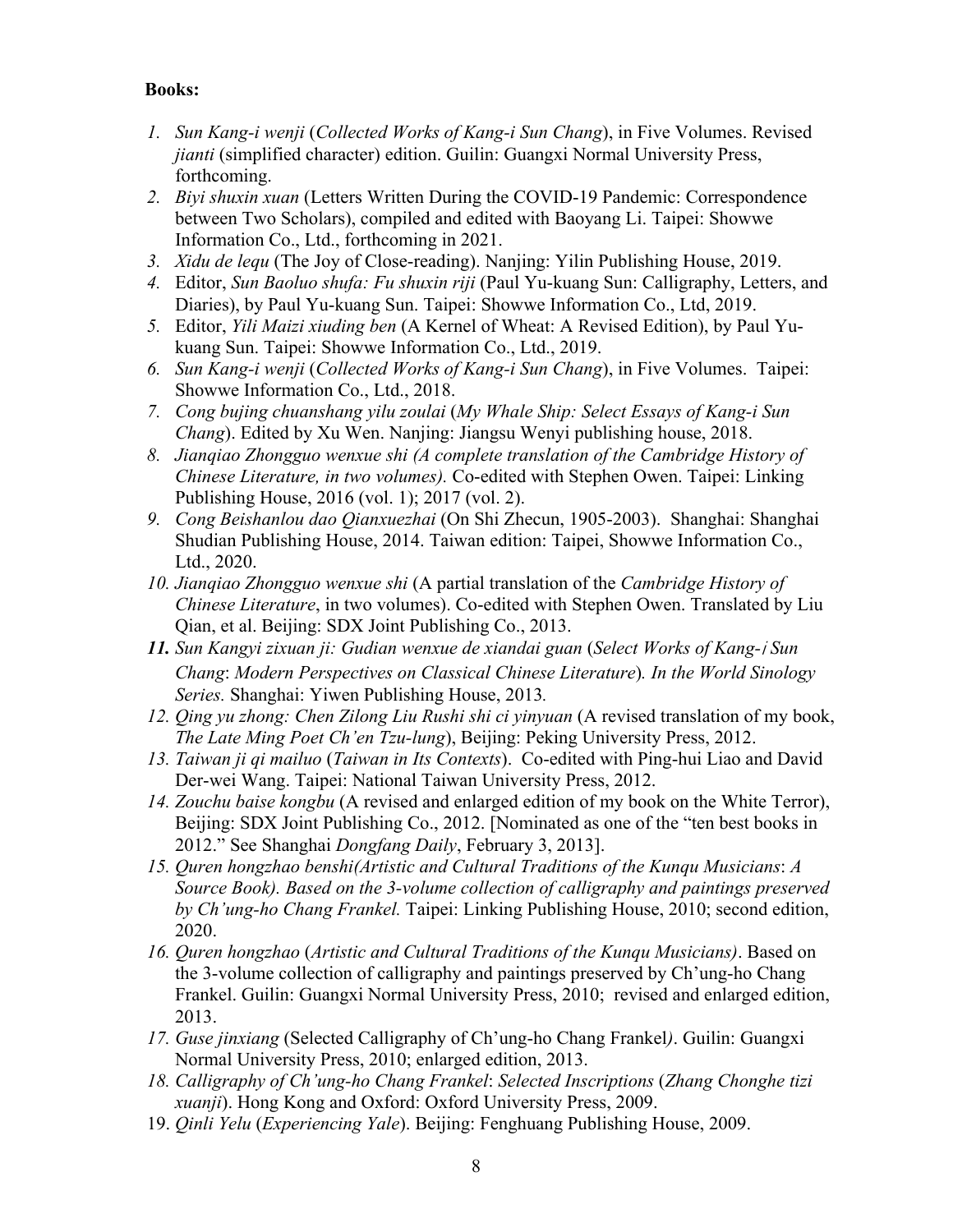- 20. *Wo kan Meiguo jingshen (My Thoughts On the American Spirit)*. Taipei: Jiuge Publishing House, 2006; Beijing: Zhongguo renmin chubanshe, 2007.
- 21. *Ba kunan shouru xingnang (Journey Through Hardship)*. Shanghai: Sanlian, 2002. Taiwan edition (titled *Farewell to the White Terror*), Taipei: Yunchen, 2003.
- 22. *Wenxue jingdian de tiaozhan* (*Challenges of the Literary Canon*), Vol. 1 of the Series on Scholarly Writings by Overseas Chinese, edited by Ouyang Zhesheng. Jiangxi: Baihuazhou wenyi, 2002.
- 23. *Wenxue de shengyin* (*Voices of Literature*). Taipei: Sanman, 2001.
- 24. *You xue ji: Collection of Occasional Essays*. Taipei: Erya, 2001.
- 25. *Shuqing yu miaoxie: Liuchao shi gailun* (Chinese translation of my *Six Dynasties Poetry*), Trans. Zhong Zhenzhen, with new "Author's Preface." Taipei: Yunchen, 2001; enlarged edition, edited by Cao Jin, Shanghai: Sanlian, 2006.
- 26. *Yelu xingbie yu wenhua* (*Yale*: *Gender and Culture*)*.* Shanghai: Shanghai Wenyi, 2000. Enlarged edition, Taipei: Erya, 2000.
- 27. *Gudian yu xiandai de nuxing chanshi* (*Feminist Readings: Classical and Modern Perspectives*). Taipei: Lianhe wenxue, 1998.
- 28. *Yelu qianxue ji*: *Articles and Occasional Essays from Qianxue Studio*. Taipei: Yunchen, 1994. Enlarged edition, Xi'an: Shaanxi Normal Univ. Press, 1998.
- 29. *Wan Tang qi Bei Song citi yanbian yu ciren fengge* (Chinese translation of my *The Evolution of Chinese Tz'u Poetry* ). Trans. Li Sher-shiueh, Taipei: Lianjing, 1994; Enlarged edition, under the title *Ci Poetry and Genre Studies,* edited by Chen Pingyuan. Beijing: Beijing Univ. Press, 2004.
- 30. *Chen Zilong Liu Rushi shi ci qingyuan* (Chinese translation of my *The Late Ming Poet Ch'en Tzu-lung*). Trans. Li Sher-shiueh, Taipei: Yunchen, 1992. mainland edition, Xi'an: Shaanxi Normal Univ. Press, 1998.

# Articles and Occasional Essays:

- 1. "Preface" to Bian Dongbo, ed., *Zhongguo gudian wenxue yu wenben de xin chanshi: Haiwai hanxue lunwen xinji* (New Perspectives on Classical Chinese Literature and Texts: An Anthology of World Sinology), 2020.
- 2. "Preface" to Michael Meng, *The Yale University Chinese Rarebook Catalog*, 2 vols. Beijing: Zhonghua Publishing House, 2019.
- 3. "On Bian Dongbo's New Anthology of Sinological Studies," *Zhongguo wenzhe yanjiu tongxun*, 28.1 (2018): 117-121.
- 4. "On the Sinologist Stephen Owen," *Ming-pao Monthly* (August 2018): 68.
- 5. "Shi Zhecun's *Fusheng zayong*," *Cong chuantong dao xiandai de Zhongguo shixue*  (From Tradition to Modernity: Poetic Transition from  $18<sup>th</sup>$  to Early  $20<sup>th</sup>$  Century China), edited by Tsung-cheng Lin and Zhang Bowei (Shanghai: Shanghai Guji publishing house, 2017), pp. 551-570.
- 6. "Introducing Yale's First Chinese Rarebook Catalog," *Zhongguo wenzhe yanjiu tongxun*, Vol. 27, No. 4 (December 2017): 85-88.
- 7. "How Did Bai Xianyong Unmask Cao Xueqin?" *Lixiang guo* (online journal), July 18, 2017.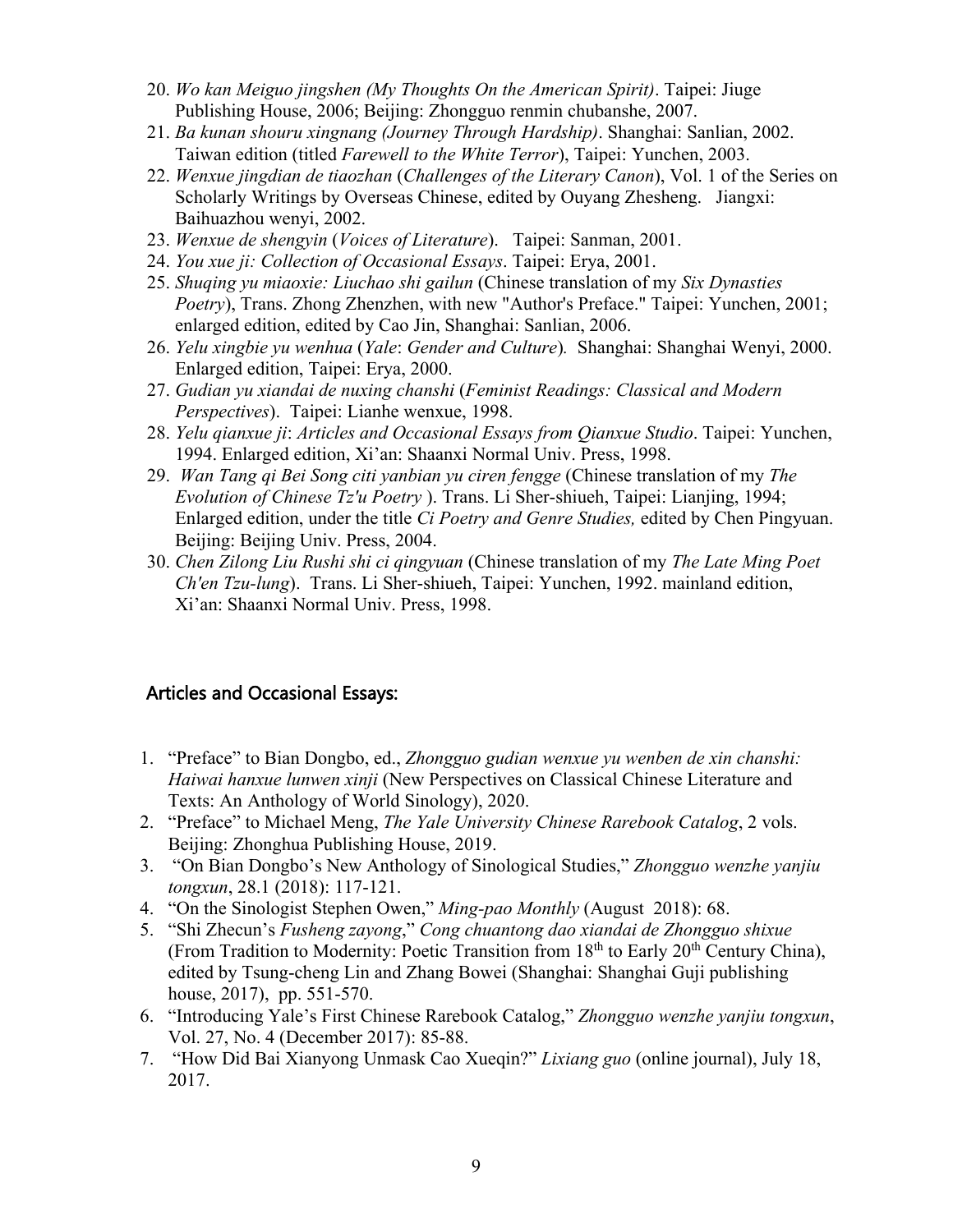- 8. "On the Poetry of Chia-ying Yeh," *Ye Jiaying jiaoshou jiushi huadan ji Zhonghua shijiao guoji xueshu yantaohui jinian wenji* [Essays in Honor of Prof. Yeh Chia-ying], (Beijing: Zhonghua shuju), 2017, pp. 312-316.
- 9. "On Professor Yu-kung Kao," *Ming-pao Monthly* (December 2016): 51-52.
- 10. "On Chinese Literary Authorship*," Zhongguo wenxue xuebao* (Journal of *Chinese Literature*), Vol. 7 (December, 2016): 1-13.
- 11. "Preface" to Bian Dongbo, ed*., Zhongguo gudian wenxue yanjiu de xin shijing: Wanjin Beimei hanxue lunwen xuanji* (New Approaches to Classical Chinese Literary Studies: Selected Works from North American Sinological Research). Hefei: Anhui Publishing House, 2016.
- 12. "The Poetic Methods of Tony Yu," *Zhongguo wenzhe yanjiu tongxun* (Taipei: Institute of Chinese Literature and Philosophy, Academia Sinica), Vol. 25, No. 3 (September, 2015): 33-36.
- 13. "Racing Against Time: On Ch'ung-ho Chang," *Ming-pao Monthly* (August 2015): 50-51.
- 14. "The Tradition of the Old Campus," *World Journal Literary Supplement* (March 21, 2015), H10.
- 15. "C.T. Hsia as I Know Him," *Yi xia yi kuang yi shushing*: Essays in Honor of C.T. Hsia (Taipei: Shangwu yinshu guan, 2014), pp. 49-55.
- 16. "On the Sinologist Patrick Hanan," *World Journal Literary Supplement* (May 25, 2014).
- 17. "The Future of the Humanities," *Ming-pao Monthly* (February, 2014), pp. 1-2.
- 18. "Letter to Qi Bangyuan," *Huilan: Xiangfeng juliuhe* (Taipei: Tianxia wenhua, 2014), pp. 371-372.
- 19. "On the Cambridge History of Chinese Literature," *Ming-pao Monthly* (January, 2014): 117-119.
- 20. " Shi Zhecun's Poems of His Westward Journey," in *Newsletter for International China Studies (Guoji hanxue yanjiu tongxun)* (Beijing: Peking University Press), No. 8 (December, 2013): 50-74.
- 21. "How to Teach *Guoxue* from An Interdisciplinary Perspective?" *New Perspectives on Chinese Culture* (*Guoxue xinshiye)*, (September, 2013), p. 6.
- 22. Review on *Shi Zhecun xiansheng bian nian shilu* by Shen Jianzhong, in *Ming-pao Monthly* (May 2013): 103-107.
- 23. "The Taiwanese Novelist Lu Heruo and the February 28th Incident", in *Taiwan and Its Contexts*, edited by Pinghui Liao, Kang-I Sun Chang, and David Der-wei Wang (Taipei: National Taiwan University), 2012, pp. 77-89.
- 24. "On the Yuan Historiography, 1333-1341," translated into Chinese by Paul Sun, in *Newsletter for International China Studies* (*Guoji hanxue yanjiu tongxun*) (Beijing: Peking University Press), No. 5 (2012), pp. 30-40.
- 25. *"*On J.D. Schmidt and His book on Yuan Mei," translated into Chinese by Jin Xi, in *Newsletter for International China Studies* (*Guoji hanxue yanjiu* tongxun) (Beijing: Peking University Press), No. 4 (2012), pp. 443-450.
- 26. "Remnants of the Fragrant Past," in *World Journal Weekly* (August 19, 2012): 33.
- 27. "On Edwin McClellan," *Shucheng* (December 2012).
- 28. "Walking Towards the Border of 'Flexibility': A Study of the Literary Thought of Yang Shen (1498-1559?)," *Zhongguo wenxue xuebao* (*Chinese Literature Journal*), Chinese University of Hong Kong Press, No. 1, (December, 2011): 359-368.
- 29. "My Life and My Scholarship," in *Wode xuesi licheng*, edited by the Editorial Board of National Taiwan University Press (Taipei: National Taiwan Univ. Press, 2010), pp. 246- 277.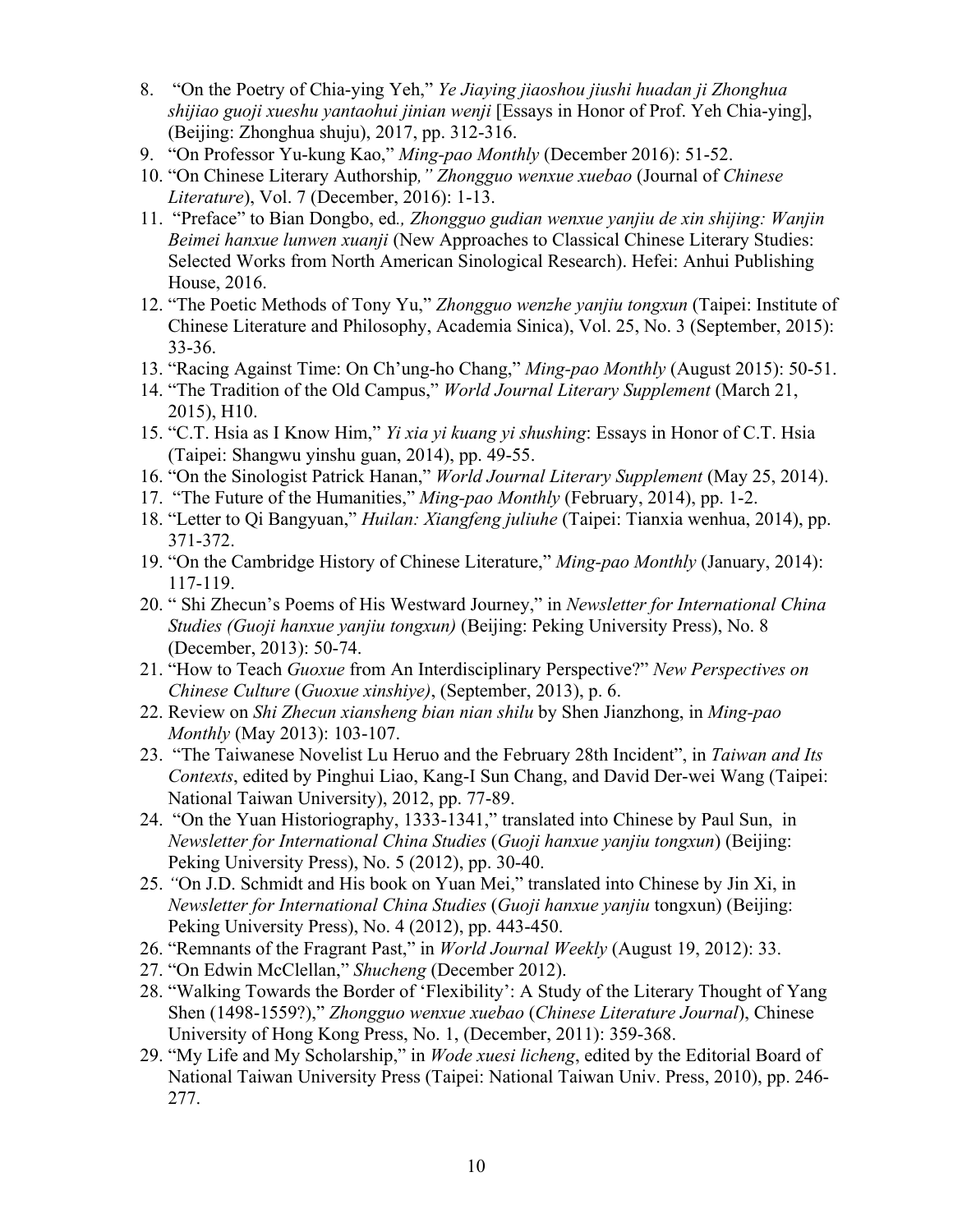- 30. "Introducing the *Cambridge History of Chinese Literature*," *Newsletter for International China Studies* (*Guoji hanxue yanjiu tongxun*)(Beijing: Peking University), No. 2 (2010 ), pp. 341-350
- 31. " Teaching Tang Chuanqi Tales on a Snowy Day, " World Journal Literary Supplement (February 14, 2011): F 11.
- 32. *"*David F. Musto and Shanghai," (in Chinese) *, World Journal Literary Supplement* (December 31, 2010): F 11; reprinted in *Shucheng*, 2011.
- 33. "Ch'ung-ho Chang Frankel and Her Artistic World," in *Renmin ribao* (July 15, 2010): 24.
- 34. "Rereading Early Ming Literature," translated into Chinese by Zhengguo Kang, in *Chinese Culture: Past and present: A Volume in Commemoration of Frederick W. Mote*, edited by Chen-main Wang (Hong Kong: The Chinese University Press, 2009), 249-261.
- 35. "Sinology and Gender Studies: A Cultural Perspective," in *Globalization and Literature*, edited by Yan Ping (Jinan: Shandong jiaoyu chubanshe, *2009), 279-292.*
- 36. *"* On Wu Mei and Ch'ung-ho Chang Frankel," in *Ming-pao Monthly* ( December, 2009): 74-76.
- 37. "On Lu Qian and Ch'ung-ho Chang Frankel," in *Sucheng* (December, 2009): 97-98.
- 38. "On Yu Ying-shih and Ch'ung-ho Chang Frankel," (in Chinese), in *United Daily News Literary Supplement* (Nov. 30, 2009).
- 39. "Langgan yiwang: on Chen Hengzhe's Sister and Ch'ung-ho Chang Frankel," in *China Times Literary Supplement* (Nov. 23-24, 2009).
- 40. "On Hu Shih and Ch'ung-ho Chang Frankel," in *World Journal Literary Supplement* (Oct. 23, 2009): F11.
- 41. "On Ch'ung-ho Chang Frankel's Calligraphy," *World Journal Literary Supplement* (July 2, 2009): F11.
- 42. "The Taiwanese Novelist Lu Heruo and the February 28th Incident," in *Ming-pao Monthly*, February, 2009.
- 43. "On Ch'ung-ho Chang Frankel and her Quren Hongzhua," *World Journal Weekly* (February 1, 2009): 28-30.
- 44. *"*From Difference to Complementarity: The Interaction of Western and Chinese Gender Studies," translated into Chinese by Rebecca Fu (Fu Shuang) , *in Zhongshan daxue xuebao*, 49, no. 1 (2009): 7-13*.*
- 45. "Ch'ung-ho Chang Frankel and the New York Kunqu Society", *World Journal Literary Supplement* ( Dec. 8, **2008**): J11.
- 46. "The Meaning of Commencement," *World Journal Literary Supplement* (May 29, **2008**): J8.
- 47. "Reconsidering Qu You and His Jiandeng Xinhua," *Zhongshan daxue xuebao,* (May, 2008): 17-26.
- 48. "On the Liberal Education," *Xin jing bao,* May 4, 2008.
- 49. *"On Old Women and Old Men in J.M. Coetzee's Fiction,"* World Journal Literary Supplement *(January 26, 2008): J8.*
- 50. "Sinology and Globalization," Shuwu (December, 2007).
- 51. "A survey of my Current Scholarship," *Shuwu* (October, 2007).
- 52. "The Story of Alta Mesa and Jim Ziegler," *Cosmic Ligh*t (October, 2007): 56-61.
- 53. "Jin Tianhe and the Suzhou Tradition of Witnessing," translated into Chinese by Huang Hongyu, in *Zhongshan daxue xuebao*, Vol. 47, No. 5 (September, 2007):
- 54. "On Father: A Memorial," *Cosmic Light* (August, 2007): 16-19.
- 55. "Ruhe luotuo di huoguo Mao Zedong shidai," *China Times* (*Kaijuan Weekly*), E 2, June 23, 2007. A Chinese Translation of William Grimes, "Surviving Under Mao: A Slacker's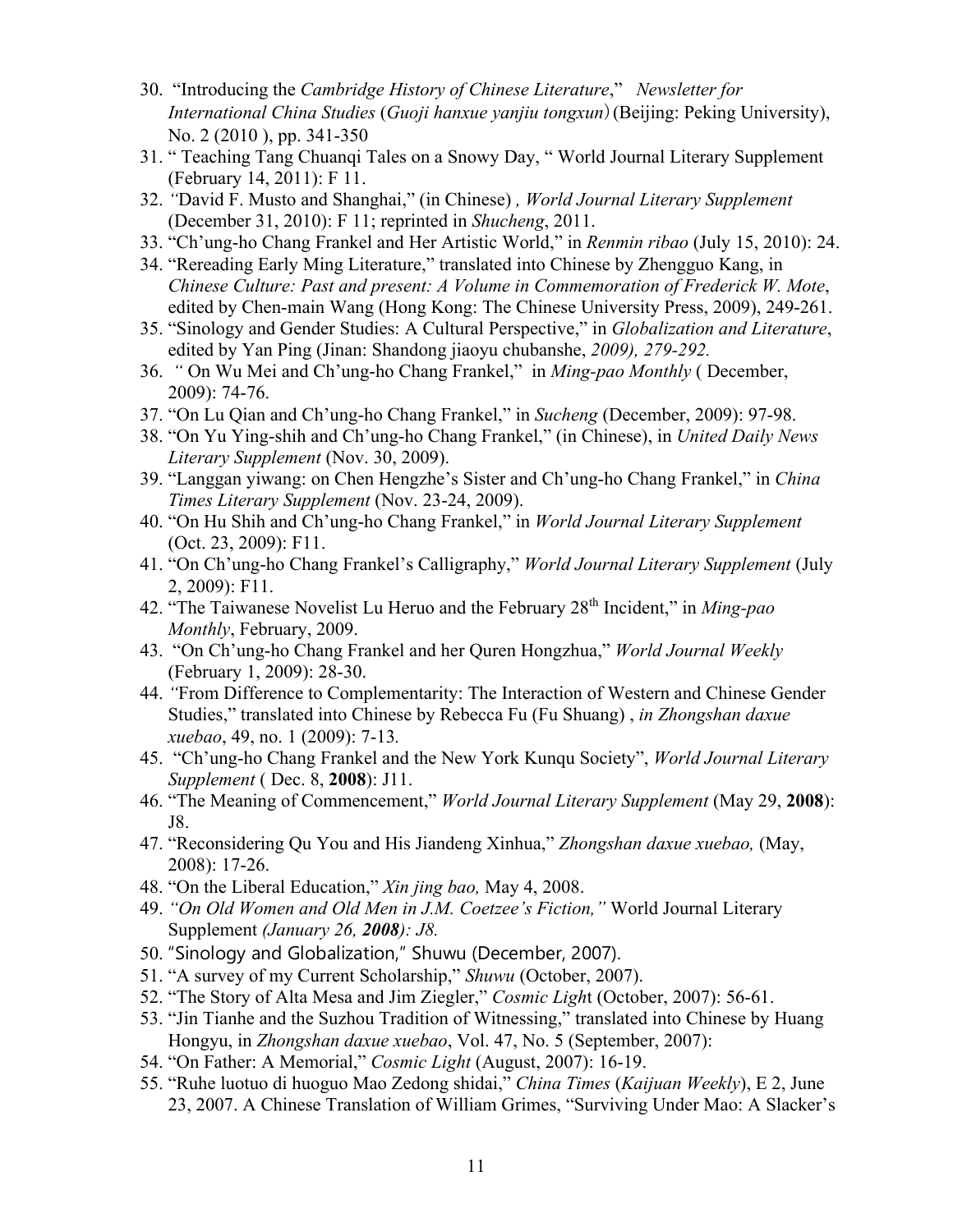Guide," *New York Times*, June 13, 2007 (A review of Zhengguo Kang, *Confessions: An Innocent Life in Communist China*).

- 56. "On Tuya's Marriage: A Cultural Critique," *World Journal Literary Supplement* (May 7, 2007): J8; reprint in *Shuwu* (June, 2007): 60-61.
- 57. " *The Lives of Others* and *The Good Shepherd*: A Comparison," *World Journal Weekly* (April 1, 2007): 29-30.
- 58. "On Letters from Iwo Jima," *World Journal Literary Supplement* (March 7, 2007): J8; reprint in *Shucheng* (July, 2007): 76-78.
- 59. "How to Read *Charlotte's Web*," *World Journal Literary Supplement* (January 12, 2007): J8; reprint in *Shuwu* (February, 2007): 44-45.
- 60. "Rereading Mid-Ming Literature," translated into Chinese by Zhang Jian, in *Journal of Peking University: Philosophy & Social Sciences (Beijing daxue xuebao),* Vol. 43, No. 6 (2006).
- 61. "On *Apocalypto*," *United News Literary Supplement* (December, 2006); reprint in *World Journal Literary Supplement* (February 2, 2007): J8; *Shucheng* (April, 2007): 85-88.
- 62. "Gender Studies in American Sinology" (in Chinese), co-authored with Nanxiu Qian, in *Shehui kexue luntan* (November, 2006).
- 63. "The Anxiety of Letters: The Self-Commentary in Gong Zizhen's Love Poetry," translated into Chinese by Hongyu Huang*,* in *Journal of Peking University: Philosophy & Social Sciences (Beijing Daxue Xuebao),* Vol. 43, No. 4 (2006): 55-61.
- 64. "Qian Qianyi and His Place in History," translated into Chinese by Hongyu Huang, in Jiuzhou xuelin, Vol. 4, no. 2 (Summer 2006): 2-25."Reading Andrew Carnegie," *Cosmic Light* (August, 2006): 24-27.
- 65. "Cowboy Culture and the American West," *Wanxiang* (July, 2006): 110-116.
- 66. "Charity and Garden Culture," *World Journal Weekly* (July 23, 2006): 12-13.
- 67. Review on J.M. Coetzee's *Disgrace*, in *United News Literary Supplement* (July 19, 2006).
- 68. "Jiang Yunzhong and Her Moral Power," *World Journal Weekly* (June 25, 2006): 36.
- 69. "Ch'ung-ho Chang Frankel and Her Poetic World," *World Journal Literary Supplement* (June 9, 2006): J8.
- 70. "On C. T. Hsia," *United News Literary Supplement* (April 21, 2006): E7. Reprinted in *World Journal Literary Supplement* (April 28, 2006): L8.
- 71. "Brokeback Mountain and Luofu Mountain: A Comparative Perspective," in *World Journal Literary Supplement* (January 13-14, 2006): L8.
- 72. "The Cai Wen-fu Phenomenon" , in Cai Wen-fu, *The Remarkable Story of Jiuge: from 0 to 9* (Taipei: Jiuge Publishing House, 2005), 483-491.
- 73. "Mother's Steadfastness," Father's Story", in *Taiwan: Understanding History from the Perspective of Literature*, edited by David Wang (Taipei: Ryefield, 2005), 386-391.
- 74. "Is New Literary History Possible?" translated into Chinese by Sheng Anfeng, *Journal of Tsinghua University* (Beijing, China), Vol. 20, No. 4 (2005): 98-107.
- 75. "For Three Times He Tore the Bible to Pieces", in *My Father and My Mother*, edited by the Editorial Board of Lixu Publishing House. Taipei: Lixu Publishing House, 2004, I: 204-210.
- 76. "Yale In Progress: President Levin Discusses the Global University of the Twenty-First Century", in *New Horizons of the Twenty-First Universities*, edited by the Center for the Study of East Asian Civilizations, National Taiwan University (Taipei: National Taiwan University Press**,**  2004), 155-172.
- 77. "The Confusion of Gender," "Women's Poetic Witnessing in Late Imperial China," in Zhang Hongsheng, ed., *Studies in Ancient Chinese Women Poets* (Hubei: Jiaoyu chubanshe**,** 2004).
- 78. "Gender Studies and Globalization: A comparative Perspective", in *Chinese Literature and History (Wenshi zhishi)*[November, 2004]: 68-75; [December, 2004]: 46-50.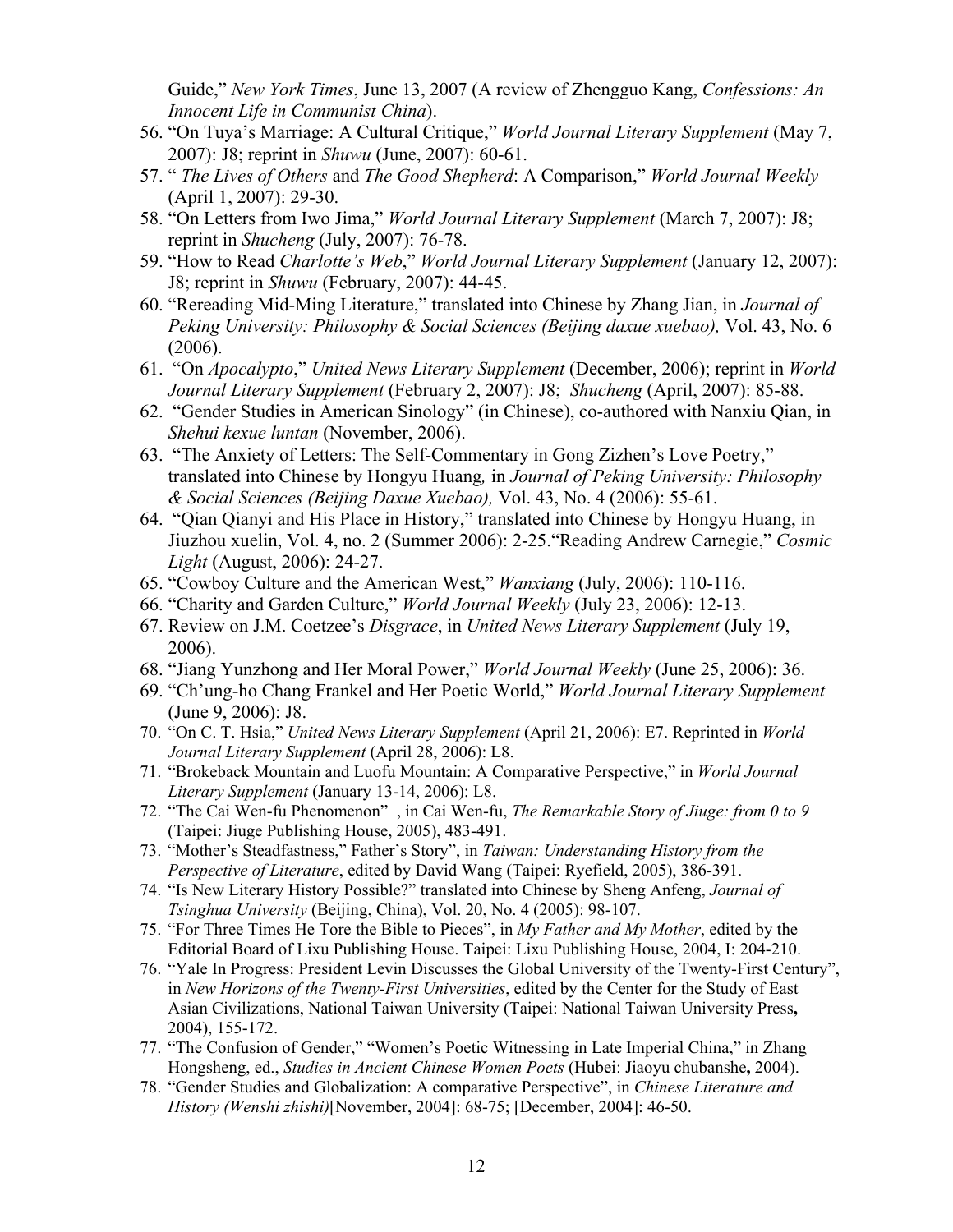- 79. "Who is the Real Witness?—On Liu Zaifu's Reading of 'the Passion of the Christ'," in World Journal Literary Supplement (April 19, 2004): L5; (April 20, 2004): L5. Also in *Youth Daily* (April 16, 2004): 10.
- 80. Review of Helen Fisher, *Why We Love: The Nature and Chemistry of Romantic Love*, in *World Journal Literary Supplement* (March 30, 2004): L5; (March 31, 2004):L5; (April 1, 2004): L5. Reprinted in Youth Daily (April 28, 2004): 10; (April 29, 2004): 10.
- 81. "Dick as I know Him" , in *World Journal Weekly* (February 22, 2004): 12-14.
- 82. "The American 'Cold Mountain'", in World Journal Literary Supplement (February 8, 2004): F6; (February 9, 2004): L5; (February 10, 2004): L5. Reprinted in *Youth Daily* (February 23, 2004): 10; (February 24, 2004): 10. Reprinted in *Read (Shucheng)* [March, 2004]: 67-70.
- 83. "The Paradox of Love: Gong Zizhen and the Courtesan Lingxiao," in *Conference Proceedings of the Conference on Love and Privacy in Chinese History and Culture*. Taipei: Center for Chinese Studies, 2003, 13-32.
- 84. "The Four Battles of Harold Bloom", in *Read* (November, 2003): 41-45.
- 85. "Gender and Canonicity: Ming-Qing Women Poets in the Eyes of Male Literati", translated into Chinese by Xian Zhongshan*,* in *New Literature, No. 1* (October, 2003): 77-88.)
- 86. "Foreword", in Chi-hsiang Li, *Time, History and Narrative: Reconsidering the Tradition and Theory of Chinese History*, (Lanzhou: Lanzhou daxue chubanshe, 2003), pp. 1-3*.*
- 87. "Memoirs by Two Women", in *World Journal Literary Supplement* (July 15-16, 2003): H 10; reprint in Youth Daily (July 21-22, 2003): 10.
- 88. "Mythology and Medicine: A Case of Gary Price", in *Youth Daily* (June 23-24, 2003): 10.
- 89. "The Art of Education", *Youth Daily* (April 4-5, 2003): 10.
- 90. "Time and the Stream of Consciousness", in *World Journal Literary Supplemen*t (March 19-20, 2003): H10; reprint in *Youth Daily* (July 21-22, 2003): 10.
- 91. "The Cai Wenfu Phenomenon", *Liberty Times* (March 12, 2003): 39.
- 92. "Gao Xingjian, Jonathan, and Me", *Youth Daily* (February 17-18, 2003): 10.
- 93. "The Education of Sorrow", World Journal Literary Supplement (February 15-16, 2003): H10
- 94. "War Poetry by Late-Ming Women", in Li Fenglin, ed., Literature, Culture, and Dynastic Changes:Conference Proceedings of the Third International Conference on Sinology. Taipei: Academia Sinica, 2002, 325-349.
- 95. "Wang Shizhen's Literary Position: A Political Interpretation," in Chen Pingyuan, David Wang, and Wei Shang, eds., *The Late Ming and the Late Qing: Historical Dynamics and Cultural Innovations.* Wuhan: Hubei jiaoyu chubanshe, 2002, 548-56.
- 96. "Western Gender Theory and China Studies", in Hongsheng Zhang, ed., *Literature and Gender in Ming-Qing China*. Nanjing: Jiangsu guji chubanshe, 2002, 957-970.
- 97. "On the 'Hours,'" *World Journal Literary Supplement* (March 19-20, 2003): H10.
- 98. "On Gao Xingjian, Jonathan, and Me," *Youth Daily Literary Supplement* (February 17-18, 2003): 10.
- 99. "The Redemption of Ashes," *Cosmic Light* (December, 2002):10-14.
- 100. "A Story of the Red Bean," *Youth Daily Literary Supplement* (November 11-12, 2002):10.
- 101. "Lushui Diune: A Taiwanese Pioneer," *World Journal Weekly* 970(Oct. 20):31-33.
- 102. "Victims of Both Lands," *Liberty Times Literary Supplement* (October 9-10, 2002):30.
- 103. "On Journey Through Hardship," *Cosmic Light* (September 2002):24-27.
- 104. "Between Languages," *Youth Daily Literary Supplement* (August 12-13, 2002):10; reprint in *Read* (September 2002):70-73.
- 105. "Journey to the Prison House," *Unitas: A Literary Monthly* 215 (September 2002):108- 110.
- 106. "The Last Card," *Central Daily News Literary Supplement* (September 9, 2002)18.
- 107. "At Sixteen: An Essay," *Youth Daily Literary Supplement* (September 16-17, 2002):10.
- 108. "A Mother's Story," *Ming-Pao Monthly* (September 2002)56-57.
- 109. "On the Taiwanese Writer Chang Wo-Chun and His Son K. C. Chang," *United Daily News - Literary Supplement* (May 15, 2001):39; Reprint in *World Journal Literary Supplement* (June 1-2, 2002):H10.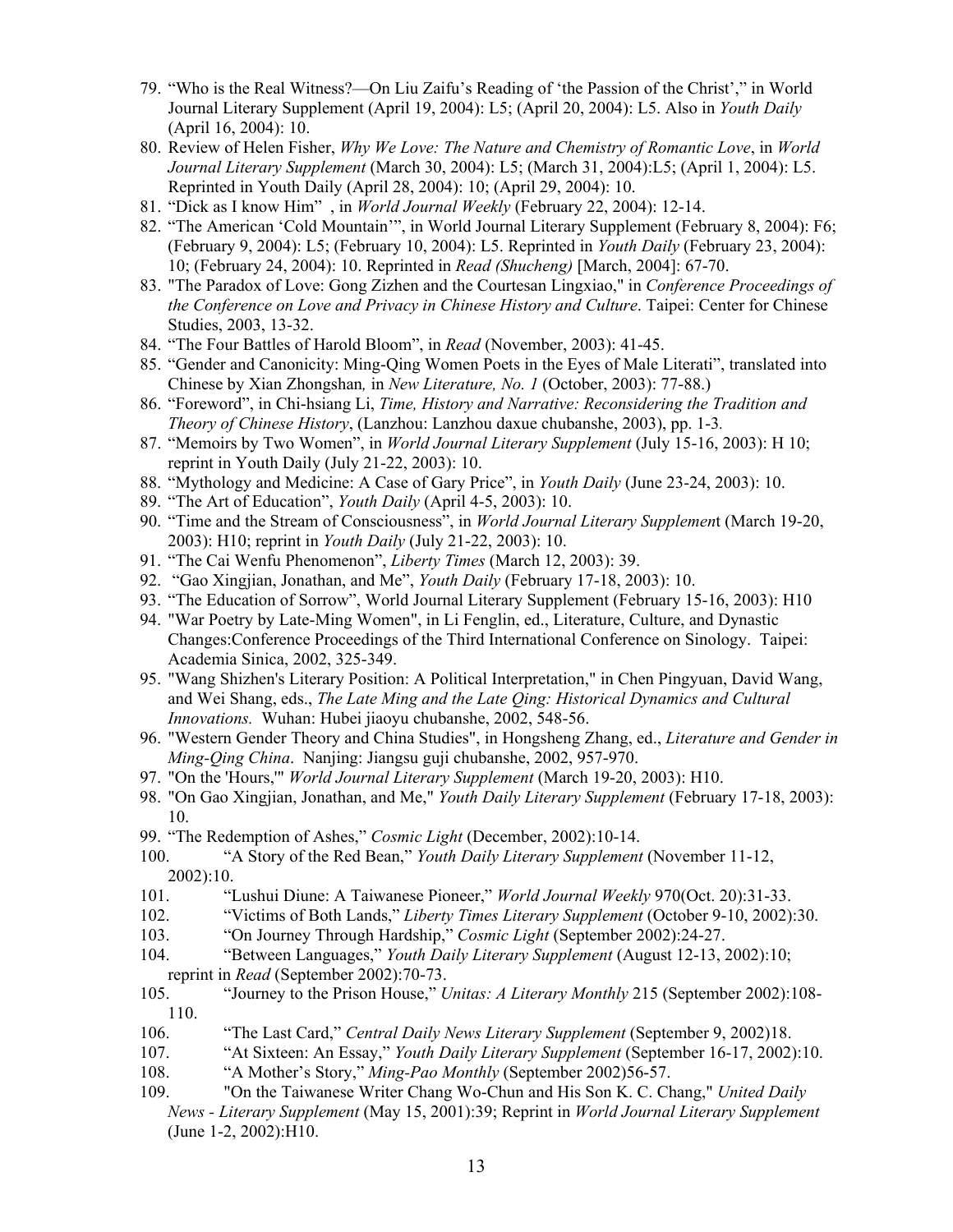- 110. "From Difference to Complimentarity: The Interaction of Western and Chinese Studies," translated and summarized by Ye Shuxian, *Wenyi bao* (August 28, 2001): 2.
- 111. "Moses Hsu and the Chinese Bible," *Youth Daily* (March 21, 2001), p. 10.
- 112. "Hong Ying on the Mountain," *United News Literary Supplement* (December 10, 2001).
- 113. "Walking the Bible: A Chinese Reading," (November, 2001): 74-77.
- 114. "The Women's Script," *World Journal Literary Supplement* (September 24-25, 2001)."Harry Chang: A Distinguished Chinese American," *Youth Daily* (July 26-27, 2001); *Panorama Monthly* (*Wang xiang*), November, 2001:152-157.
- 115. "Rereading the Novelist Shen Congwen," *Ming-Pao Monthly* (July, 2001): 55-58.
- 116. "'Defamiliarizing the Familiar': How Sinologists Reinvented Gender Studies," *Wenxue pinglun luncong* 4.1(2001).<br>117. "Creating A New C
- "Creating A New Canon: Ming-Qing Literati's Notion of Women," in Kang-i Sun Chang and Lu Fang-shang, *Changes: The New Phases in transition* (Based on the Wu Deyao Humanities Lecture Series), edited by the Center for Liberal Education, Tunghai University. Taipei: Dawshiang Publishing Company, 2001, 1-25.
- 118. "My Experience of Reading the Canons," *World Journal Literary Supplement* (July 15- 16, 2001): D8, H10.
- 119. "Ming-Qing Women and Their Notion of Canonicity", in Yenna Wu, ed., *Critical Essays on Chinese Women and Literature*. Taipei: Daw-Shiang Publishing Company, 2001.
- 120. "The Poet Yindi and His Idea of 'Play'", *The Liberty Times Literary Supplement* (March 12-13, 2001):35, 39.
- 121. "On Six Dynasties Aesthetics: A Conference Report", *Dushu*, (March, 2001).
- 122. "Roland Barthes and Modern Readers", *United News Literary Supplement* (February, 2001).
- 123. "Wang Shizhen as a Model Poet-Critic", *Wenxue Pinglun* (January 2001).
- 124. "The Nobel Laureate Gao Xingjian and His Poetics of Desire", *Youth Daily Literary Supplement* (Dec. 22, 2000), 13; (December 23, 2000), 13.
- 125. "Belles-lettres and *Litchi*: An Essay", *Youth Daily Literary Supplement* (November 30, 2000):13.
- 126. "Goddesses in Ancient China," (with Ye Shuxian), *Lingnan Journal of Chinese Studies*, New Series, No. 2, (October 2000):1-16.
- 127. "The Ruins: On Angel Island", *Youth Daily Literary Supplement* (October 12, 2000):13; reprinted in *Panorama (Feixu)* [December, 2000].
- 128. "Interpreting Cultures: Chinese Studies in Stockholm", *United News Literary Supplement* (July 11, 2000), 37; (July 12, 2000), 37; (July 13, 2000), 37.
- 129. "Feminist Criticism and Women's Studies at Yale," in *Criticism and Reconstruction: On Ching and Gender Studies*, ed. Li Xiaojiang. Beijing: Sanlian, 2000, 263-277.
- 130. "Victor Erlich and the Fate of Russian Formalism", *Wanxiang* [*Panorama*], (November, 1999).
- 131. "Jules Prown and The Interdisciplinary Study of Material Culture," *Con-Temporary* (Oct. 1999):92-99.
- 132. "A Head for Management: The Stewardship of Yale President Richard C. Levin," *Central Daily News Literary Supplement* (August 20, 1999).
- 133. "David Brion Davis and His Study of Slavery," *World Journal Literary Supplement*, (July 17-18, 1999).
- 134. "Vladimir Alexandrov and His *Nabokov's Other World*", *United News Literary Supplement* (July 16, 1999).
- 135. "Jack London and the Valley of the Moon", *World Journal Literary Supplement* (June 6, 1999).
- 136. "Cutting the Grass: An Essay", *World Journal Literary Supplement* (January 27, 1999).
- 137. "Gender and Readings in Chinese Love Poetry", *Research on Women in Modern Chinese History*, No. 6(1998):109-118.
- 138. "The Legend of Books", *Dushu* (December 1998): 114-117.
- 139. "Rereading Yale", *Shucheng* (December 1998):20.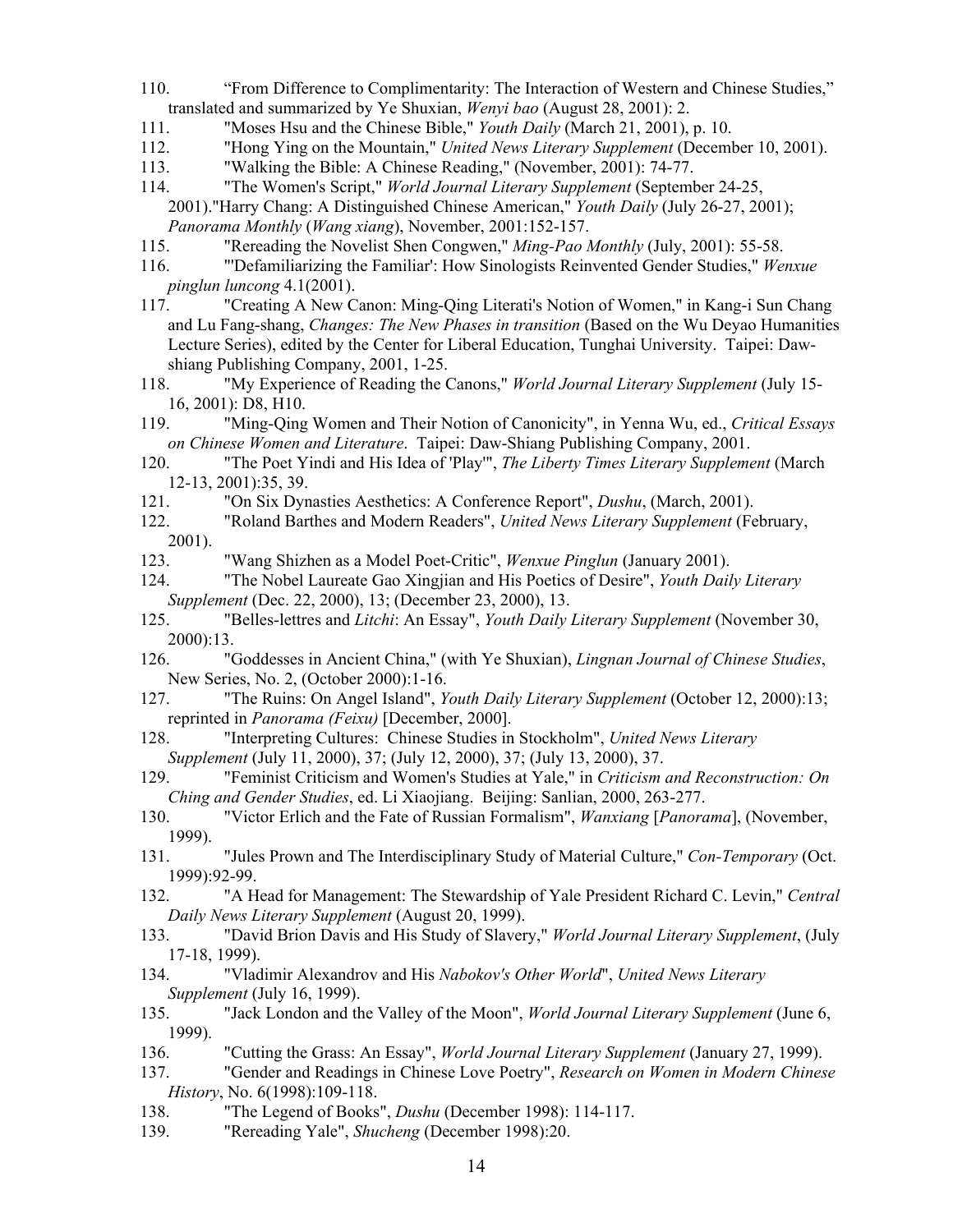- 140. "Poetry on Grove Street Cemetery," *Today* (December 1998):228-232.
- 141. "The Residential Colleges," *Cosmic Light* (October 1998):76-79.
- 142. "Yale in China", *Con-Temporary* (September, 1998):14-19.
- 143. "On the Tradition of Handsome Dan", *United Daily News Literary Supplement* (September 17, 1998).
- 144. "The Woman's Table", *Central Daily News Literary Supplement* (August 27, 1998).
- 145. "Liu Xie de wenxue jingdian lun," (Chinese translation of my "Liu Xie's Idea of Canonicity"), trans. Pi Shuping, *Wenxin diaolong yenjiu*, (July, 1998):42-56.
- 146. "Yale and Harvard," World Journal Literary Supplement (July 24, 1998);Youth Daily News Literary Supplement (July 31, 1998).
- 147. "Mourning at the Duanyang Festival," Ming Pao: Mingyue Literary Supplement (May 31, 1998).
- 148. "Women, Feminism, and the Don Juan Syndrome," *Con-Temporary* (April, 1998):12-19.
- 149. "Sexual Harassment: A Review of Yu Li-hua's 'The Downfall of the Angel," *World Journal Literary Supplement* (February 16, 1998):G6.
- 150. "Women and Religion at Yale: The Case of Kate Latimer," *Cosmic Light* (January, 1998): 65- 67.
- 151. "A Review of Su Xiao Kang's *Lihun lijie zixu," Ming Pao: Mingyue Literary Supplement* (December 17, 1997):D5.
- 152. "Mourning in the Sky," *Cosmic Light* (November, 1997):62-64.
- 153. "On Yuan Zhen's 'Qian bei huai'," *World Journal Literary Supplement* (November 15, 1997):D20; *Youth Daily News Literary Supplement* (April 4, 1998).
- 154. "The Woman Poet's Window: Rereading Emily Dickinson," *World Journal Literary Supplement*  (October 7-October 8, 1997); *Youth Daily News Literary Supplement* (March 18-19, 1998).
- 155. "Construction and Deconstruction: On the '*Wenxin diaolong' Conference," Ming-Pao Monthly* (July, 1997):64-67.
- 156. "Eurasians and Their Search for Cultural Roots: On the American Writer Aimee Liu," *Central Daily News Literary Supplement* (July 21, 1997), p. 18.
- 157. "Are Women Men's Fetish?--A Review Article," *Ming-Pao Monthly* (May, 1997):112-113.
- 158. "Rewriting Literary History: The Canonization of Women's Poetry," *Dushu* (February, 1997):111-115.
- 159. "Longing: An Essay," *Cosmic Light* (January, 1997):67.
- 160. "The Traces of Emotion: An Essay," *Today* (Winter, 1996):169-170.
- 161. "A Review of Julia Kristeva's *Time and Sense: Proust and the Experience of Literature," Unitas* (October, 1996):134-142.
- 162. "Reading Sappho's Love Poetry from the Perspective of Feminist Criticism," *Chung-wai Literary Monthly* (August, 1996):179-189.
- 163. "Regaining of Lost Time," *Ziyou shibao Literary Supplement* (August 1, 1996).
- 164. "Fire and Ice," "Man and Sculpture," "The Spider's Web" (three poems), *Modern Poetry* (July, 1996):109-110.
- 165. "The Classic or the Modern?--How American Sinologists View Chinese Literature," *Dushu* (July, 1996):116-120.
- 166. "A Review of Rey Chow's *Women and Chinese modernity," Ming-Pao Monthly* (May, 1996).
- 167. "Suffering and Greed: on Love in Literature," *Ming-Pao Monthly* (January, 1996):94.
- 168. "Meeting of Hands: An Essay," *World Journal: Literary Supplement* (January 18, 1996).
- 169. "A Review of Elibieta Ettinger's *Hannah Arendt--Martin Heidegger,*" *Ming-Pao Monthly* (December 1995):70-72.
- 170. "A New Choice: My View of American Feminism," *United News Literary Supplement*, (December 6 1995).
- 171. "On the Aesthetics of Seamus Heaney's 'Digging'," *Ming-Pao Monthly* (November 1995):56-58.
- 172. "A Review of Octavio Paz's *The Double Flame: Love and Eroticism,*"*Dushu*, (November 1995):89-94.
- 173. "On the International College Debates in Beijing," *Ming-Pao Monthly* (October 1995):78-81.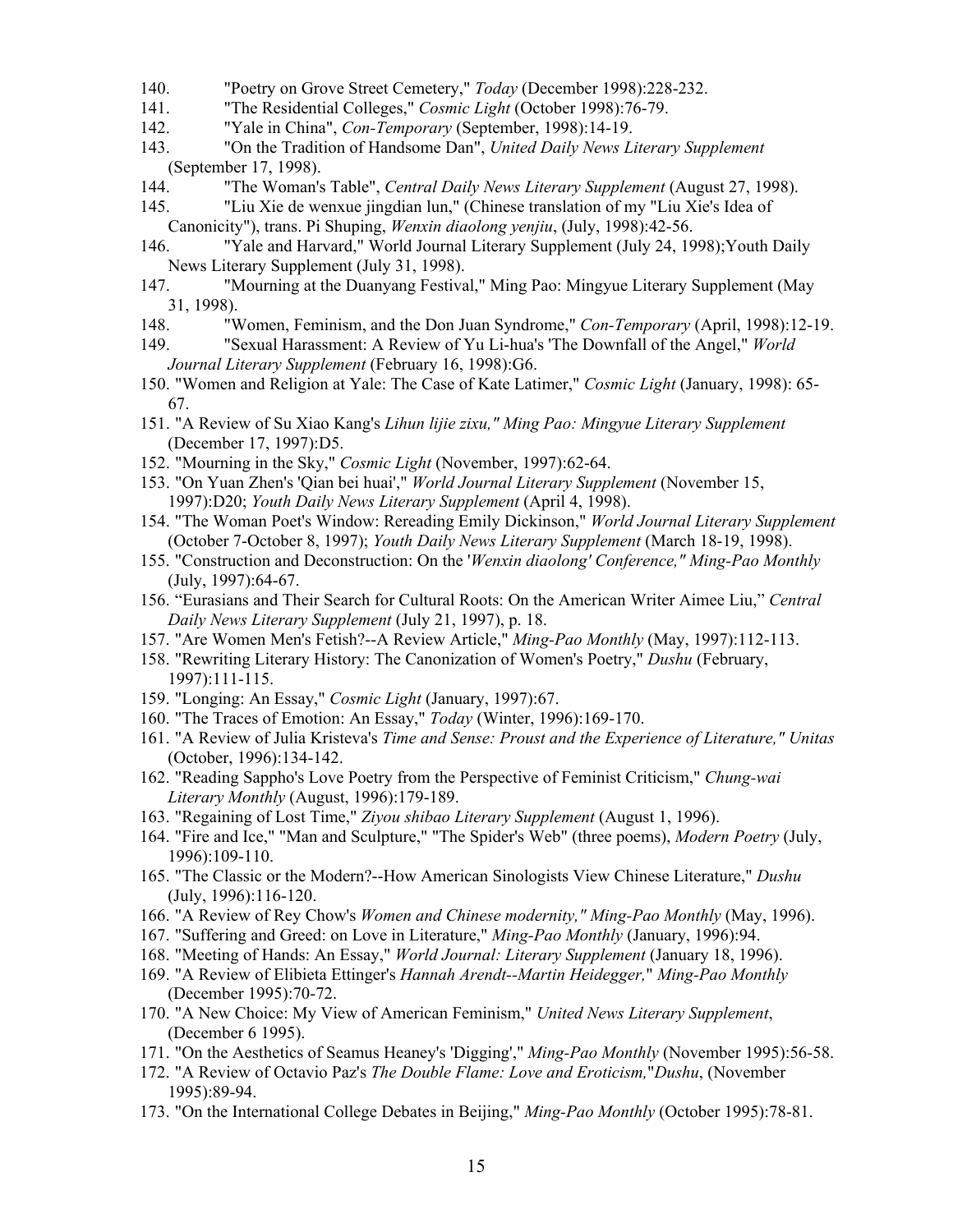- 174. "My Research Trip to Taiping Lake: Rediscovering Manchu Culture," *World Journal Weekly*, (October 8, 1995):17.
- 175. "Love Story as Comedy: A Review of Alain de Button's Two Novels," *Ming-Pao Monthly* (September 1995):92-94.
- 176. "The Modern Implications of 'Odes on Objects',"*Ming-Pao Monthly* (August 1995):100.
- 177. "Soul Mates: A Review Article," *Ming-Pao Monthly* (July 1995):103-105.
- 178. "Stress and Sensibility: An Essay," *World Journal Literary Supplement* (July 5, 1995).
- 179. "One Thousand and Eight Faces: An Essay," *World Journal Literary Supplement* (June 5, 1995).
- 180. "Careless Talk: An Essay", *Cosmic Light* (June 1995):65.
- 181. "A New Kind of Feminism on the Ivy League Campus," *Ming-Pao Monthly* (June 1995).
- 182. "The Sexuality Awareness Week: A Review Article," *Con-Temporary* (April 1995):4-9.
- 183. "On Ji Xian's Poem, "The Tree'," *United News Literary Supplement* (April 6, 1995).
- 184. "American Feminism in the 1990's, "*World Youth* (March 1995).
- 185. "Connection and Disconnection: An Analysis of Bian Zhilin's Poetry," *United News Literary Supplement* (March 6, 1995).
- 186. "The Theme of Sorrow in Chinese Song Lyrics," *Newsletter of the Institute of Chinese Literature and Philosophy*, Academia Sinica, Taipei, Taiwan (March 1995): 93-95.
- 187. "The Immortal Beloved," *United News Literary Supplement* (February 28, 1995).
- 188. "The Cultural Phenomenon of the Monroe Stamp", *United News Literary Supplement* (January 26, 1995).
- 189. "Toward Androgyny: Ming-Qing Women Poets and Male Literati," *World Journal Weekly* (January 8, 1995).
- 190. "Summer Dream in New England: Two Poems," *Chung-Wai Literary Monthly* (December 1994): 174-175.
- 191. "Wu Meicun and His Literary Mask", translated into Chinese by Chi-hung Yim, *Chinese Culture* (August 1994): 151-160.
- 192. "On Marguerite Duras and Yann Andreas Steiner," *Unitas: A Literary Monthly* (August 1994): 162-172.
- 193. "Woman's Anthologies and Canon Formation", translated into Chinese by Ma Yaomin, *Chungwai Literary Monthly* (July 1994)): 27-52.
- 194. "Old Mirror: A Poem," *Ming-Pao Monthly* (July 1994): 106
- 195. "'Last Love' in Literature and Contemporary Movies," *Con-Temporary* (April, 1994):4-9.
- 196. "The Structure of Ming *Chuanqi* Drama", translated into Chinese by Ay-ling Wang, *Newsletter of the Institute of Chinese Literature and Philosophy*, Academia Sinica, Taipei, Taiwan (March 1994): 141-152.
- 197. "Male Identity Crisis: A Review Article," *Con-Temporary* (March, 1994):88-95.
- 198. "'The Piano' and the Women's Voice," *World Journal Weekly Magazine* (February, 1994):18.
- 199. "On Pai Hsien-yung's 'The Last Aristocrats'," *United News Literary Supplement* (January 20, 1994).
- 200. "The *Ci* Scholar Tang Guizhang," *Con-temporary* (January 1994): 122-125.
- 201. "The Age of Innocence': The Movie and the Novel," *Con-Temporary* (December, 1993):4-9.
- 202. "The Art of Transcendence in Wu Meicun," *Newsletter of the Institute of Chinese Literature and Philosophy*, Academia Sinica, Taipei, Taiwan (December 1993): 99-101
- 203. "John Hollander and His Poetry," *Cosmic Light* (November, 1993):38-40.
- 204. "Chow Tse-tsung on Zhou Bangyan," *Ming-Pao Monthly* (November 1993): 45-46.
- 205. "Two Kinds of Women's Voices: Liu Shi and Xu Can," translated into Chinese by Hsieh Shukuan, *Chung-wai Literary Monthly* 22.6(November 1993): 8-25.
- 206. "The Romantic Hero in 'Farewell My Concubine'," *World Journal Weekly Magazine* (November 21, 1993):18.
- 207. "On the Last Forty Chapters of *The Dream of the Red Chamber*," *United News Literary Supplement* (November 19, 1993).
- 208. "The Image of Winter in 'Un Coeur En Hiver'," *World Journal Weekly Magazine* (November 4, 1993):18.
- 209. "Homecoming," *Cosmic Light* (October 1993):80-81.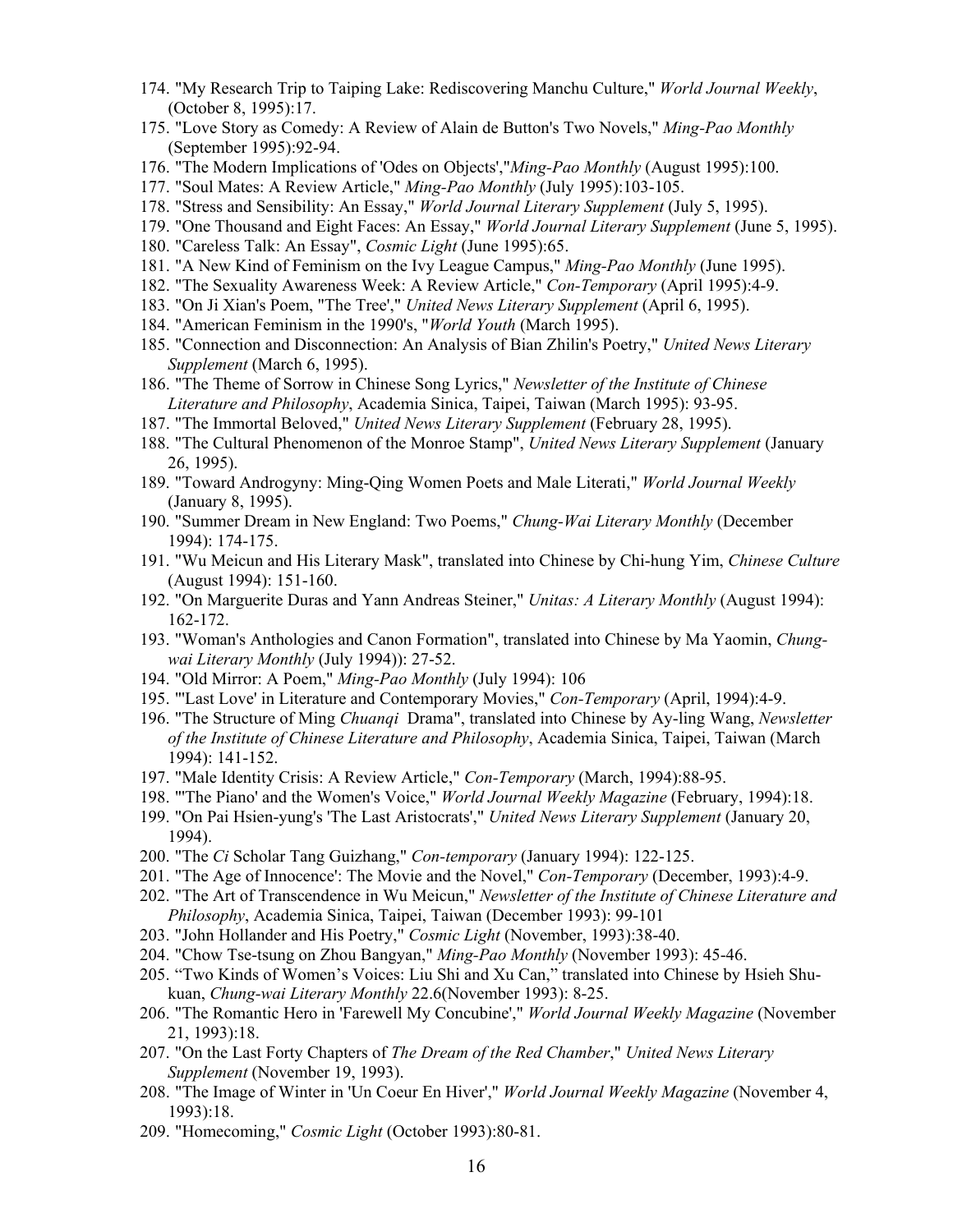- 210. "On Yale's New Presidential Search," *Cosmic Light* (June 1993):36-39.
- 211. "Between Talent and Morality: A Study of Ming-Qing Women Poets", translated into Chinese by Li Sher-shiueh, *Chung-wai Literary Monthly* (April 1993): 52-81.
- 212. "Annabel Stehli and *The Sound of a Miracle,*" *Cosmic Light Monthly* (March 1993): 74-75.
- 213. "Rereading Pai Hsien-yung's 'Youyuan Jingmeng'," United News Literary Supplement (March 31, 1993)
- 214. "On Chiang Ch'ing and Her Theory of Dance," Twenty-First Century (February 1993): 82-86.
- 215. "On Marston Anderson: A Poem," *Chung-wai Literary Monthly* (February 1993):160-162.
- 216. "Shi Zhicun and His *Tangshi baihua*," *United News Literary Supplement* (December 24, 1992).
- 217. "The Downfall of Camille Paglia," *China Times Literary Supplement* (December 10, 1992).
- 218. "On Marston Anderson," *Cosmic Light Monthly* (November 1992): 78-79.
- 219. "On President A. Bartlett Giamatti," *United News Literary Supplement* (November 21, 1992).
- 220. Review of the *Memoir of Chiang Ch'ing*, *China Times Weekly* (New York, June 28, 1992):86- 87.
- 221. "*Yuefu buti zhong de xiangzheng yu tuoyu*" (Chinese translation of my article, "Symbolic and Allegorical Meanings in the *Yueh-fu pu-t'i* Poem-Series), trans. Nanxiu Qian, *Chung-wei Literary Monthly* (June 1992): 49-86.
- 222. "On Ying Ruocheng," *Ming-Pao Monthly* (January 1992):139-140.
- 223. "Rereading Bada Shanren's Painting and Poetry," *Chung-wai Literary Monthly* (December 1991): 4-18.
- 224. "*Chi* Criticism in North America During the Last Two Decades--Including An Overview of the 1990 *Chi* Conference," *Chung-way Literary Monthly* (October 1991): 44-59.
- 225. "Su Shi and the Elevation of the *Ci* Genre," translated into Chinese by Li Sher-shiueh, *Chungwai Literary Monthly* (November 1991):137-180.
- 226. "Liu Shih and the Late-Ming Renaissance of *Ci*," *Nu xing ren* (September, 1991):148-152.
- 227. "Liu Yong and the Formation of the *Manci* Form," translated into Chinese by Sher-shiueh, *Chung-wai Literary Monthly* (June 1991):34-80.
- 228. "Wen Tingyun and Wei Zhuang: Toward a Formation of Conventions," translated into Chinese by Li Sher-shiueh, *Chung-wai Literary Monthly* (May, 1991):47-74.
- 229. "Li Yu and the Full Flowering of the *Xiaoling* Form," translated into Chinese by Li Sher-shiueh, *Chung-wai Literary Monthly* (April 1991):75-115.
- 230. "On Camille Paglia," *Unitas* (April 1991): 53-56.
- 231. "A New Theory on the Origin of *Ci* Poetry," translated by Li Sher-shiueh, *Chung-wai Literary Monthly* (March 1991): 4-32.
- 232. Review of Camille Paglia, *Sexual Personae*, *China Times Literary Supplement* (October 30, 1990).
- 233. "On Octavio Paz," *China Times Literary Supplement* (October 23, 1990).
- 234. "The Mission of Criticism," *China Times Literary Supplement* (January 19-20, 1989).
- 235. Review of the Movie, "The Last Emperor," *China Times Literary Supplement* (May 28, 1988).
- 236. "Literati *Tz'u* and Popular *Tz'u* Songs," *Chung-wai Literary Monthly*(July 1979): 170-173.
- 237. Chinese translation of Andrew H. Plaks' "Allegory in *Hsi-yu Chi* and *Hung-lou Meng*," *Chungwai Literary Monthly* (July 1979): 36-62.
- 238. "The Early Farewell Poems of Su Shi," translation of Nishi Noriaki's "Tobano shoki no sobetsushi," with introductory notes. In *Chung-wai Literary Monthly* (October 1978):64-77.

#### **PUBLIC LECTURES:**

- 1. "Questions about Chinese Literary Authorship," presented at Academia Sinica, Taipei, Taiwan, May 15, 2018.
- 2. "How to Teach Chinese Literature?" presented at Academia Sinica, Taipei, Taiwan, May 14, 2018.
- 3. "Journey through the White Terror," presented at Davenport College, Yale University, Oct. 5, 2016.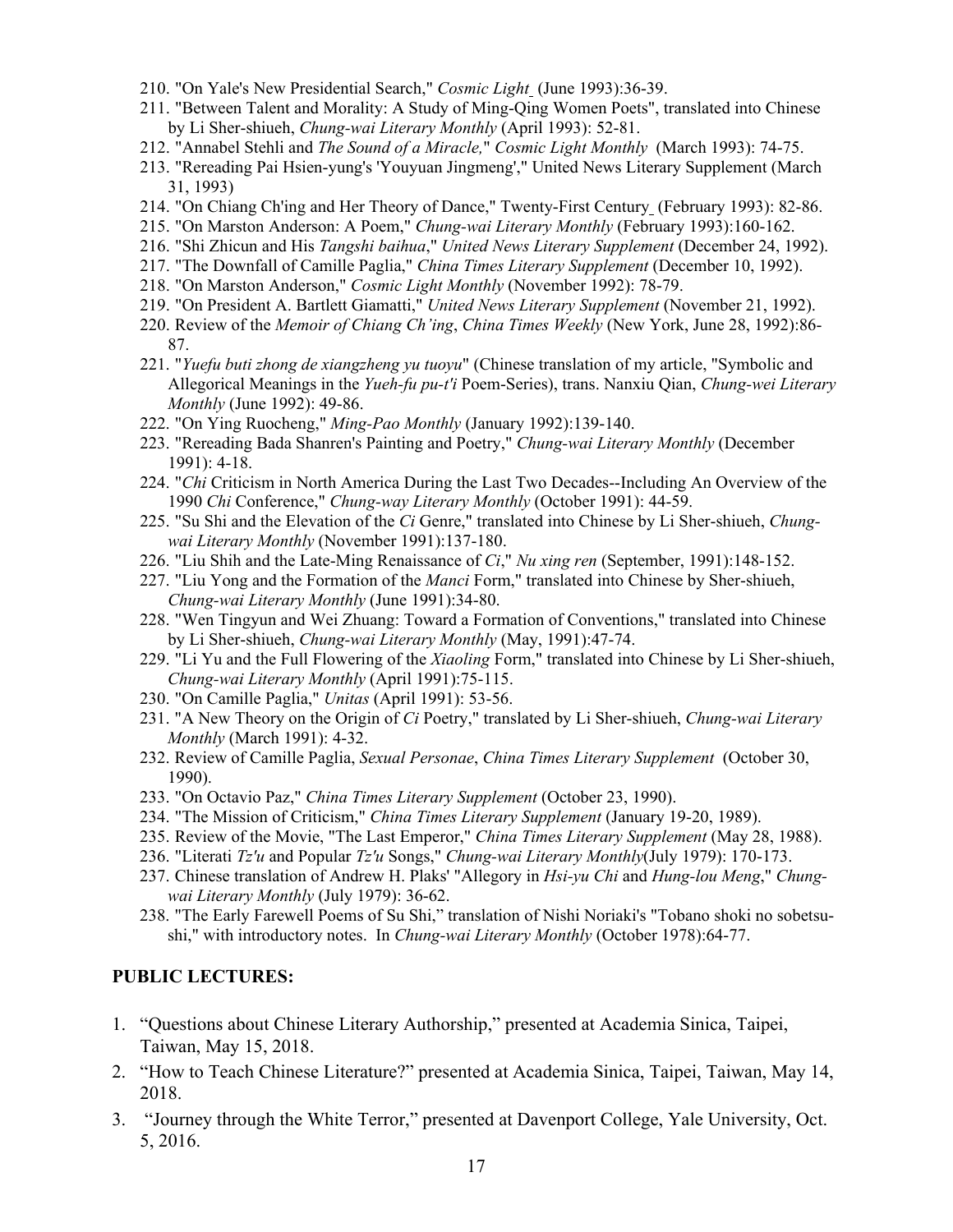- 4. "Shi Zhecun (1905-2003) and His Times," presented at the FoGuang University, Yilan, Taiwan, April 25, 2013.
- 5. "On the Poet Shi Zhecun," presented at the Institute of History and Philology, Academia Sinica, Taipei, Taiwan, April 22, 2013.
- 6. "Classic Poetry in Modern Times: The Case of Shi Zhecun," presented at National Cheng-Chih University, April 19, 2013.
- 7. "On the Reception of Qian Qianyi(1582-1664)," presented at the Global Sinological Center, Peking University, May 23, 2011.
- 8. "On Teaching and Liberal Education," presented at the Global Sinological Center, Peking University, May 19, 2011.
- 9. "On American Sinology," presented at the Global Sinological Center, Peking University, May 16, 2011.
- 10. "Between Tradition and Modernity: On the Male Feminist Jin Tianhe," presented at Humanities Program, Stanford University, June 3, 2009.
- 11. "On *The Cambridge History of Chinese Literature*," presented at the East Asian Studies Program, Princeton University, April 29, 2009.
- 12. "On a New Literary History: Comparative and Global Perspectives," Presented at the Asian/Pacific Studies Institute, Duke University, February 20, 2009.
- 13. "*Jiandeng xinhua* and the Transnational Circulation of Literary Knowledge," The Premodern China Lecture Series, Columbia University, Oct. 23, 2008.
- 14. Two lectures delivered at the China Studies Institute, Korea University, Seoul, Korea, June 11-12, 2008. (The lecture titles are "Rereading the Ming", "Is a New Literary History Possible?', respectively.)
- 15. Five lectures in the Distinguished Scholars' Lecture series, delivered at the Humanities Center, National Central University, Zhongli, Taiwan, June 5-9, 2008. (The Lecture titles are "The Ming Literary History," "Jin Tianhe and the Suzhou Literati Tradition," "On My Teaching at Yale," "On My Occasional Essays," "On the *Cambridge History of Chinese Literature*.")
- 16. "Journey Through the Scholarship," presented at FoGuang University, Yilan, Taiwan, June 4, 2008.
- 17. "Introducing the Cambridge History of Chinese Literature Project," lecture delivered at the University of Stockholm, Stockholm, Sweden, June 14, 2007.
- 18. "On Jin Tianhe: the Suzhou Tradition of Witnessing and Garden Literature," lecture delivered at the Mansfield Freeman Center for East Asian Studies, Wesleyan University, April 5, 2007.
- 19. "Jin Tianhe and the Suzhou Tradition of Witnessing," lecture delivered at the Center for Chinese Studies, University of Michigan, January 16, 2007.
- 20. "The Goal of Humanities in American Colleges," lecture given at Chung-yuan University, Chung-li, Taiwan, Nov. 23, 2006.
- 21. "Jin Tianhe and His *Nujie zhong*," keynote speech presented at the Humanities Panel, The Sixth Southern New England Science and Technology Exchange Conference, Oct. 21, 2006.
- 22. "Bridging Gaps: A New Literary History of Ming Literature," public lecture delivered at the Center for East Asian Studies, Stanford University, February 13, 2006.
- 23. "A New Literary History: Early to Mid-Ming," public lecture delivered at Harvard University, Oct. 3, 2005.
- 24. "Chinese Women Writers and Their Moral Power," Dharma Drum Distinguished Speaker Series, Center for the Study of East Asian Civilizations, National Taiwan University, May 3, 2005.
- 25. "On the White Terror and Other Subjects," National Taiwan University, May 2, 2005."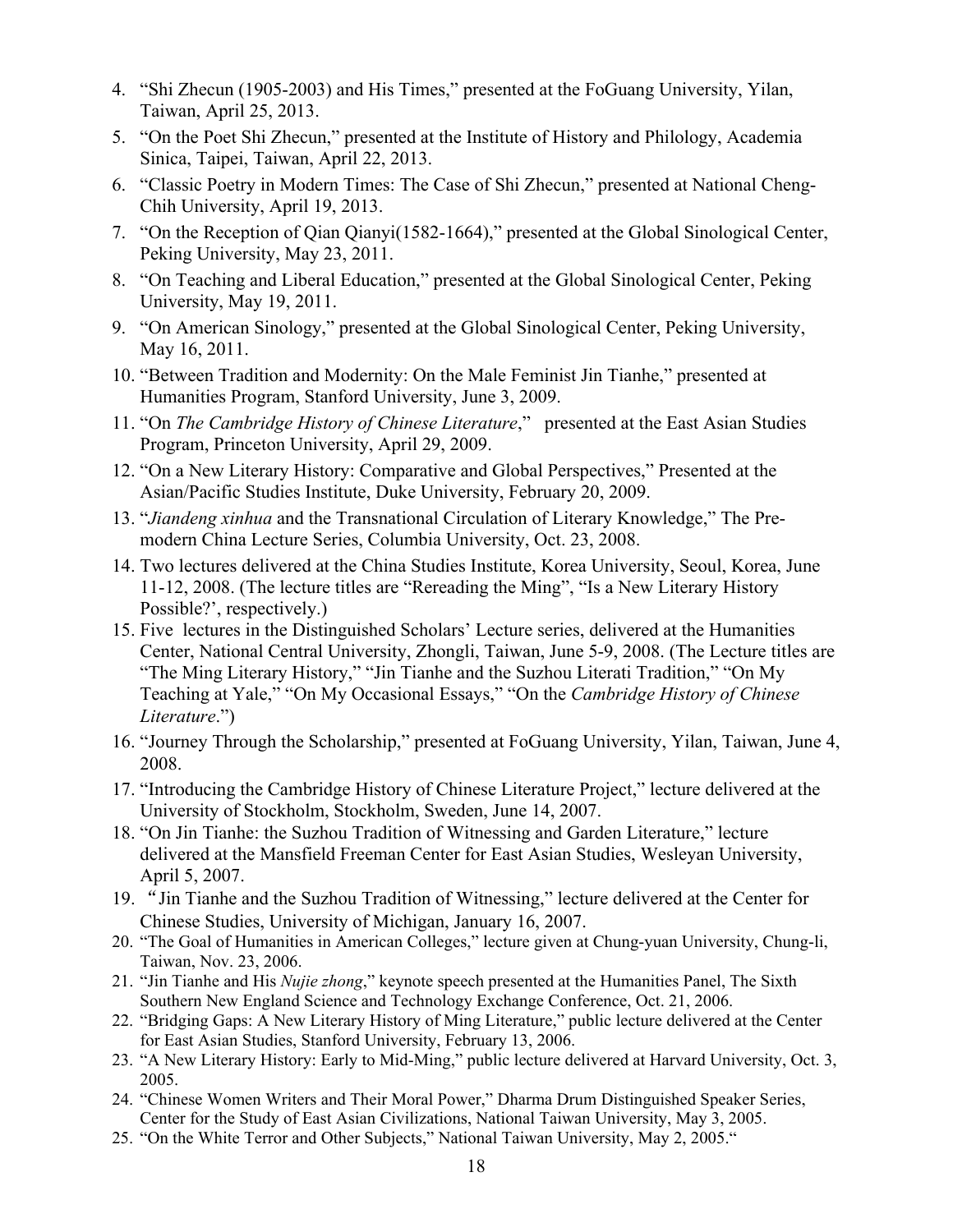- 26. Some Thoughts on the Cambridge History of Chinese Literature Project," Dharma Drum Distinguished Speaker Series, Tsinghua University, Beijing, China, March 4, 2005."
- 27. Is A New Literary History Possible?" Public lecture delivered at the Institute of Literature and Philosophy, Academia Sinica, Nankang, Taipei, Taiwan, November 26, 2004.
- 28. "How to Create a New Lyricism: A Case of the Mid-Ming Literature," lecture given at the Research Workshop on the Lyrical Tradition in Chinese Literature, sponsored by the Ministry of Education and National Taiwan University, Taipei, Taiwan, November 22-16, 2004.
- 29. "Globalizing Comparative Literature," lecture given at the Asian American Cultural Center, Yale University, April 17, 2003.
- 30. "On Writing," Public lecture given at the National Palace Museum (sponsored by Weltrend Semiconductor, Inc.), Taipei, Taiwan, December 6, 2002.
- 31. "The Paradox of Love: Gong Zizhen and the Courtesan Lingxiao," Keynote Speech at the Conference on Love and Privacy in Chinese History and Culture, Center for Chinese Studies, Taipei, Taiwan, August 20, 2001.
- 32. "Globalizing the Study of Sinology," lecture sponsored by the Chinese American Writers' Association, Houston, Texas, June 23, 2001.
- 33. "New Directions in American Sinology," Graduate School of the Institute of Literature, Chinese Academy of Social Sciences, Beijing, China, May 10, 2001.
- 34. "Gender Theory and World Literature Today," Comparative Literature Luncheon Series, Pennsylvania State University, University Park, PA, November 20, 2000.
- 35. "The Chinese Critical Concept of 'Qing' (Purity)," East Asian Lecture Series, Pennsylvania State University, University Park, PA, November 20, 2000.
- 36. "Theories of Canonicity," Institute of Literature, Chinese Academy of Social Sciences, August 8, 2000.
- 37. "Writing Yale: A Personal Perspective," Tea-Talk at Yale-China Association, Yale University, April 18, 2000.
- 38. "Marginalization and Canon-Formation: Ming-Qing Literati and Literary Women," the C. T. Hsia Lecture Series, Department of East Asian Languages and Cultures, Columbia University, November 15, 1999.
- 39. "*Fanyi yu jingdian de xingcheng*" (Issues of Translation and Canon-Formation), presented at the Graduate Institute of Translation, Normal Taiwan University, Taipei, Taiwan, May 3, 1999.
- 40. "*Xingbie yu jingdian lun*" (Problems of Gender and Canonization), Wu Teh-yao Lecture in the Humanities, presented at Tunghai University, Taichung, Taiwan (April 28, 1999).
- 41. "Gender and Canonicity:"Ming-Qing Women Poets in the Eyes of the Male Literati", Foo-Hua Sen (Renaissance of Chinese Culture) Inaugural Lecture, Center for East Asian Research, McGill University, Canada, April 9, 1999.
- 42. "Classical Chinese Poetry: A Comparative View," presented at the Dept. of Chinese Literature, Nankai Univ., Tianjin, China, May 4, 1998.
- 43. "Love and Gender in Chinese Poetry: How Do We Read Them," presented at the Dept. of Oriental Languages, Stockholm Univ., Stockholm, Sweden, April 15, 1998.
- 44. "Chinese Love Poetry and Problems of Interpretation," Pre-Modern China Seminar, Harvard University, November 17, 1997.
- 45. "On Cultural Androgyny," Amherst College, November 3,1995.
- 46. "Gender Issues in Seventeenth-Century Chinese Poetry," Trinity College, April 10, 1995.
- 47. "Men, Women and Nature in Chinese Poetry," a series of six lectures delivered to Yale University Women's Group, March 23-April 27, 1995.
- 48. "The Courtesan and Gentry Woman: Two Forms of the Feminine Persona in *Ci*," Pre-Modern China Seminar, Harvard University, April 18, 1994.
- 49. Two Female Traditions in Seventeenth-Century Chinese Song Lyrics," Wesleyan University, November 4, 1993.
- 50. "How to Appreciate Chinese Poetry?" Faculty Presentation at Yale's Pre-Registration Orientation Program, August 20, 1993.
- 51. "The Place of Women Poets in Traditional China," The East Asia Forum, Yale Center for International and Area Studies, November 22, 1991.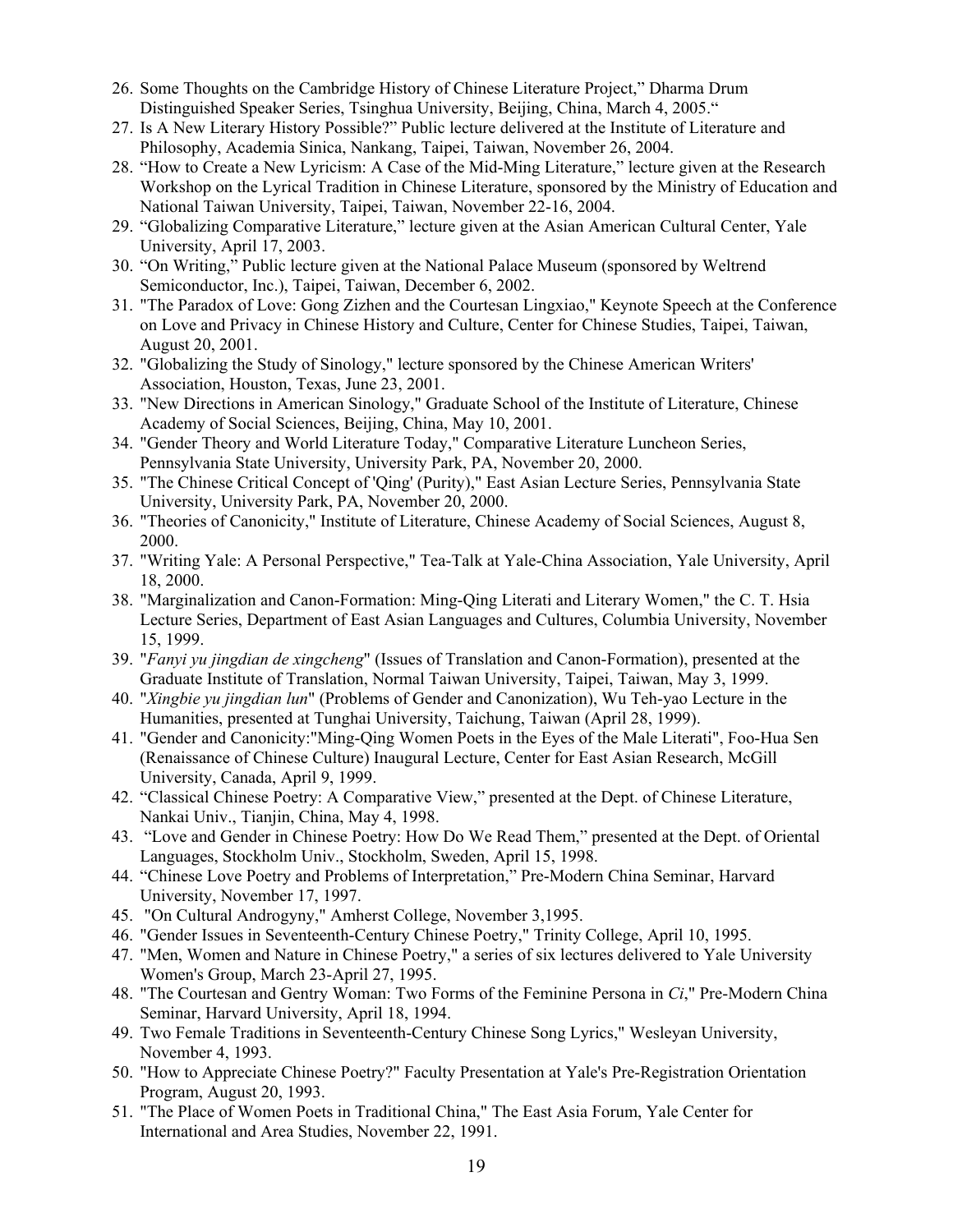- 52. "A Survey of American Scholarship in Ming-Qing Literature," Institute of Literature and Philosophy, Academia Sinica, Nankang, Taipei, Taiwan, August 15, 1991.
- 53. "Love and Loyalism in Chinese Poetry," book signing reception for my *The Late-Ming Poet Ch'en Tzu-lung,* Asian-American Cultural Center, Yale University, April 2, 1991.
- 54. "The Poetry of Bada Shanren," Yale University Art Gallery, February 20, 1991.
- 55. "Poetry of Late Imperial China," Oriental Club of New Haven, Yale University, November 8, 1990.
- 56. "Recreating the Canon in Late Imperial Chinese Poetry," Council on East Asian Studies, Yale University, October 10, 1990.
- 57. "Liu Shih and Seventeenth Century Chinese Poetry," East Asian Humanities Seminar series (Sponsored by New Jersey Department of Higher Education), Rutgers University, October 26, 1989.
- 58. "Loyalism in Chinese Poetry," Chinese Poetry Group for East Coast Scholars, Columbia University, October 17, 1987.
- 59. "Palace Style Poetry in the Liang Dynasty (502-557)," Lecture Series, Council on East Asian Studies, Yale University, September 22, 1983.
- 60. "Poems in the *Dream of the Red Chamber*," China-Japan Program Lecture Series, Cornell University, April 3, 1980.
- 61. Three lectures on comparative literature and related subjects, delivered at the University of Nanjing, China, July 2-5, 1979.

## **CONFERENCE PAPERS:**

- 1. "Shi Zhecun's Wartime Poems, 1937-1940," Conference title: "Back into Modernity: Classical Poetry and Intellectual Transition in Modern China," Sponsored by the Department of Sinology, Goethe University Frankfurt am Main (Paper read by Prof. Zhiyi Yang on my behalf), July 4, 2014.
- 2. "Walking Towards the Border of 'Flexibility': A Study of the Literary Thought of Yang Shen (1498-1559?)," keynote speech at the Conference on Chinese Literary Theories, Chinese University of Hong Kong, (Paper read by Prof. Hua Wei on my behalf), May 28, 2010.
- 3. "A Brief History of the Overseas *kunqu* after 1949, " keynote speech presented at the Peking-Yale University Conference, Perspectives on Classical Chinese Texts and Culture, Beijing, China, March 8-10, 2010.
- 4. "My Yale Students' Turn: Sunzi, Laozi, and Zhuangzi as Solutions to Today's Financial Crisis, " presented at the Beijing Forum, Peking University, Nov. 5-8, 2009.
- 5. "On Qu You and the Reception of His *Jiandeng Xinhua*" (keynote speech), presented at the Conference on Ming-Qing Narrative Theories and Literature, Academia Sinica, Taipei, Taiwan, August 30-31, 2007.
- 6. "The Circularity of Literary Knowledge Between Ming China and Other Countries in East Asia: The Case of Qu You's *Jiandeng xinhua*" (keynote speech) , presented at the NACS Conference, University of Stockholm, June 11-13, 2007.
- 7. "What Happened to Lu Heruo (1914-1951) After the February 28 Incident? " Presented at the International Conference: Taiwan and Its Contexts. Council on East Asian Studies, Yale University, April 26-28, 2007.
- 8. "On Memories of Taiwan," presented at the conference on History and Memories. Sponsored by Harvard-Yenching Institute, Harvard University, April 7, 2007.
- 9. "Rereading Early Ming Literature," presented at the "Chinese Culture: Past and present: An International Conference in Commemoration of Frederick W. Mote," National Central University, Taipei, Taiwan, November 21-22, 2006.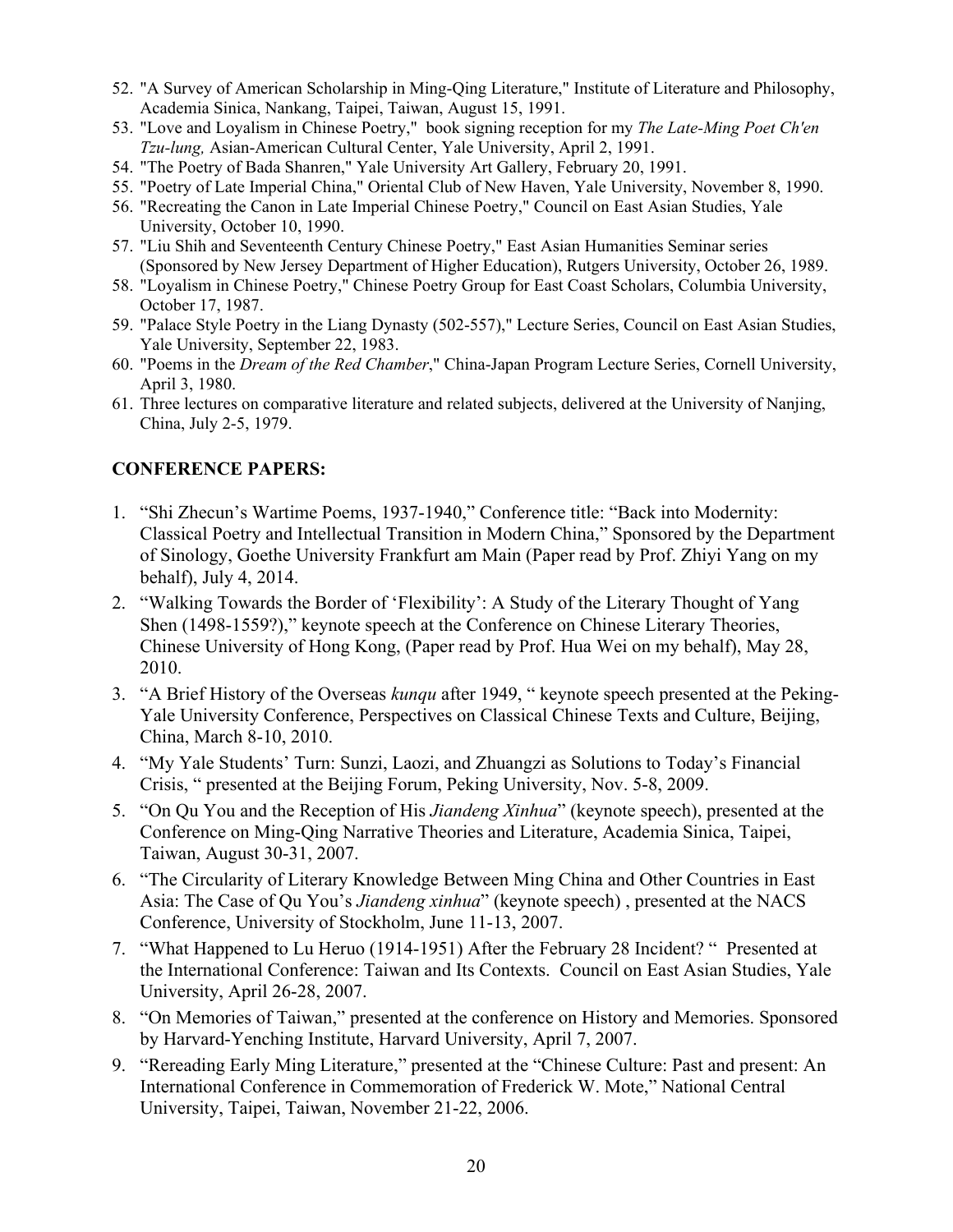- 10. "Jin Tianhe and the Suzhou Tradition of Witnessing," presented at the international conference, "Paths Towards Modernity—Conference on the Occasion of Centenary of Jaroslav Prusek," Charles University, Institute of Far Eastern Studies, Prague, Oct. 12-16, 2006.
- 11. "Gao Qi (and Kao Ch'i) in Early Ming Poetry," presented at the Fritz Wm Mote Memorial Conference, Princeton University, Oct. 7-9, 2005.
- 12. "The Three Literary Schools in Mid-Ming," presented at the Chinese Society of Ming Studies Annual Meeting, Capital Normal University, Beijing, China, August 20, 2005.
- 13. One of the Speakers at the "Women's Arts and Creativity" Panel, Sponsored by Cultural Affairs Office, Taipei, Taiwan, April 30, 2005.
- 14. "The Anxiety of Letters: The Love Poetry of Gong Zizhen," presented at the Yale-Peking University Conference, Tradition and Modernity: Comparative Perspectives, Beijing, China, March 7, 2005.
- 15. "On Mid-Ming Literature," presented at the Cambridge History of Chinese Literature Conference, sponsored by the Council on East Asian Studies, Yale University, November 5- 7, 2004.
- 16. "Journey Through Literature," presented at the Beijing Forum on the Harmony and Prosperity of Civilizations, sponsored by the Beijing Municipal Government and Peking University, Beijing, China, August 23-25, 2004.
- 17. "Qian Qianyi's Position in History," presented at the Conference on History, Poetry, and the Classical Tradition, sponsored by the City University of Hong Kong and the Council on East Asian Studies, Yale University, New Haven, Connecticut, April 23-25, 2004.
- 18. "Yale in Progress: President Levin Discusses the Global University of the Twenty-First Century" (Paper in Chinese). English translation by Matthew Towns. Presented at the Conference, "Universities in the Twenty-First Century," sponsored by National Taiwan University, Taipei, Taiwan, December 4-5, 2002.
- 19. "The Problematic Self-Commentary: Gong Zizhen and His Love poetry," AAS Convention, Washington, D.C., April 6, 2002.
- 20. "From Difference to Complementarity: The Interaction of Western and Chinese Studies," International Symposium on Globalizing Comparative Literature: Toward the New Millennium, Sponsored by Yale University and Tsinghua University in celebration of Yale's Tercentennial and Tsinghua's 90th Anniversary, Beijing, China, August 10-14, 2001.
- 21. "Globalizing Gender Studies," Conference on "Cultural Perspectives on Studies of Chinese Literature," Sponsored by The Institute of Literature at the Chinese Academy of Social Sciences , Beijing, China, August 7, 2001.
- 22. "Globalizing the Study of Sinology," Chinese American Writers' Association, Houston, Texas, June 23, 2001.
- 23. "New Directions in American Sinology," Graduate School of the Institute of Literature, Chinese Academy of Social Sciences, Beijing, China, May 10, 2001.
- 24. "The Unmasking of Tao Qian: Canonization and Reader's Response", presented at the international conference, "Chinese Aesthetics: The Orderings of Word, Image, and the World in the Six Dynasties," University of Illinois, Urbana, Illinois, November 2-4, 2000.
- 25. "Wang Shizhen and His Anxiety of Influence," presented at the New England AAS Regional Conference, September 30, 2000.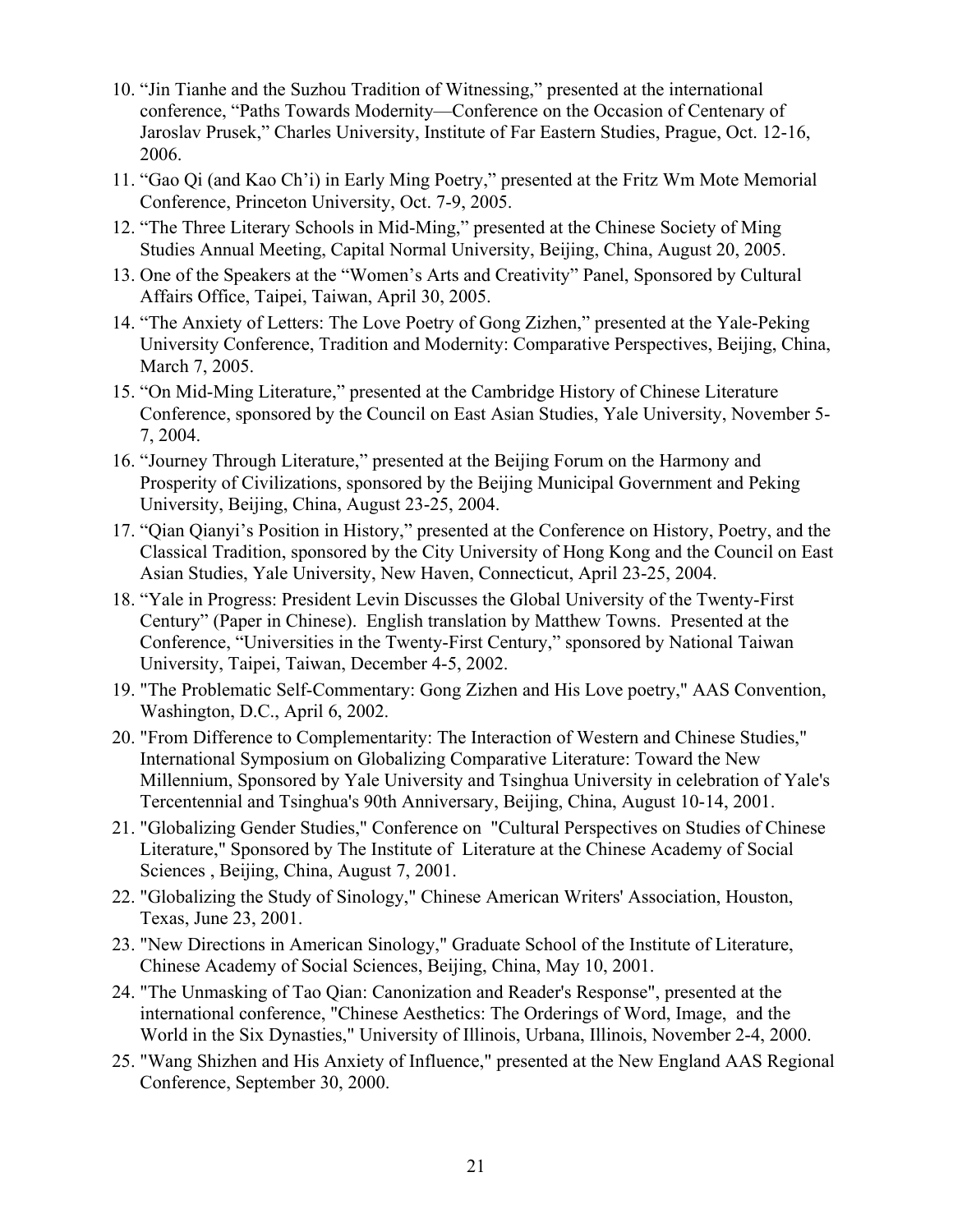- 26. "Wang Shizhen's Literary Position: A Political Interpretation," presented at the Conference, "From the Late Ming to the Late Qing: Historical Dynamics and Cultural Innovations," Peking University, Beijing, China, August 10-12, 2000.
- 27. "War Poetry by Late Ming Men and Women," presented at the Third International Conference on Sinology, Academia Sinica, Nankang, Taipei, Taiwan, June29-July 1, 2000.
- 28. "Canonization of the Poet-Critic Wang Shizhen (1634-1711), presented at the Workshop on Seventeenth-Century China, Harvard-Yenching Institute, Cambridge, May26-27, 2000.
- 29. "What Can Gender Theory Do for the Study of Traditional Chinese Literature?" presented at the Conference, "Interpreting Cultures: China Facing the Challenges of the New Millennium," sponsored by the Swedish Council for Research in the Humanities and Social Sciences, Stockholm, Sweden, May 5-9, 2000.
- 30. "The Relevance of Gender Studies Theories for Pre-Modern Chinese Literature," presented at the Panel, "Bridging the Gap Between Traditional Scholarship and Contemporary Theories in Chinese Literary Studies," AAS Convention, San Diego, California, March 11, 2000.
- 31. "The Fruits and Future of Research on Traditional Chinese Women," presented at the Roundtable Discussion, "Research on Gender in China: Old Directions, New Concerns," New England Conference of the Association for Asian Studies, Yale University, October 9, 1999.
- 32. "Questions of Gender and Canon in the Ming-Qing Period," presented at the New Directions in the Study of Late Imperial Literature and History, sponsored by the History Department of National Chung Cheng University and the East Asian Studies Department of the University of Arizona (Taipei, April 30-May 2, 1999).
- 33. "Women's Poetic Witnessing," presented at the Conference, "From the Late Ming to the Late Qing: Dynastic Decline and Cultural Innovation," Columbia Univ., November 7, 1998.
- 34. "The Canonization of Ming-Qing Women Writers," presented at the Conference on Traditional Chinese Culture, sponsored by Peking Univ., Beijing, China, May 7, 1998.
- 35. "Liu Xie's Idea of Canonicity," presented at the Conference on Wenxin Diaolong, Univ. of Illinois, Urbana, Ill., April 12, 1997.
- 36. "Sexual Politics and the Power Relationship between China and Taiwan," presented at the Humanities Panel in the Fourth Southern New England Science and Technology Exchange Conference, Trinity College, Hartford, CT., November 16, 1996.
- 37. "Cultural Revolution and Overseas Trends in the Sixties," presented at the Cultural China: 30th Anniversary of the Cultural Revolution Conference, Sponsored by the Princeton China Initiative, Princeton, New Jersey, May 4, 1996.
- 38. "The Literary Voice of Ming-Qing Widow Poets," presented at the Conference on Chinese Literature and Culture, National Taiwan University, Taipei, Taiwan, April 13, 1996.
- 39. "Feminism in Zhang Yimou's Movies," presented at the Conference on Cultural China: Intellectual Trends and Groups in the Transitional Period, Princeton University, April 29, 1995.
- 40. "Enclosed Space in Zhang Yimou's 'Raise the Red Lantern'," presented at the Association of North American Chinese Writers Conference, Harvard University, April 22, 1995.
- 41. "On Cultural Androgyny," presented at the Association of Northern American Chinese Writers Conference, New York, NY, December 17, 1994.
- 42. "Problems of Postmodernism," Presented at the Third Conference of Southern New England Association for Science and Technology Exchange, Trinity College, Hartford, CT, November 12, 1994.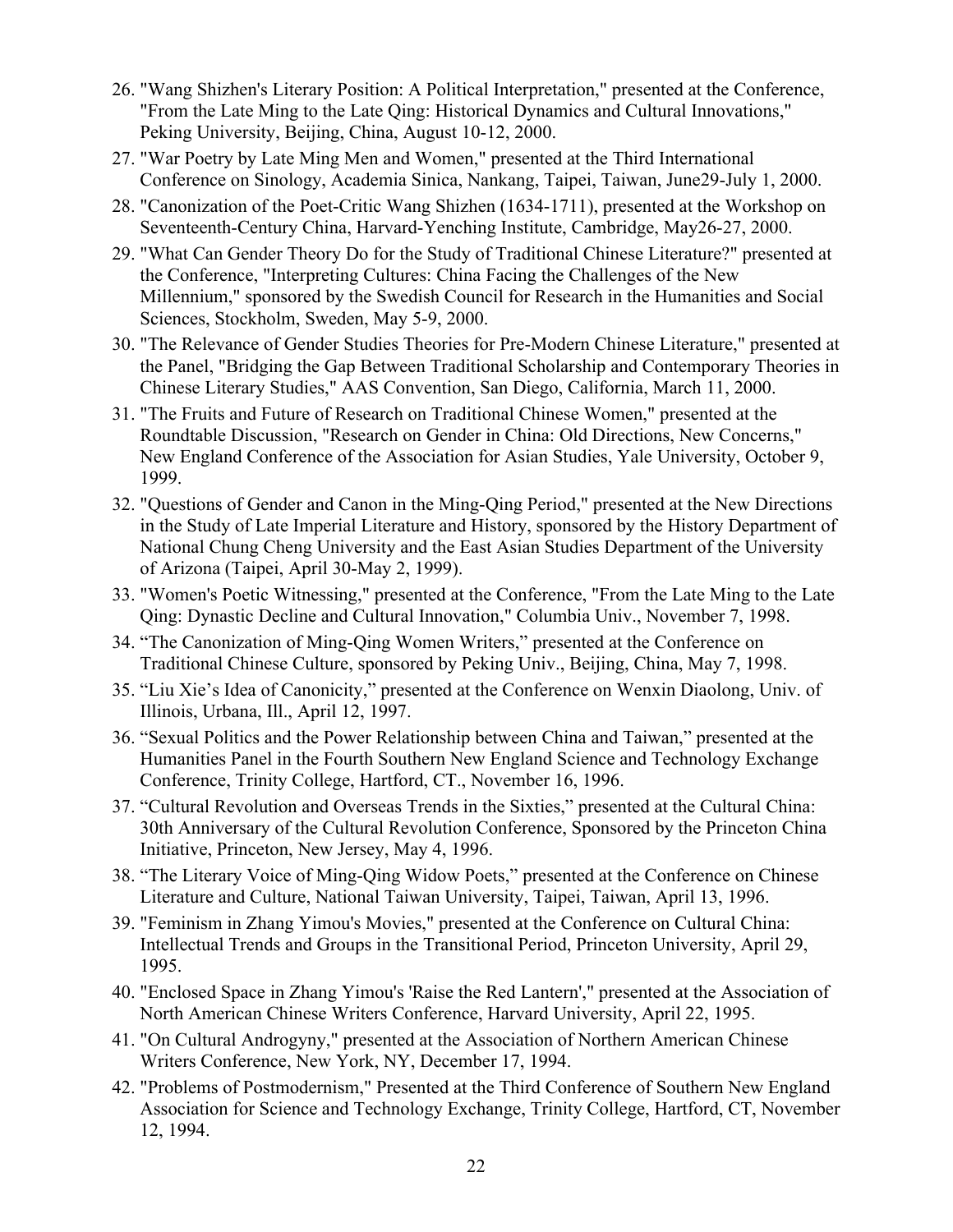- 43. "On Ming-Qing Women's Anthologies," presented at the Conference on Women and Literature in Ming-Qing China. Yale Univ., June 24, 1993.
- 44. "Women Poets of Traditional China: A Poetics of Expression," presented at the 7th Annual Conference on Chinese Culture: Women and Chinese Culture. Harvard Univ., December 5, 1992.
- 45. "Ming-Qing Women Poets and the Notions of Talent' and Morality,'" Conference on Culture and State in Late Imperial China: The Cultural and Political Construction of Norms, University of California-Irvine, June 17-21, 1992.
- 46. "Rereading Bada Shanren's Poetry," presented at the Sixth Quadrennial International Comparative Literature Conference, Taipei, Taiwan, August 16-20, 1991.
- 47. "Canon Formation in Chinese Poetry," presented at the ICANAS Panel on the Concept of the Classic and Canon-Formation in East Asia (Toronto, August 21, 1990).
- 48. "Liu Shih and the *Tz'u* Revival of the Late Ming," presented at the Conference on *Tz'u* Poetry (sponsored by ACLS), York, Maine, June 5-10, 1990.
- 49. "The Poet as Tragic Hero: Ch'en Tzu-lung (1608-1647) in the Dynastic Transition," presented at the annual convention of the Association for Asian Studies, Washington, D.C., March 17, 1989.
- 50. "Six Dynasties Poetry and Its Aesthetics," presented at the 45th Annual Meeting of the American Society for Aesthetics, Kansas City, Missouri, October 30, 1987.
- 51. "The Idea of the Mask in Wu Wei-yeh (1609-1671)," Conference on Chinese Culture History, Princeton University, Princeton, New Jersey, May 15-16, 1987.
- 52. "Palace Style Poetry in the Six Dynasties," Panel on The Art and Culture of Six Dynasties China, Fifteenth Annual Meeting of the Mid-Atlantic Region of the AAS, University of Delaware, Newark, Delaware, November 1, 1986.
- 53. "Symbolism and Allegory in the Late Sung *Yung-wu Tz'u*," Panel on Allegory in Traditional Chinese Literature, New York Conference on Asian Studies, State University of New York, New Paltz, New York, October 17, 1986.
- 54. "Symbolic and Allegorical Meanings in the *Yueh-fu pu-t'i* Poem-Series," presented at the Workshop on Issues in Sung Literati Culture, Harvard University, May 17-18, 1985.
- 55. "Problems of Expression and Description in Six Dynasties Poetry," presented at the Thirteenth Annual Meeting of Mid-Atlantic Region of the Association for Asian Studies, Princeton, November 9-11, 1984.
- 56. "Description of Landscape in Early Six Dynasties Poetry," presented at the conference, "Evolution of *Shih* Poetry from the Han through the T'ang,", York, Maine, June 1982.
- 57. "The Role of Imagery in Li Yü's (937-978) *Tz'u* Poetry," presented at the annual convention of the Association for Asian Studies, Washington, D. C., March 21, 1980.
- 58. "Poetry in the *Dream of the Red Chamber*," presented at the CLTA Conference, Atlanta, Georgia, November 23, 1979.
- 59. "Chinese Lyric Criticism in the Six Dynasties," presented at the Conference on Theories of the Arts in China (sponsored by ACLS), York, Maine, June 1979.
- 60. "The Structure of Ming Drama," presented at both the CLTA panel in the annual convention of the Association for Asian Studies, Toronto, March, 21, 1976, and Princeton Conference on East Asian Comparative Literature, Princeton, March 23, 1976.

# **PANEL CHAIR AND DISCUSSANT AT CONFERENCES:**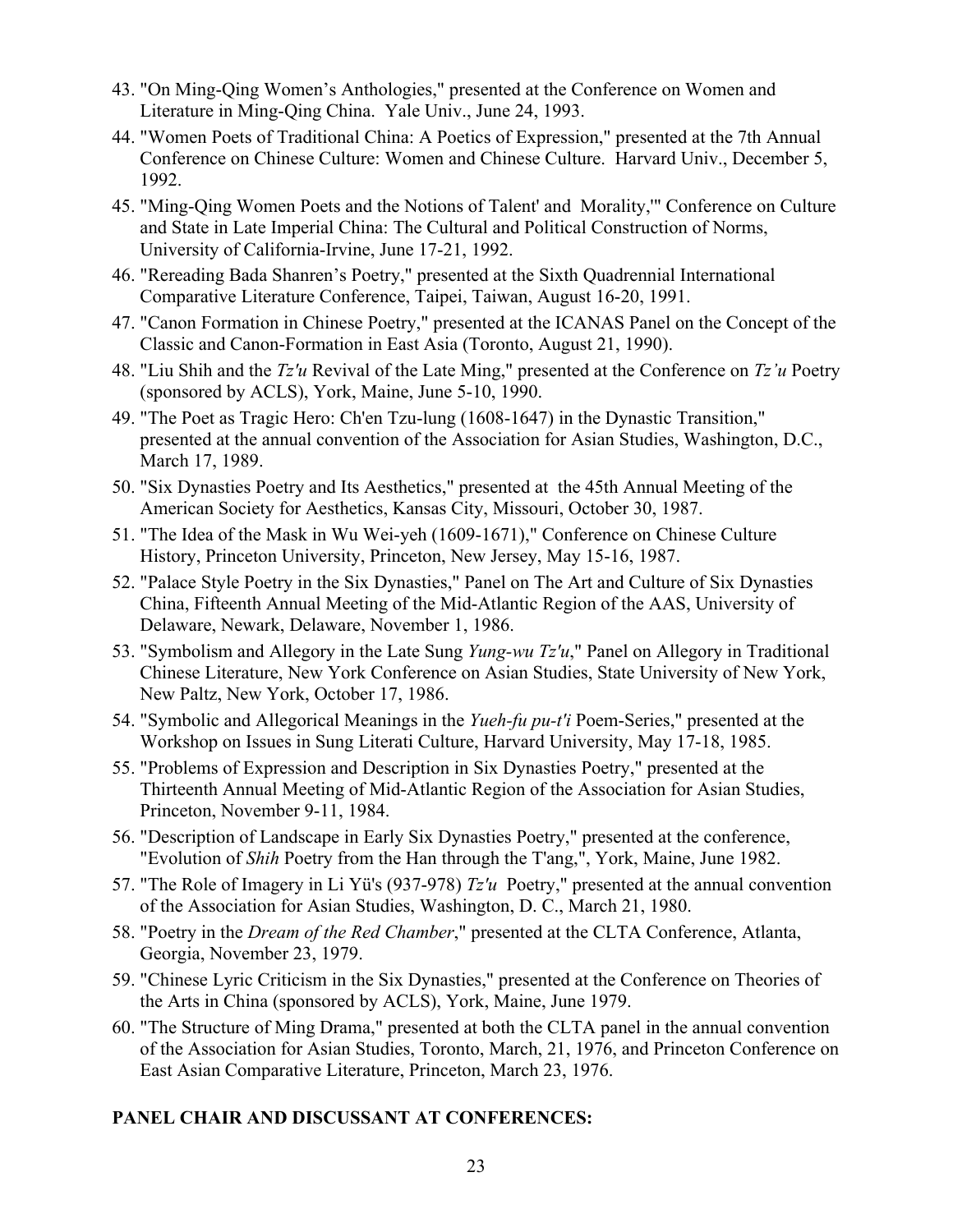- 1. Chair of Panel 2, "Chinese Literature, East Asia, and Beyond," in Reconsidering Chinese Literature in the World: An International Symposium in Honor of Stephen Owen, Harvard University, April 27-28, 2018.
- 2. Discussant, Panel on "New Poetic Voices in an Old Tradition: Classical Chinese Poetry at the Turn of the Age (the  $19<sup>th</sup>$  Century to the Early Republican China), AAS convention, Toronto, March 15, 2012.
- 3. Chair of Panel 2, at the Yale-Cambridge-Qinghua Conference, "Culture, Conflict, Mediation," Council on East Asian Studies, Yale University, September 17-18, 2009.
- 4. Chair of the panel, "China & the Wider World in the  $20<sup>th</sup>$  Century," at the conference "Insiders & outsiders in Chinese History" (Jonathan Spence's retirement conference), Council on East Asian Studies, Yale University, May 9, 2009.
- 5. Chair for the Panel on Imagery, at the conference "Representing Things: Visuality and Materiality in East Asia," Council on East Asian Studies, Yale University, April 24-25, 2009.
- 6. Chair for the panel, "Literature and Culture," at the conference, "Chinese Culture, Past and Present: An International Conference in Commemoration of Frederick W. Mote," National Central University, Taipei, Taiwan, November 21-22, 2006.
- **7.** Chair for the panel, "The Last Century: On History and the New Culture," The Sixth Southern New England Science and Technology Exchange Conference, Oct. 21, 2006.
- 8. Roundtable discussion: "Chinese Literary Studies from a Historical Perspective," at The Hsia Brothers and Chinese Literature: An International Symposium, Columbia University, New York, NY, October 28, 2005.
- 9. Chair/Discussant for the panel, "Overseas Studies on Chinese Literature of the Middle Ages," International Conference on the Chinese Literature of the Middle Ages, sponsored by the Center for Studies of Chinese Poetry, Capital Normal University, Beijing, China, August 18-20, 2004.
- 10. Discussant, Panel on the "New Directions in Tao Yuanming Studies," AAS Convention, San Diego, California, March 5-8, 2004.
- 11. Moderator (with Edward Kamens) for the panel on "Arts and Literatures," East Asian Studies Alumni Reunion, Yale University, November 7-9, 2003.
- 12. Chair and Discussant, "Chinese Drama and Its Critical Strategies," Conference on "Poetic Thought and Hermeneutics in Traditional China: A Cross-Cultural Perspective," Council on East Asian Studies, Yale University, May 1-4, 2003.
- 13. Discussant on a panel on Ming-Qing Women Writers, International Conference on Gender in Chinese History, Sponsored by the Institute of Modern History, Academia Sinica, Nankang, Taipei, Taiwan, August 23-24, 2001.
- 14. Chair on the last panel, International Conference on Love and Privacy in Chinese History and Culture, Center for Chinese Studies, Taipei, Taiwan, August 20-22, 2001.
- 15. Chair on the last panel, International Symposium on Globalizing Comparative Literature: Toward the New Millenium, Sponsored by Yale University and Tsinghua University, Beijing, China, August 12-14, 2001.
- 16. Discussant on the Panel, "Poetry, Parties, and Publishing: Social Gatherings and Cultural Production in Late Imperial China," AAS Convention, Chicago, March 23, 2001.
- 17. Discussant on the Panel, "Rewriting the Male Poetics," New England Regional AAS Conference, September 30, 2000.
- 18. Panelist, "Gender and Creative Writing," North American Chinese Writer Association meeting, Harvard-Yenching Institute, Harvard University, Cambridge, MA, March 18, 2000.
- 19. Panel Chair, "Autobiographical Writings of the Ming-Qing Period," Conference on the New Directions in the Study of Late Imperial Literature and History, Taipei, May 1, 1999.
- 20. Discussant, Panel on "Strategies of Reading Classical Chinese Poetry," AAS Convention, Washington, D.C., March 28, 1998.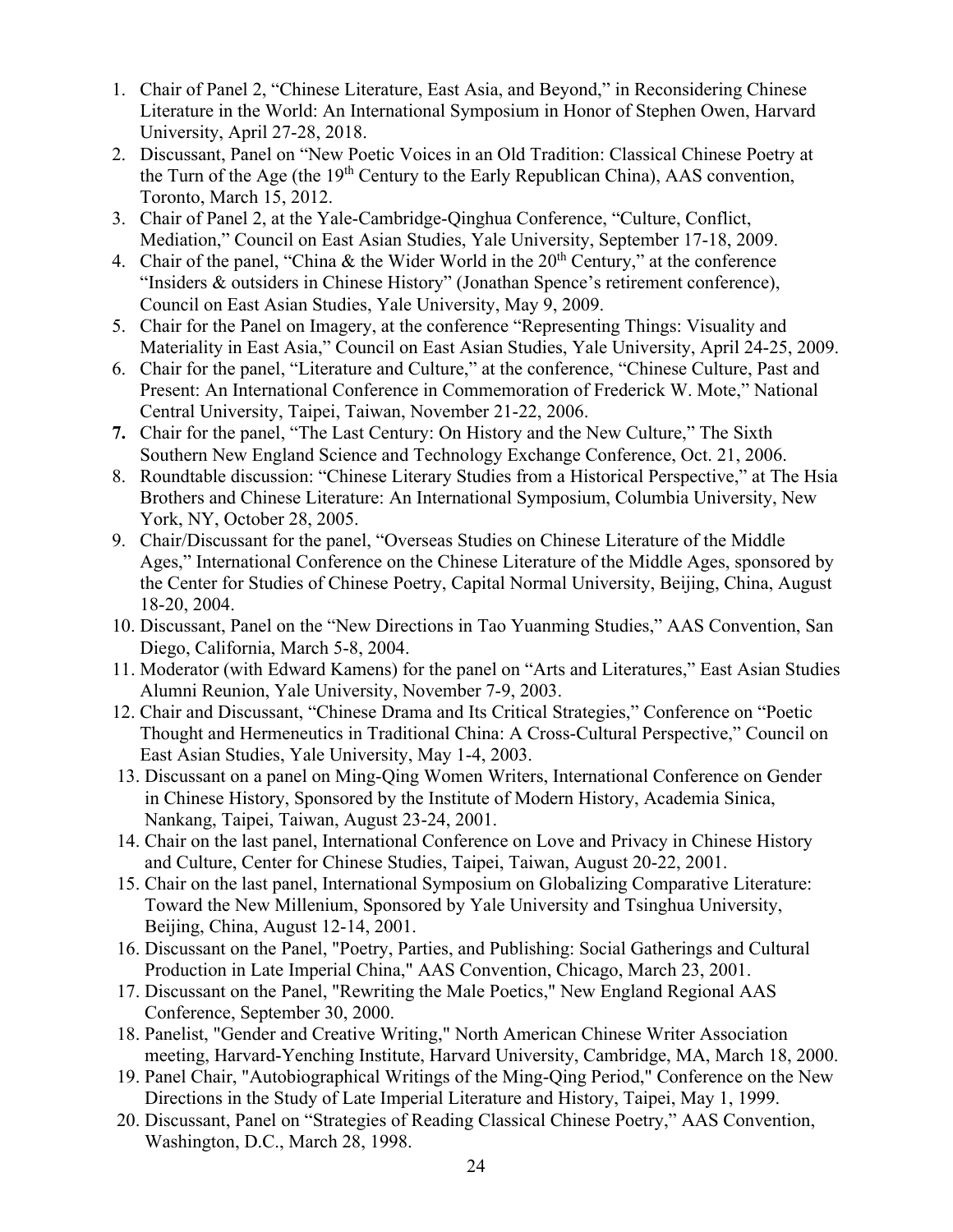- 21. Panelist, "Women in Literature," A Forum on Contemporary Writing, sponsored by Ming Pao, Inc., New York City, March 7, 1998.
- 22. Panel Chair, "Taiwan and China: Differences in the System and Culture," in the Fourth Southern New England Science and Technology Exchange Conference, Trinity College, Hartford, CT., November 16, 1996.
- 23. Discussant for the Panel, "The Identity and Creation of a 'Chinese' Culture," in the Fourth Southern New England Science and Technology Exchange Conference, Trinity College, Hartford, CT., November 17, 1996.
- 24. Discussant and Moderator, Conference on the June 4th Event, Trinity College, Hartford, CT, June 4, 1995.
- 25. Discussant and Moderator, "After June 4th: Toward a Cultural and Spiritual Renewal" Seminar, Two Sessions, Yale University, May 30, 1995.
- 26. Discussant, 8th China Regional Seminar on Women's Issues in Contemporary Chinese Society, October 3, 1994.
- 27. Panelist, Conference on Cultural China: Intellectual Trends and Groups in the Transitional Period, Princeton University, April 29, 1995.
- 28. Panelist, Association of North American Chinese Writers Conference, Harvard University, April 22, 1995.
- 29. Association of North American Chinese Writers Conference, New York, NY, December 17, 1994.
- 30. Panelist, Third Conference of Southern New England Association for Science and Technology Exchange, Trinity College, Hartford, CT, November 12, 1994.
- 31. Panel discussant, "Courting Words: Six Dynasties Courtly Literature (Part 2)," in the 46th Annual Meeting of the Association for Asian Studies, Boston, March 26, 1994.
- 32. Co-organizer, Conference on Women and Literature in Ming-Qing China, Yale University, June 23-26, 1993.
- 33. Panel chair, "Courtesans and Gentry Women," in the Conference on Women and Literature in Ming-Qing China, Yale University, June 23, 1993.
- 34. Panel chair, "Chinese Culture--Then and Now," in the International Conference on Mainland-Taiwan Relations, Yale University, April 3, 1993.
- 35. Panel chair, "From Schiller to Freud and Levi-Strauss," in the Sixth Quadrennial International Comparative Literature Conference, Taipei, Taiwan, August 16, 1991.

# **TEACHING:**

# **I. Courses Taught:**

- 1. EALL 210a/Literature 172a/Chinese 500a: Man and Nature in Chinese Literature (Crosslisted with the Literature Major in the Department of Comparative Literature)
- **2.** EALL 211b/WGST 405b: Women and Literature in Traditional China (Cross-listed with the Women's & Gender Studies Program). **Selected by the Yale office of Undergraduate Admissions Office as one of the 14 courses in the Humanities for admitted students, April 2011.**
- 3. EALL 325b/625b: Chinese Poetic Form, 1490-1990.
- **4.** EALL 302b/602b: Readings in Classical Chinese Prose
- **5.** EALL 303a/603a: Readings in Classical Chinese Poetry
- 6. Taught two sessions in Literature 141a: World Literature ( fall 1999).
- 7. Chinese 175, Cultural Perspectives on Chinese Literature.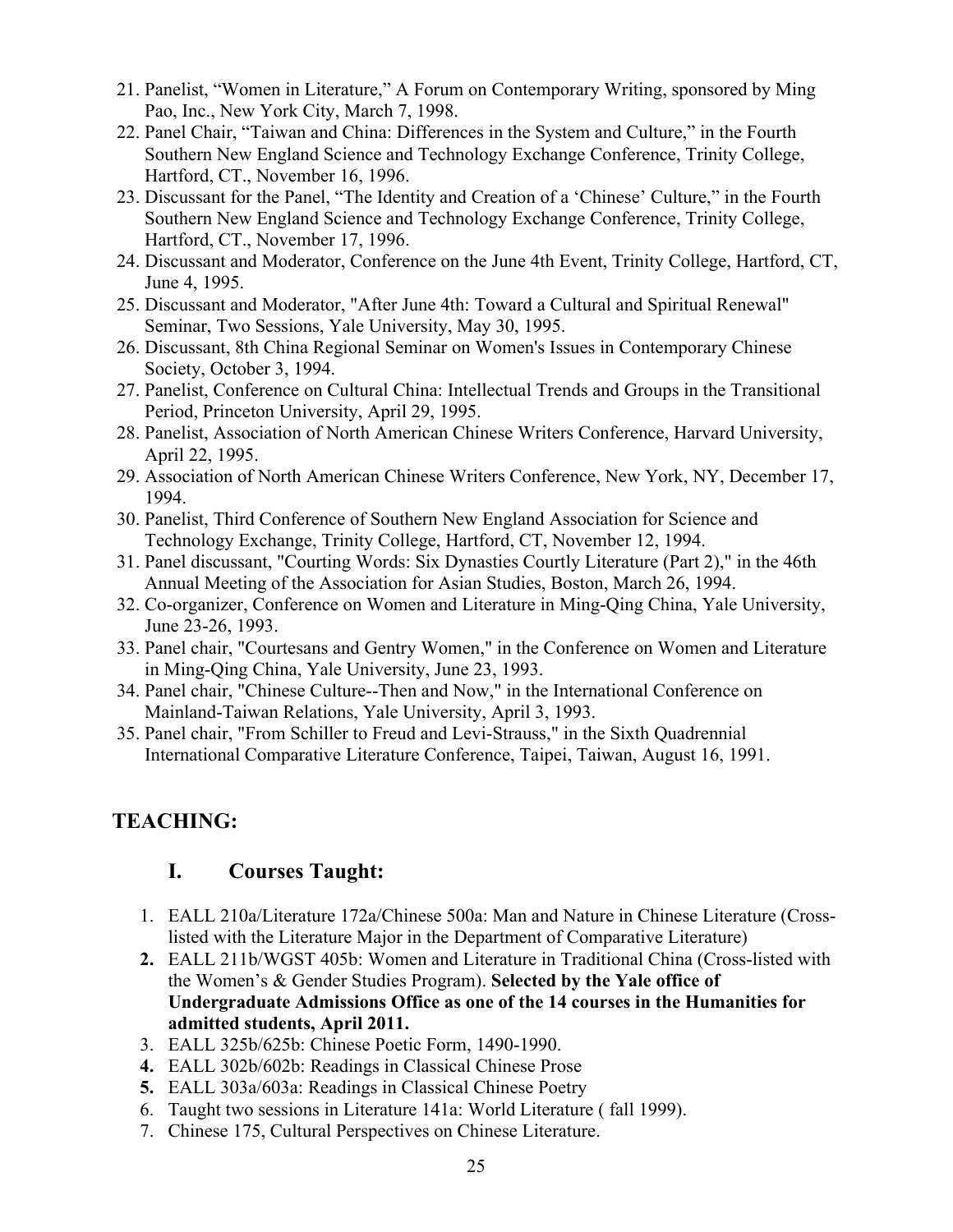- 8. Chinese 302b/Chinese 602b: Readings in Classical Chinese Prose
- 9. Chinese 303a/Chinese 603a: Readings in Classical Chinese Poetry
- 10. Chinese 359a/b: Topics in Chinese Literature.
- 11. Chinese 575: *Wenxin Diaolong*: Literary and Cultural Readings.
- 12. Chinese 578: *Shishuo xinyu and Six Dyansties Aesthetics*.
- 13. Chinese 580: Chinese Poetry from Ancient Times to the Song.
- 14. Chinese 600: Seminar in Tang Poetry.
- 15. Chinese 601: Chinese Literary Criticism from the Second to the Sixth Century.
- 16. Chinese 604: Directed Readings in Chinese Literature
- 17. Chinese 634: *The Canon of Poetry (Shi Jing*).
- 18. Chinese 635: The Tradition of the Song Lyric (*Ci*).
- 19. Chinese 636: Seminar in Chinese Prose.
- 20. Chinese 638: Chinese Love Poetry: From Six Dynasties to the Qing.
- 21. Chinese 639: Ming-Qing Poetry and Drama
- 22. Chinese 641: The Reception of Tang Poetry
- 23. Chinese 642: Readings in the *Chuanqi* Fiction of the Ming
- 24. Chinese 650: Seventeen Century Chinese Poetry.
- 25. Chinese 692: Rereading *the Six Dynasties Anthology, the Wen Xuan.*
- 26. Chinese 693: Seminar on Anthologies of Tang and Song Poetry.
- 27. Chinese 694: Survey of Modern Chinese Poetry.
- 28. Chinese 696: Chinese Literary Criticism.
- 29. Chinese 698: Women Poets of the Qing: Methodological and Critical Inquiry.
- 30. Chinese 700: Seminar in Chinese Classics.
- 31. Chinese 706: Li Bai and Du Fu: Poetic Innovations and tradition.
- 32. Chinese 707: Literature, Culture, and Myth in Ancient China.
- 33. Chinese 728: Six Dynasties Poetry.
- 34. Chinese 704: Ming-Qing Literary Theory and Poetics.
- 35. Chinese 820, Traditional Chinese Fiction.
- 36. Chinese 836, Lyricists and Dramatists of the Ming and Qing.
- 37. Chinese 840, Seminar in Qing Poetry.
- 38. Chinese 855, Male Literati and Women Poets of the Late Ming
- 39. Chinese 856, Chinese Women Critics from Ancient Times to 1911.

# **II. Academic Advisory, Supervisory, and Mentorship Roles**

#### **(1) Ph.D. Dissertation Advisor:**

Charles Kwong, Ph.D. 1989

Haun Saussy, Ph.D. 1990 (co-advisor Geoffrey Hartman)

Ayling Wang, Ph.D. 1992 (co-advisor Marston Anderson)

Eleanor Lim Midyett, Ph.D. 1992 (co-advisor David Wang)

Nanxiu Qian, Ph.D. 1994

Lynn Kalinauskas, Ph.D. 1995 (co-advisor David Wang)

Yemin Chao, Ph.D. 1996

Lawrence Chi-hung Yim, Ph.D. 1998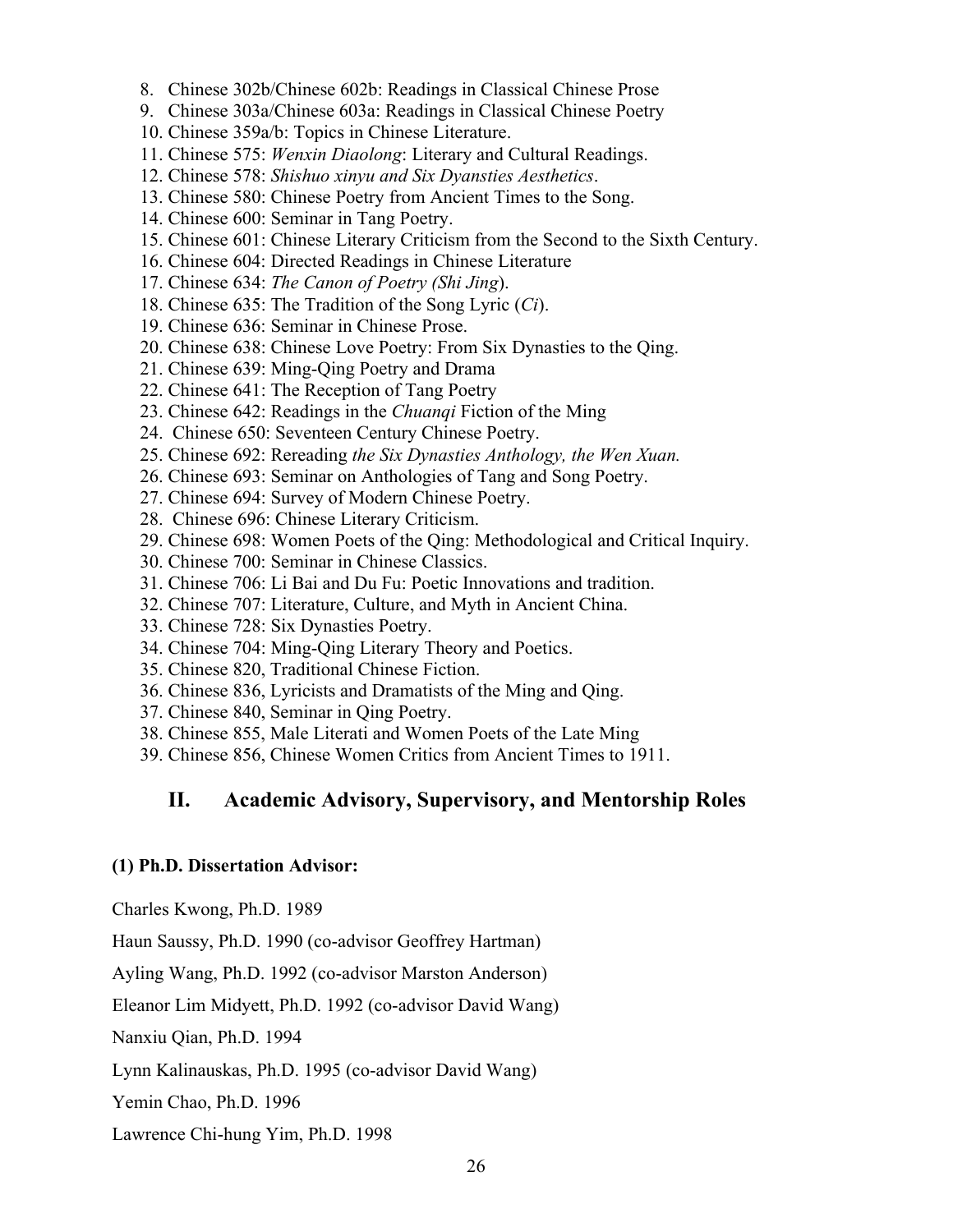Hongyu Huang, Ph.D. 2007 Jennifer Feeley, Ph.D. 2008 (co-advisor Charles Laughlin) Ao Wang, Ph.D. 2008 Lucas Klein, Ph.D. 2010 (co-advisor Haun Saussy) Qiangqiang Zhang, Ph.D. 2012(co-advisor Haun Saussy) Edwin Van Bibber-Orr, Ph.D. 2013 (co-advisor Haun Saussy) Andy (David) Knight, Ph.D. 2014 Mary Ellen Friends, Ph.D. 2019. Chao Ling, Ph.D. 2019 (co-advisor Lucas Bender)

# **(2) Ph.D. Dissertation Committees:**

Riley Soles (EALL-Japan), 2014-2017 Mengxiao Wang (EALL), 2016-2019 Chao Ling (EALL), 2016-2019 Po-hsi Chen (EALL), 2017-2019 James Scanlon-Canegata (EALL), 2017-2021 Jesse Green (EALL), 2018-2021 Simon Glasl (EALL), 2019-2021

**(3) Ph.D. Qualifying Examiner in Chinese Poetry:** (Besides serving as the examiner for my own Ph.D. advisees) Hui-shu Lee (Art History) Grant Hardy (EALL) Xiaobin Yang (EALL) Elliot S. T. Shie (EALL) Frederik H. Green (EALL) Jin Gao (Comparative Literature) Brian Steininger (EALL, Japan) Dewei Shen (EALL), spring 2016 Jeffrey Niedemaier (EALL, Japan), spring 2017 James Scanion-Canegata (EALL, Japan), summer 2017 Jesse Green (EALL), fall 2017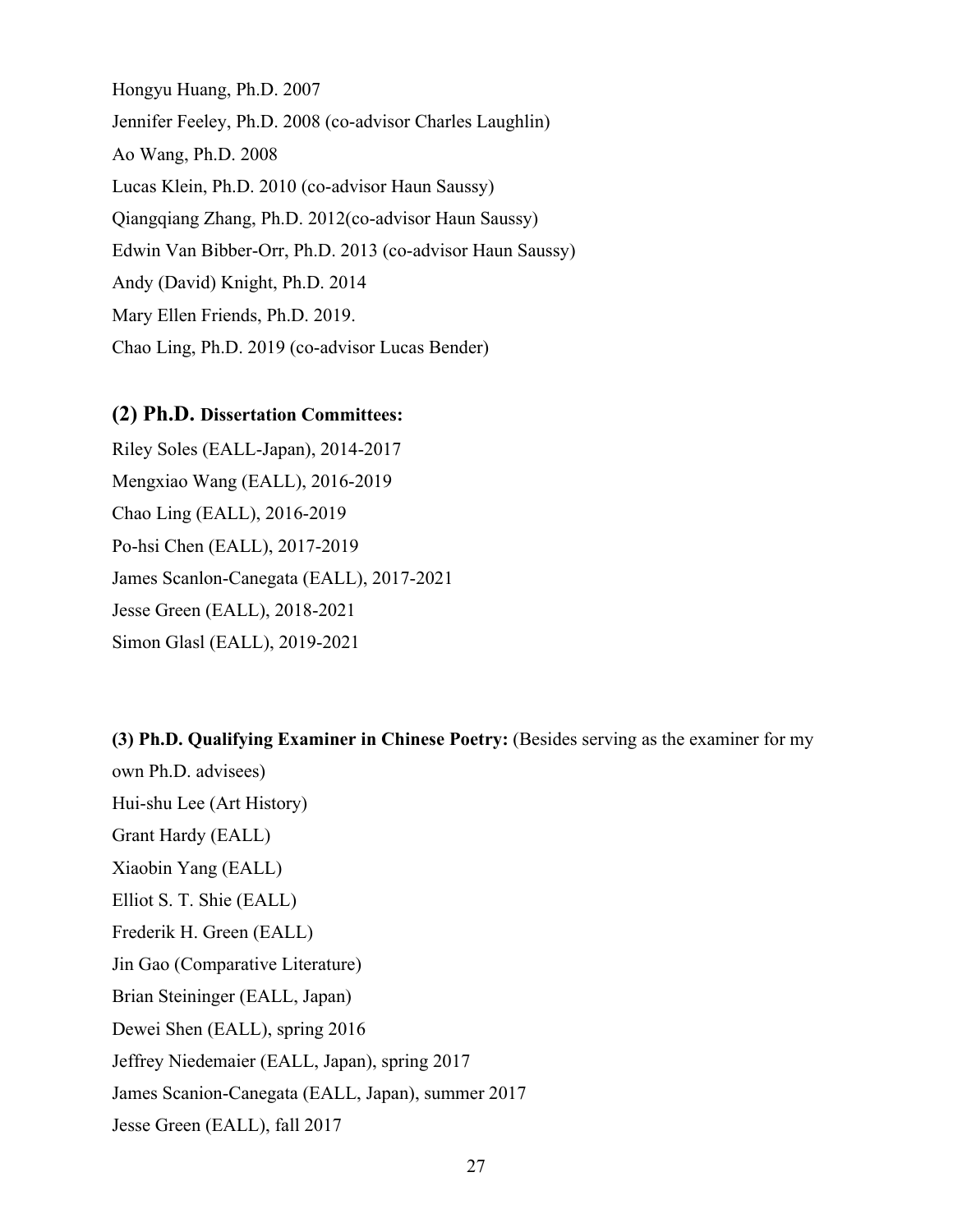## **(4) Ph.D. Dissertation Reader:** (besides serving as a reader for my own advisees' dissertations)

Xiaobin Yang (EALL) Frederik H. Green (EALL) Brian Steininger (EALL) Casey (Kevin) Schoenberger (EALL), 2013 Paul Vierthaler (EALL), 2014 Jessica Moyer (EALL), 2015 Guojun Wang (EALL), 2015 Riley Soles (EALL), 2018 Mengxiao Wang (EALL), 2019 Po-his Chen (EALL), 2020 Simon Glasl (EALL), 2021

## **(5) CEAS Postdocs — Mentor:**

Rebecca Fu (Fall 2015)

#### **(6) M.A. Students — Academic Advisor:**

Matthew Towns, M.A./B.A. joint degree in EALL, 2000. Lei Chen, M.A. in EALL, 2000. Jonathan Kaufman, M.A./B.A. joint degree in EALL, 2002. William Minter, M.A. in East Asian Studies, 2012. Luke Waring, M.A. in East Asian Studies, 2013. Sophia (Yuan-i) Huang, M.A. in East Asian Studies, 2014. Yun Bai, M.A. in East Asian Studies, 2014. Liling Huang, M.A. in East Asian Studies, 2016. Yiran Dai, M.A. in East Asian Studies, 2018. Mary Mulcahy, M.A.in East Asian Studies, 2019 (co-advisor Jing Tsu). Jingwen Chen, M. A. in East Asian Studies (2021) Suiyun Pan, M.A. in East Asian Studies, 2022 (advisor, 2020-2021)

### **(7) M.A. Students—Thesis advisor:**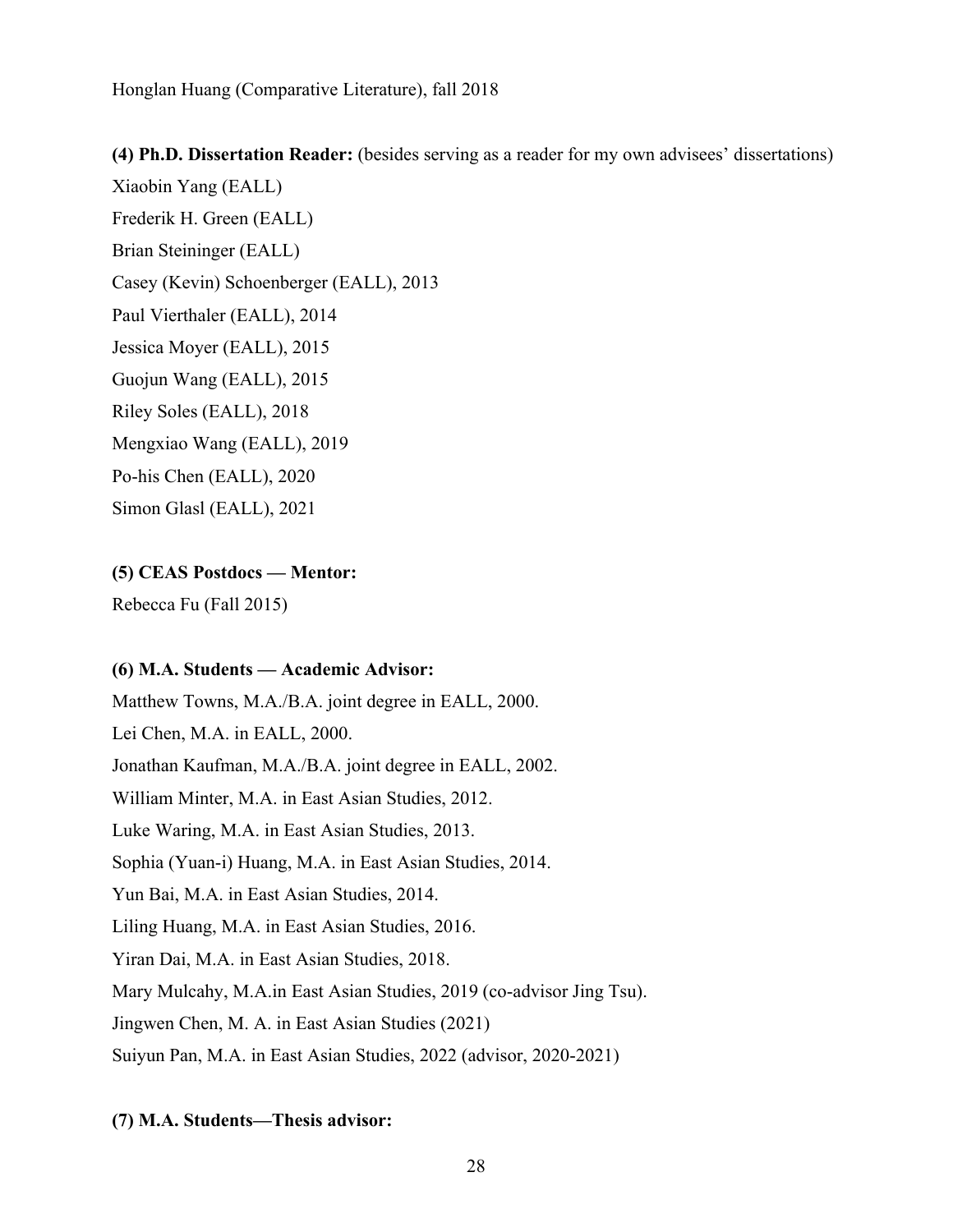Bowen Wang (East Asian Studies), fall 2018.

Jingwen Chen (East Asian Studies), spring 2021.

# **(VIII) Undergraduate Senior Essays Awarded Prizes or Honorable Mentions — Advisor:**

Lee Dionne, 2011 (The Biancamaria Finzi-Contini Calabresi Prize in Comparative Literature )

Nicholas Rosenbaum, 2012 (Williams Prize in East Asian Studies)

Cathy Shen, 2017 (Honorable Mention for The Alvin Kernan Prize in Literature)

Jay Zhang, 2021 (Honorable mention for Williams Prize in East Asian Studies)

# **SERVICE WITHIN YALE UNIVERSITY:**

# **(I) Administrative positions:**

- Chair, East Asian Languages and Literatures, 1991- 1997; January-June, 2015.
- Director of Graduate Studies, East Asian Languages and Literatures, 1984-1991; September1998- December 2000; January – December, 2003; 2008-2009; January-June, 2012; 2013-2014, 2019-2020.
- Director of Graduate Studies, Council on East Asian Studies, January-June 1984.

# **(II) Advisory Board:**

Faculty Advisory Board, *Aura: The Yale Undergraduate Journal of Comparative Literature*. Spring 2013-2015.

# **(III) University and Departmental Committees, and Other Services:**

- 1. Spring 2021: Chairing a committee to review the reappointment of a Senior Lector, EALL.
- 2. Spring 2021: Admissions Committee for the M.A. Program, Council on East Asian Studies
- 3. Spring 2020: Chairing a committee to review the reappointment of a Senior Lector, EALL.
- 4. Spring 2020: Conducting the review of a Senior Lector II for reappointment, EALL.
- 5. 2019-2020: Director of Graduate Studies (DGS), EALL.
- 6. 2019-2020: Diversity Resource Coordinator (DRC) for the EALL Dept.
- 7. 2019-2010: Chair, CEAS China Grants Committee.
- 8. Fall 2018, Chair, Committee to review the reappointment of an Assistant Professor in EALL.
- 9. Spring 2018: Admissions Committee for the M.A. Program, Council on East Asian Studies
- 10. Spring 2018: Chair, Committee to review promotion and reappointment for one Senior Lector, EALL.
- 11. 2017-2018: Prize Fellowship Committee, Council on East Asian Studies
- 12. Fall 2017: Co-chair, Promotion Review Committee, Assistant Professor to Associate Professor with Term, EALL.
- 13. Fall 2017: Chair, Faculty leave committee, EALL
- 14. Fall 2017: Chair, Morse Fellowship (and Junior faculty leave) Committee, EALL
- 15. Spring 2017: Chair, Committee to review promotion and reappointment for one Lector and two Senior Lectors, EALL.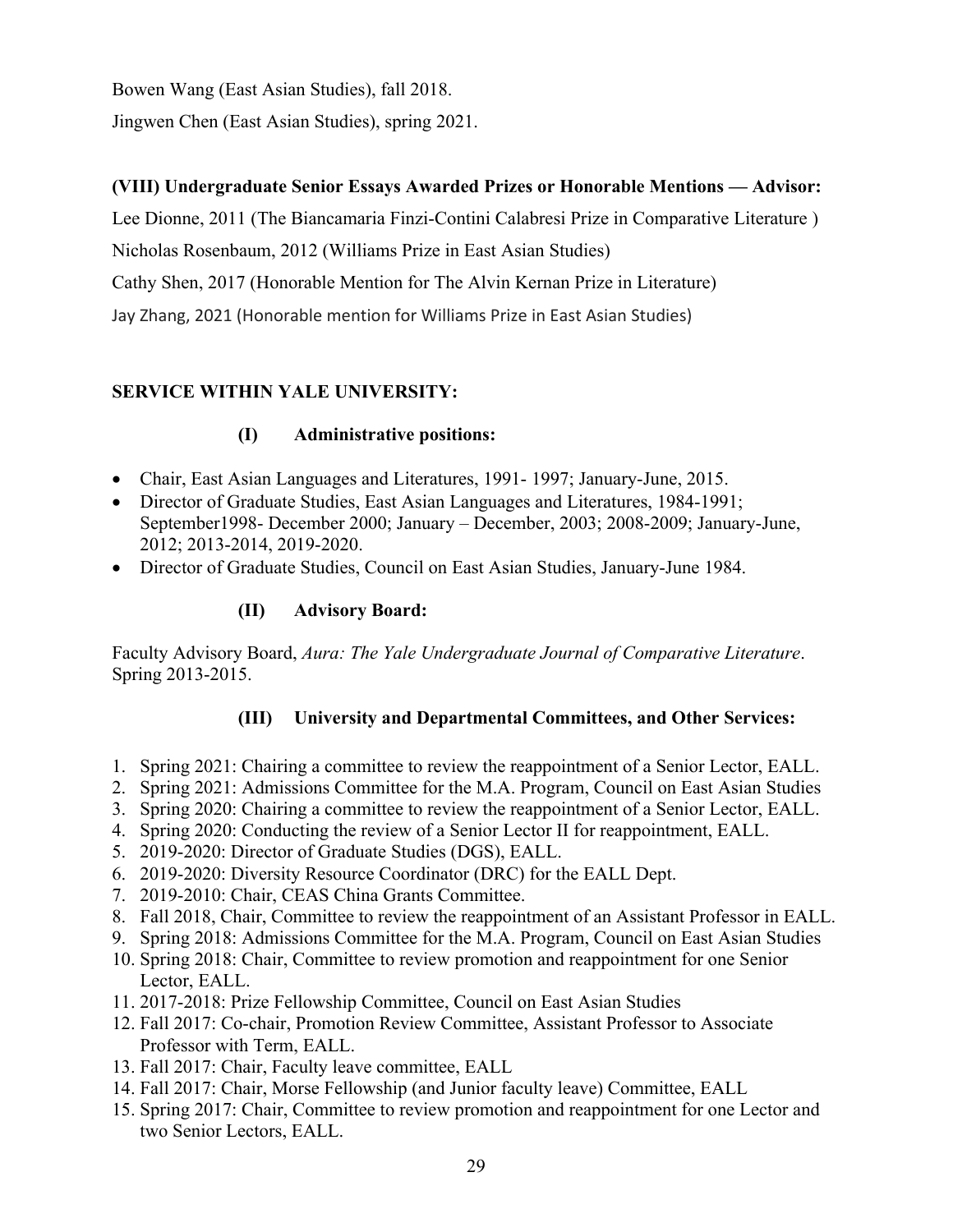- 16. Spring 2017: Chair, Committee on Professional Development Leave for Non-Ladder Faculty, EALL.
- 17. 2016-2017: Tenure Review Committee, Yale Divinity School
- 18. 2016-2017: Committee on an open-rank search in Japanese Literature
- 19. 2016-2017: Prize Fellowship Committee, Council on East Asian Studies
- 20. Fall 2016: Chair, Morse Fellowship (and Junior faculty leave) Committee, EALL
- 21. 2016-2019: New Haven (Yale) Program Committee for the American Academy of Arts and Sciences
- 22. Spring 2015: Admissions Committee for the M.A. Program, Council on East Asian Studies
- 23. Spring 2015: Light Fellowship Application Reader
- 24. Spring 2015: Chair, search committee for a lector in Chinese
- 25. 2014-2015: Chair, Committee to review the reappointment of an Assistant Professor in EALL
- 26. 2014-2015: Prize Fellowship Committee, Council on East Asian Studies
- 27. Spring 2014: Chair, Review/Reappointment Committee for Senior Lectors I, EALL
- 28. Spring 2014: Admissions Committee for the M.A. Program, Council on East Asian Studies
- 29. Spring 2014: Light Fellowship Application Reader
- 30. 2013-2014: Humanities Degree Committee, the Graduate School.
- 31. Fall 2013, Morse Fellowship Committee, EALL.
- 32. 2012-2013: Committee on Student Complaints of Sexual Harassment (appointed by Dean of Yale College).
- 33. Fall 2012: Reappointment Review Committee for a senior lector II position, EALL.
- 34. Fall 2012: Reappointment Review Committee for a senior lector I position, EALL.
- 35. Spring 2012: Humanities Degree Committee, the Graduate School.
- 36. 2011-2012: Chair, a senior lector/lector search committee, EALL.
- 37. 2011-2012: Search Committee, junior position in Chinese Literature, EALL.
- 38. 2011-2012: EALL Lecture Series Committee ("East Asian Literature Then and Now").
- 39. 2011-2012: China Grants Committee, Council on East Asian Studies.
- 40. 2011-2012: Light Fellowship Application Reader.
- 41. 2010-2011: Chair, departmental tenure review committee.
- 42. 2010-2011: EALL; Admissions Committee (M.A. program), Council on East Asian Studies.
- 43. 2010-2011: East Asian Library Advisory Committee.
- 44. 2011: M.A. Admissions Committee, Council on East Asian Studies.
- 45. 2008-2009: Prize Fellowships & the East Asian Studies Dissertation Fellowships Committee.
- 46. 2007-2008, 2008-2009, 2010-2012: Appointed by the Council on East Asian Studies to serve on the Library Committee.
- 47. 2008-2009, 2009-2010: Chair, review committee for junior faculty members in EALL.
- 48. 2008-2009: Chair, committee to review the Language Requirements for the EALL Ph.D. program.
- 49. 2007- 2008: China Grants Committee (Chair), Council on East Asian Studies.
- 50. Co-organizer (with David Wang and Ping-hui Liao) of the conference "Taiwan and Its Contexts," Council on East Asian Studies, Yale University, April 26-28, 2007.
- 51. Organizer, Cambridge History of Chinese Literature Conference, sponsored by the Council on East Asian Studies, Yale University, Nov. 5-7, 2004.
- 52. Organizer, Conference on "History, Poetry, and the Classical Tradition," sponsored by the Council on East Asian Studies, Yale University, and the City University of Hong Kong. New Haven, Connecticut, April 23-25, 2004.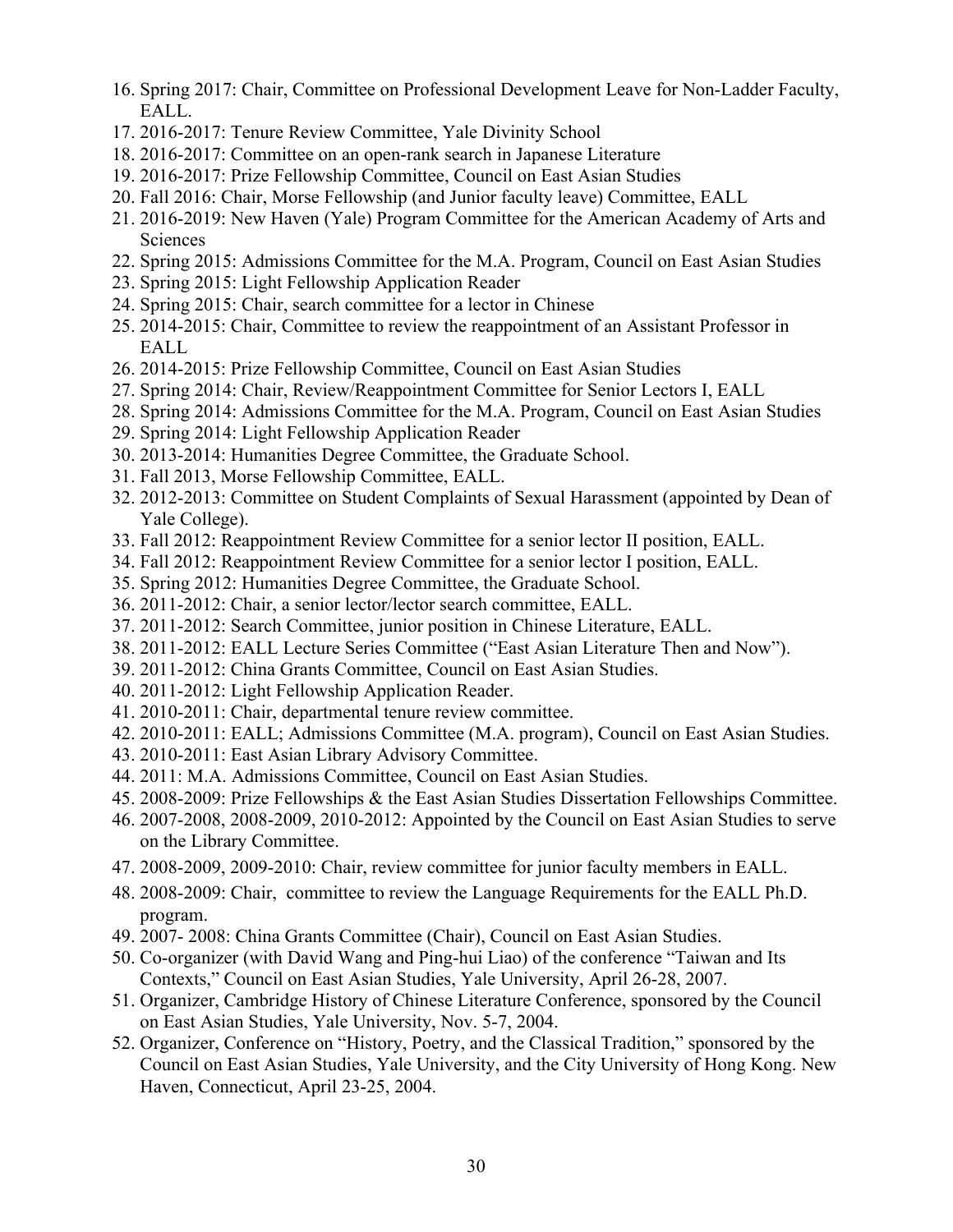- 53. Organizer, Planning Committee Meeting for the Cambridge History of Chinese Literature Project, sponsored by the Council on East Asian Studies, Yale University, February 20-21, 2004.
- 54. Member, "Poetics of Translation" Reading Group, Whitney Humanities Center, 2003-2005.
- 55. Principal Director and Organizer of the International Conference: "Poetic Thought and Hermeneutics in Traditional China—A Cross-Cultural Perspective" (Sponsored by the Council on East Asian Studies, Yale University and National Taiwan University), New Haven, Connecticut, May 1-4, 2003.
- 56. Search Committee, Junior Position in Theater Studies, Theater Studies Department, 2002- 2003.
- 57. Search Committee, Junior Position in Asian Art History, Department of Art History, 2002- 2003.
- 58. Committee on the Economic Status of the Faculty, September, 2001-June, 2003.
- 59. Advisory Committee of the Division of the Humanities (The Tenure Committee), 1996-97; Spring 1999; Spring 2003.
- 60. Fulbright Grants Committee, 2001-2002.
- 61. Chair, Williams Prize Committee (Council on East Asian Studies), Spring 2002.
- 62. Chair, Wu Foundation Lectures Committee (Department of East Asian Languages & Literatures,), 2001-2009.
- 63. Hosting the Tsinghua University delegation on Yale Campus (Sponsored by the Council on East Asian Studies), July 18, 2001.
- 64. Member of President Levin's delegation to China, May 6-9, 2001.
- 65. Search Committee, position in traditional Chinese fiction, Department of East Asian Languages & Literatures, 2001-2002.
- 66. Member of the Global Studies at Yale and the Ford Foundation Language and Culture Initiative Committee, 2000-2002.
- 67. Conducted a Chinese Language Tour on Campus during the tercentennial Open House on October 21, 2000.
- 68. FAS Review Committee (Provost's Committee), 1999-2000.
- 69. Member, Women's and Gender Studies Council, 1999-2004.
- 70. Humanities Degree Committee, Yale Graduate School, 1998-99, 1999-2000, 2000-2001, 2005-2006, 2008-2009.
- 71. Quorum Member, Board of Permanent Office, 1990-Present.
- 72. Morse Fellowship Committee, 1991-92, 1992-93, 1993-94, 1995-96, 2000-2001, 2001-2002, 2002-2003, 2004-2005.
- 73. Executive Committee, Council on East Asian Studies, 1988-present.
- 74. Admissions Committee, M.A. Program, Council on East Asian Studies, 1983-84, 1991-92, 1992-93, 1993-94.
- 75. Reorganization of the Chinese Language Program, Department of East Asian Languages and Literatures, 1996-97.
- 76. Chair, Committee on Teaching Fellows, Department of East Asian Languages & Literatures, 1998-1999.
- 77. Committee on Language Instruction, Department of EAL&L, 1996.
- 78. Chinese Curriculum Committee, Department of EAL&L, 1996.
- 79. Search Committee, position in Modern Japanese literature, Department of East Asian Languages & Literatures, 1998-1999, 2001-2002.
- 80. Committee, Cheng-Lee Fellowships, Council on East Asian Studies, 1992-93; 1996-97, 1999-2000.
- 81. Chair of Search Committees in East Asian Languages and Literatures: 1992-93, 1995-96, 1996-97, 2002-2003, 2004-2005.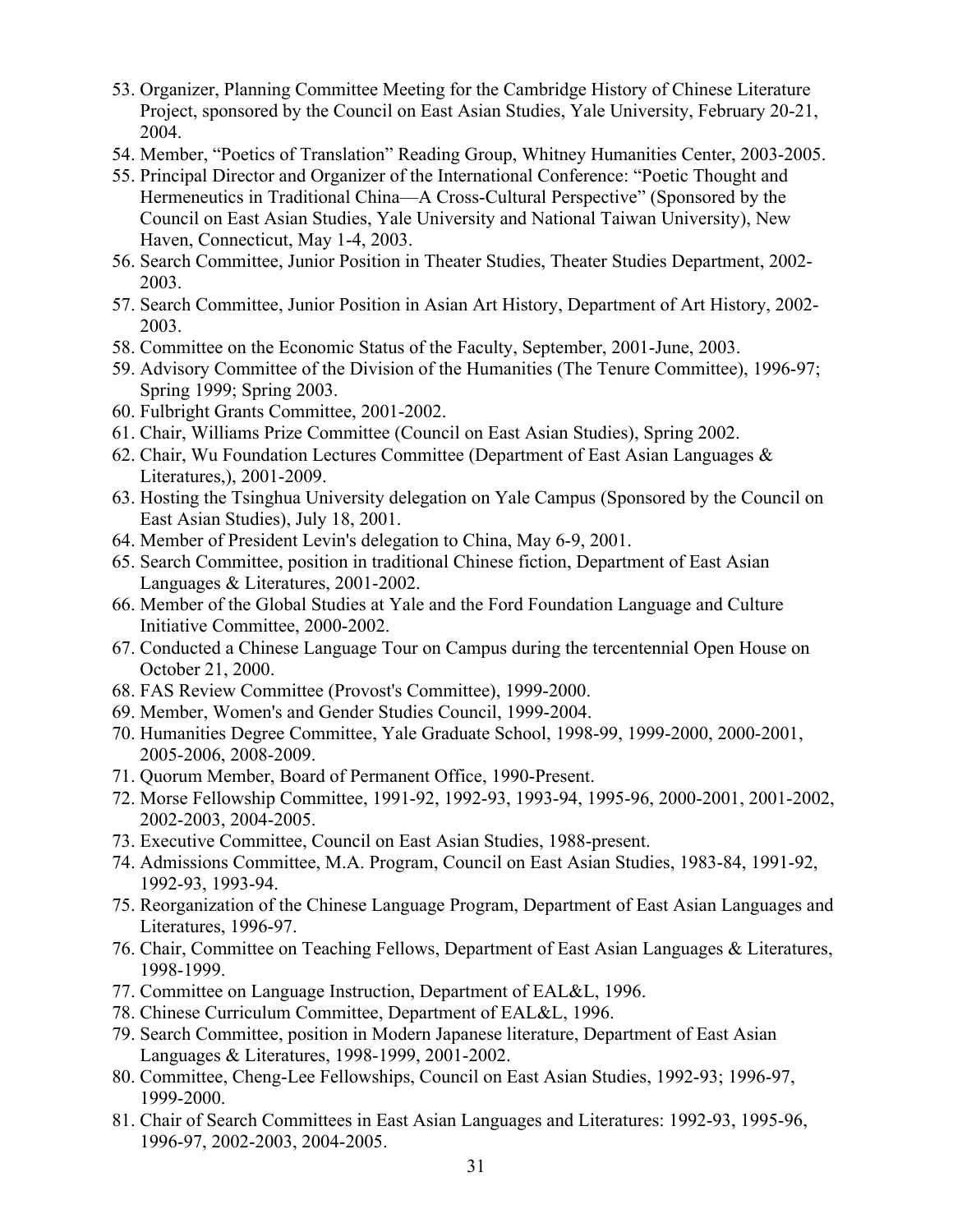- 82. East Asian Library Reorganization Committee, 1992-1993.
- 83. Advisory Board, Yale Mainland-Taiwan Society, 1992-1996.
- 84. Providing information for Yale's Presidential Search, September, 1992.
- 85. FLAS Fellowship Committee, 1990-92.
- 86. Reviewer for manuscripts submitted to Yale Univ. Press, since 1990.
- 87. Search Committee, East Asian Collection Associate Curator, Sterling Memorial Library, 1989-1990.
- 88. Trustee, Yale-China Association, 1988-91.
- 89. Steering Committee, Yale College, 1986-1988.
- 90. Williams Prize Committee, Council on East Asian Studies, 1987-88.
- 91. Speaker at the 17th Annual Freshman Conference. Title of the Talk: "How to Achieve Enlightenment at Yale and Also a More Balanced View of the University" (August 28, 1985).
- 92. Prize Teaching Fellowship Committee 1984-1985.
- 93. Committee of Deanship, Yale College 1984-1985.
- 94. Member, The Elizabethan Club, 1985-present.
- 95. Fellow, Davenport College, 1983-present.

# **PROFESSIONAL ACTIVITIES OUTSIDE YALE UNIVERSITY:**

- 1. **Tenure case reviews ( or Ad Hoc committees on tenure nominations)** for Harvard University; Princeton University; Stanford University; Columbia University; University of Colorado; University of California-Irvine; University of California-Riverside; Amherst College; Brown University; University of Illinois; University of Wisconsin; University of California-Berkeley; University of California-Santa Barbara; University of Pennsylvania; Washington University in St. Louis; University of Maryland; University of Notre Dame; Rutgers-the State University of New Jersey; University of Massachusetts (in Amherst); Rice University; University of Delaware; City University of Hong Kong; Chinese University of Hong Kong; The Hong Kong Polytechnic University; The Hong Kong University of Science and Technology; University of Singapore; University of London; Uppsala University in Sweden; University of Victoria, Canada; University of British Columbia, Canada; University of Macau.
- 2. **Manuscript reviews** for Yale Univ. Press, Harvard Univ. Press, Harvard University Asia Center, Princeton Univ. Press, Cambridge Univ. Press, Columbia Univ. Press, Duke Univ. Press, Penn State Press, University of Minnesota Press, University of Michigan Press, University of Washington Press, Hong Kong University Press, Chinese University of Hong Kong Press, CLEAR, Frontiers of Literary Studies in China, Brill, etc.
- 3. **Organizing conferences**: co-organizer (with An Pingqiu and Chen Pingyuan) of the " Peking - Yale University Conference: Perspectives on Classical Chinese Texts and Culture," Peking University, Beijing, China, March 8-10, 2010; Co-organizer (with Chen-main Wang, et al.) of the conference, "Chinese Culture, Past and Present: An International Conference in Commemoration of Frederick W. Mote," National Central University, Taiwan, Nov. 19-21, 2006 Co-organizer (with Michael Holquist) of a Yale/Peking University Conference, "Between Tradition and Modernity: Comparative Perspectives", Beijing, China, March 7-9, 2005; organizer (with Michael Holquist) of the Yale/Tsinghua International Symposium on Globalizing Comparative Literature (a conference in celebration of Yale's tercentennial and Tsinghua's 90th anniversary), Tsinghua University, Beijing, China, August 10-14, 2001.

# 4. **Committees**:

New Haven Program Committee, American Academy of Arts and Sciences, 2016-2019.

5. **Board of Trustees**: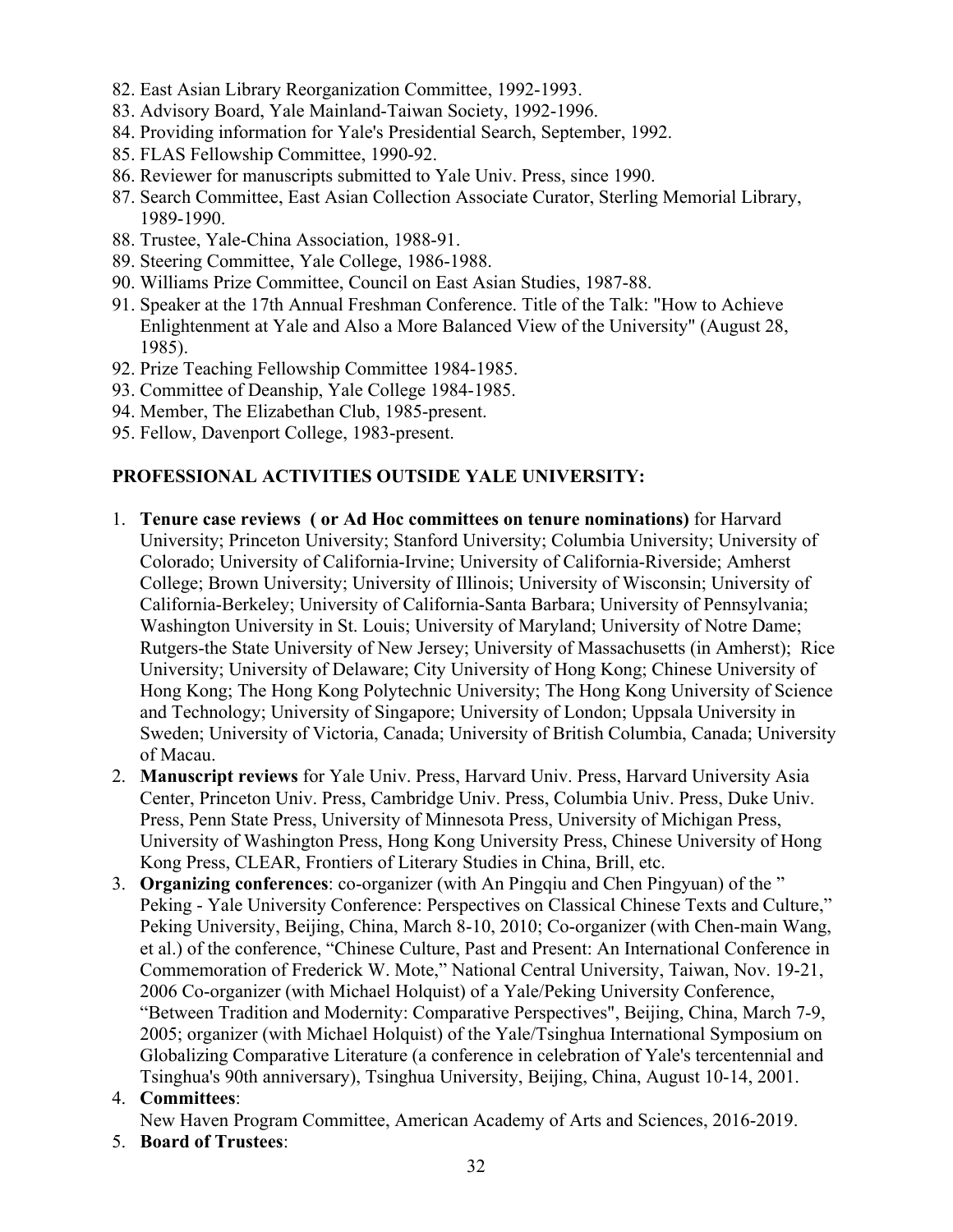Wu Foundation, Taipei, Taiwan, 1990-.

## 6. **Advisory and Editorial Boards:**

(1)Advisory Board, *Chinese Literature: Essays, Articles, Reviews* (CLEAR), 1995–2021.

- (2) International Advisory Board, Tang Prize, 2017-2018, 2019-2020.
- (3) Tang Prize Selection Committee for Sinology, 2017-2018, 2019-2020.
- (4) Advisory Board, Institute of Chinese Literature and Philosophy, Academia Sinica, January 2017-December 2019; January 2020-December 2022.
- (5) Board of *Ming Qing Studies* (Sapienza University of Rome), 2016-
- (6) Academic Committee, Journal of East Asian Humanities, 2014–present
- (7) Advisory Board, *Cowrie: Journal of Comparative Literature and Culture*, 2013–
- (8) Editorial Advisory Board, *Cultural China,* Shanghai: Jiaotong University, 2015-
- (9) Editorial Advisory Committee, *World Sinology*, Remin University of China, 2012–
- (10) Editorial Advisory Committee, *Journal of Literature and Philosophy*, Academia Sinica, Taipei, Taiwan, January 2011–.
- (11) Editorial Advisory Board, *Worldwide Chinese Literature Book Series* (*Shijie dangdai Huawen wenxue jingdu wenku*): 100 Books. General editors: Pan Yaoming and Yuan Dian. Hong Kong and Singapore: Mingbao yuekan Publishing House and Youth Book Store, 2008–.

(12) Honorary Advisor, Research Centre for Chinese Literature & Literary Culture (RCCLLC) , The Hong Kong Institute of Education, New Territories, Hong Kong, 2010–2020.

(13) Editorial Board, *Frontiers of Literary Studies,* Editor-in-Chief: Chen Pingyuan, Beijing: Higher Education Press, 2009–2010.

(10) Editorial Board, *Sinological Studies,* Center for Chinese Studies, Taipei, Taiwan, 2005–2012.

(14) Advisory Committee, Institute of Comparative Literature and Cultural Studies, Peking University, 2005–.

(15)Advisory Board, Center for Comparative Literature, Institute of Literature, Chinese Academy of Social Sciences, 2000–.

(16)Advisory Board, the New Haven Chinese School (2000-2003).

 (17)Editorial Advisory Board*, Lingnan Journal of Chinese Studies*, New Series, 1998– 2000.

 (18) Editorial Advisory Board, *Chinese Culture Quarterly (Jiuzhou xuekan*, 1992–2003; *Jiuzhou xuelin*, 2003–)

(19) Advisory Committee, "The Culture and Civilization of China" Publication Project, A joint program of the American Council of Learned Societies and Yale University Press, 1992.

(20)Advisory Board of Princeton-in-Beijing, 1995–2001.

(21)Advisory Board, *Tendency Quarterly* (*Qingxiang*), 1995–1998.

#### **6. Reviews of Grants Proposals:**

(1) External Assessor of promotions and research proposals, Academia Sinica, Nankang, Taipei, Taiwan, 1994–.

(2) North American Review Board, Chiang Ching-Kuo Foundation for International Exchange, American Regional Office, 1994–1996, 2007–2011.